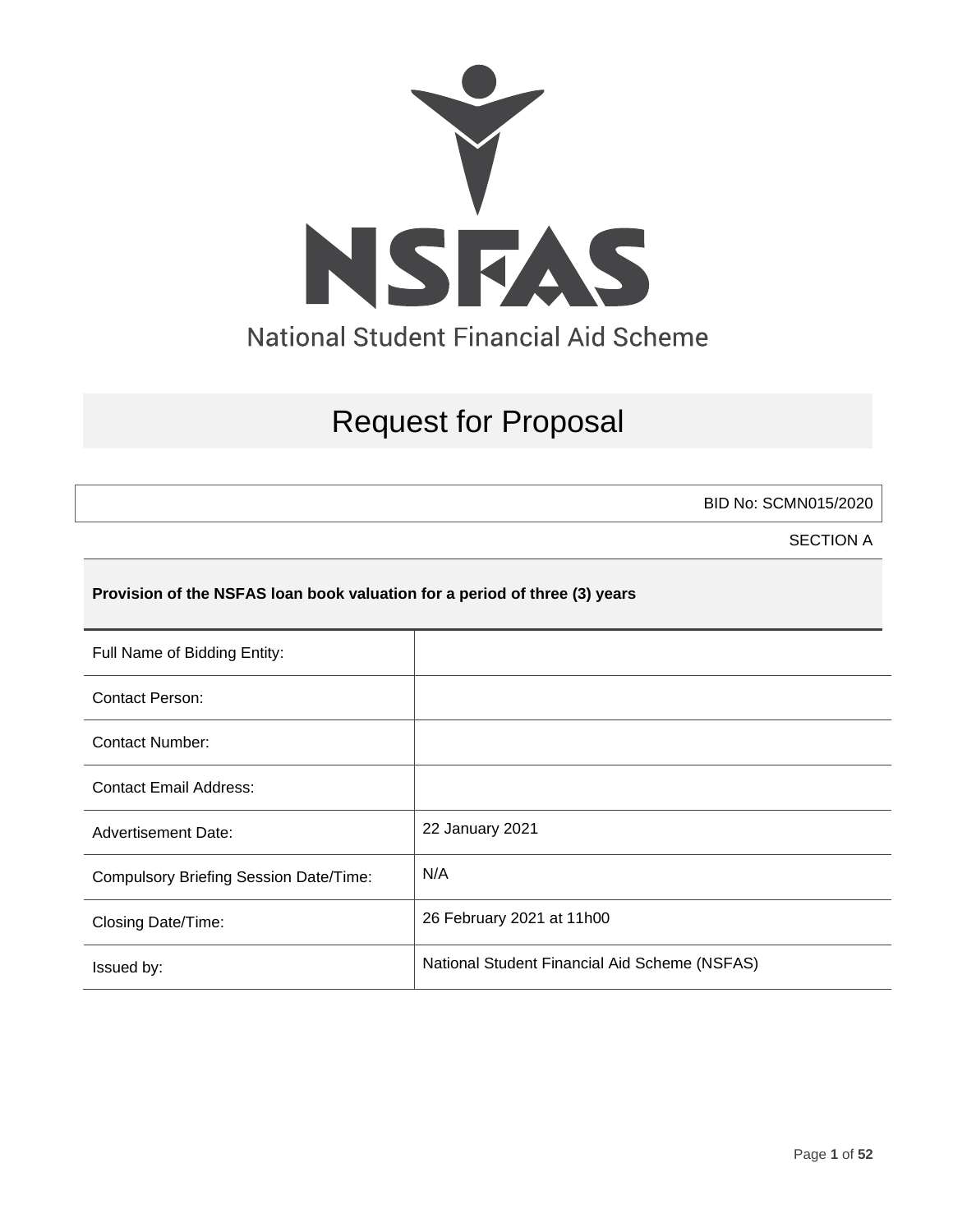# **INVITATION TO BID (SBD1)**

| YOU ARE HEREBY INVITED TO BID FOR REQUIREMENTS OF THE NATONAL STUDENT FINANCIAL AID SCHEME (NSFAS)                                             |                     |                  |                                                                            |                         |                                                   |                      |                           |                              |
|------------------------------------------------------------------------------------------------------------------------------------------------|---------------------|------------------|----------------------------------------------------------------------------|-------------------------|---------------------------------------------------|----------------------|---------------------------|------------------------------|
| <b>BID NUMBER:</b>                                                                                                                             | <b>SCMN015/2020</b> |                  | <b>CLOSING DATE:</b>                                                       |                         | 26 February 2021                                  | <b>CLOSING TIME:</b> |                           | 11:00AM                      |
| <b>DESCRIPTION</b>                                                                                                                             |                     |                  | Provision of the NSFAS loan book valuation for a period of three (3) years |                         |                                                   |                      |                           |                              |
| BID RESPONSE DOCUMENTS MAY BE DEPOSITED IN THE BID BOX SITUATED AT (STREET ADDRESS)                                                            |                     |                  |                                                                            |                         |                                                   |                      |                           |                              |
| NSFAS Office, 10 Brodie Road                                                                                                                   |                     |                  |                                                                            |                         |                                                   |                      |                           |                              |
| 1st Floor, House Vincent Building                                                                                                              |                     |                  |                                                                            |                         |                                                   |                      |                           |                              |
| Wynberg, Cape Town                                                                                                                             |                     |                  |                                                                            |                         |                                                   |                      |                           |                              |
| 7801                                                                                                                                           |                     |                  |                                                                            |                         |                                                   |                      |                           |                              |
| BIDDING PROCEDURE ENQUIRIES MAY BE DIRECTED TO                                                                                                 |                     |                  |                                                                            |                         | <b>TECHNICAL ENQUIRIES MAY BE DIRECTED TO:</b>    |                      |                           |                              |
| <b>CONTACT PERSON</b>                                                                                                                          | <b>SCM</b>          |                  |                                                                            | <b>CONTACT PERSON</b>   |                                                   |                      | <b>SCM</b>                |                              |
| TELEPHONE NUMBER                                                                                                                               | 021 763 3200        |                  |                                                                            | <b>TELEPHONE NUMBER</b> |                                                   |                      | 021 763 3200              |                              |
| <b>FACSIMILE NUMBER</b>                                                                                                                        | N/A                 |                  |                                                                            | <b>FACSIMILE NUMBER</b> |                                                   |                      | N/A                       |                              |
| <b>E-MAIL ADDRESS</b>                                                                                                                          |                     | SCM@NSFAS.ORG.ZA |                                                                            | <b>E-MAIL ADDRESS</b>   |                                                   |                      |                           | SCM@NSFAS.ORG.ZA             |
| <b>SUPPLIER INFORMATION</b>                                                                                                                    |                     |                  |                                                                            |                         |                                                   |                      |                           |                              |
| NAME OF BIDDER                                                                                                                                 |                     |                  |                                                                            |                         |                                                   |                      |                           |                              |
| POSTAL ADDRESS                                                                                                                                 |                     |                  |                                                                            |                         |                                                   |                      |                           |                              |
| STREET ADDRESS                                                                                                                                 |                     |                  |                                                                            |                         |                                                   |                      |                           |                              |
| <b>TELEPHONE NUMBER</b>                                                                                                                        | CODE                |                  |                                                                            |                         | <b>NUMBER</b>                                     |                      |                           |                              |
| <b>CELLPHONE NUMBER</b>                                                                                                                        |                     |                  |                                                                            |                         |                                                   |                      |                           |                              |
| <b>FACSIMILE NUMBER</b>                                                                                                                        | CODE                |                  |                                                                            |                         | <b>NUMBER</b>                                     |                      |                           |                              |
| <b>E-MAIL ADDRESS</b>                                                                                                                          |                     |                  |                                                                            |                         |                                                   |                      |                           |                              |
| VAT REGISTRATION NUMBER                                                                                                                        |                     |                  |                                                                            |                         |                                                   |                      |                           |                              |
| <b>SUPPLIER</b><br>COMPLIANCE STATUS                                                                                                           | <b>SYSTEM PIN:</b>  | TAX COMPLIANCE   |                                                                            | <b>OR</b>               | CENTRAL SUPPLIER<br>DATABASE No:                  | MAAA                 |                           |                              |
| <b>B-BBEE STATUS</b>                                                                                                                           |                     |                  | <b>TICK APPLICABLE BOX]</b>                                                |                         | <b>B-BBEE STATUS LEVEL SWORN</b>                  |                      |                           | <b>[TICK APPLICABLE BOX]</b> |
| <b>LEVEL VERIFICATION</b><br><b>CERTIFICATE</b>                                                                                                |                     | Yes              | $\Box$ No                                                                  | <b>AFFIDAVIT</b>        |                                                   |                      | Yes                       | No<br>$\sim$                 |
| [A B-BBEE STATUS LEVEL VERIFICATION CERTIFICATE/ SWORN AFFIDAVIT (FOR EMES & QSEs) MUST BE SUBMITTED IN                                        |                     |                  |                                                                            |                         |                                                   |                      |                           |                              |
| <b>ORDER TO QUALIFY FOR PREFERENCE POINTS FOR B-BBEE]</b>                                                                                      |                     |                  |                                                                            |                         |                                                   |                      | $\exists$ Yes             | $\exists$ No                 |
| ARE YOU THE<br>1<br><b>ACCREDITED</b><br>REPRESENTATIVE IN SOUTH                                                                               |                     | $\Box$ Yes       | $\square$ No                                                               | $\mathbf{2}$            | ARE YOU A FOREIGN<br>BASED SUPPLIER FOR THE GOODS |                      | <b>IF YES, ANSWER THE</b> |                              |
| <b>/SERVICES/WORKS OFFERED?</b><br><b>QUESTIONNAIRE BELOW 1</b><br>AFRICA FOR THE GOODS<br>[IF YES ENCLOSE PROOF]<br>/SERVICES /WORKS OFFERED? |                     |                  |                                                                            |                         |                                                   |                      |                           |                              |
| <b>QUESTIONNAIRE TO BIDDING FOREIGN SUPPLIERS</b>                                                                                              |                     |                  |                                                                            |                         |                                                   |                      |                           |                              |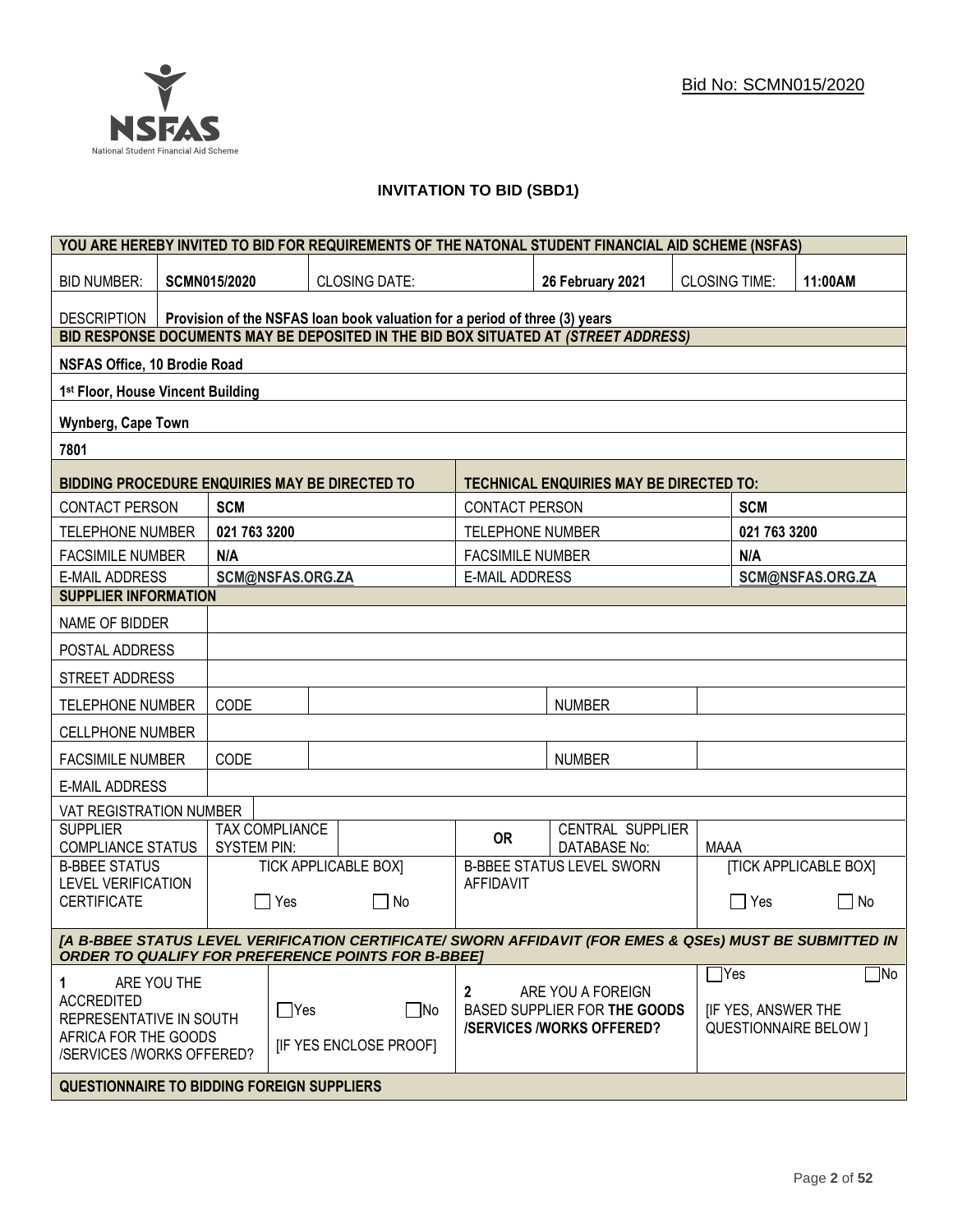

| IS THE ENTITY A RESIDENT OF THE REPUBLIC OF SOUTH AFRICA (RSA)?                                                                                                                                                                                                                     | $\Box$ YES $\Box$ NO |
|-------------------------------------------------------------------------------------------------------------------------------------------------------------------------------------------------------------------------------------------------------------------------------------|----------------------|
| DOES THE ENTITY HAVE A BRANCH IN THE RSA?                                                                                                                                                                                                                                           | $\Box$ YES $\Box$ NO |
| DOES THE ENTITY HAVE A PERMANENT ESTABLISHMENT IN THE RSA?                                                                                                                                                                                                                          | $\Box$ YES $\Box$ NO |
| DOES THE ENTITY HAVE ANY SOURCE OF INCOME IN THE RSA?                                                                                                                                                                                                                               | $\Box$ YES $\Box$ NO |
| IS THE ENTITY LIABLE IN THE RSA FOR ANY FORM OF TAXATION?<br>IF THE ANSWER IS "NO" TO ALL OF THE ABOVE, THEN IT IS NOT A REQUIREMENT TO REGISTER FOR A TAX COMPLIANCE STATUS<br>SYSTEM PIN CODE FROM THE SOUTH AFRICAN REVENUE SERVICE (SARS) AND IF NOT REGISTER AS PER 2.3 BELOW. | $\Box$ YES $\Box$ NO |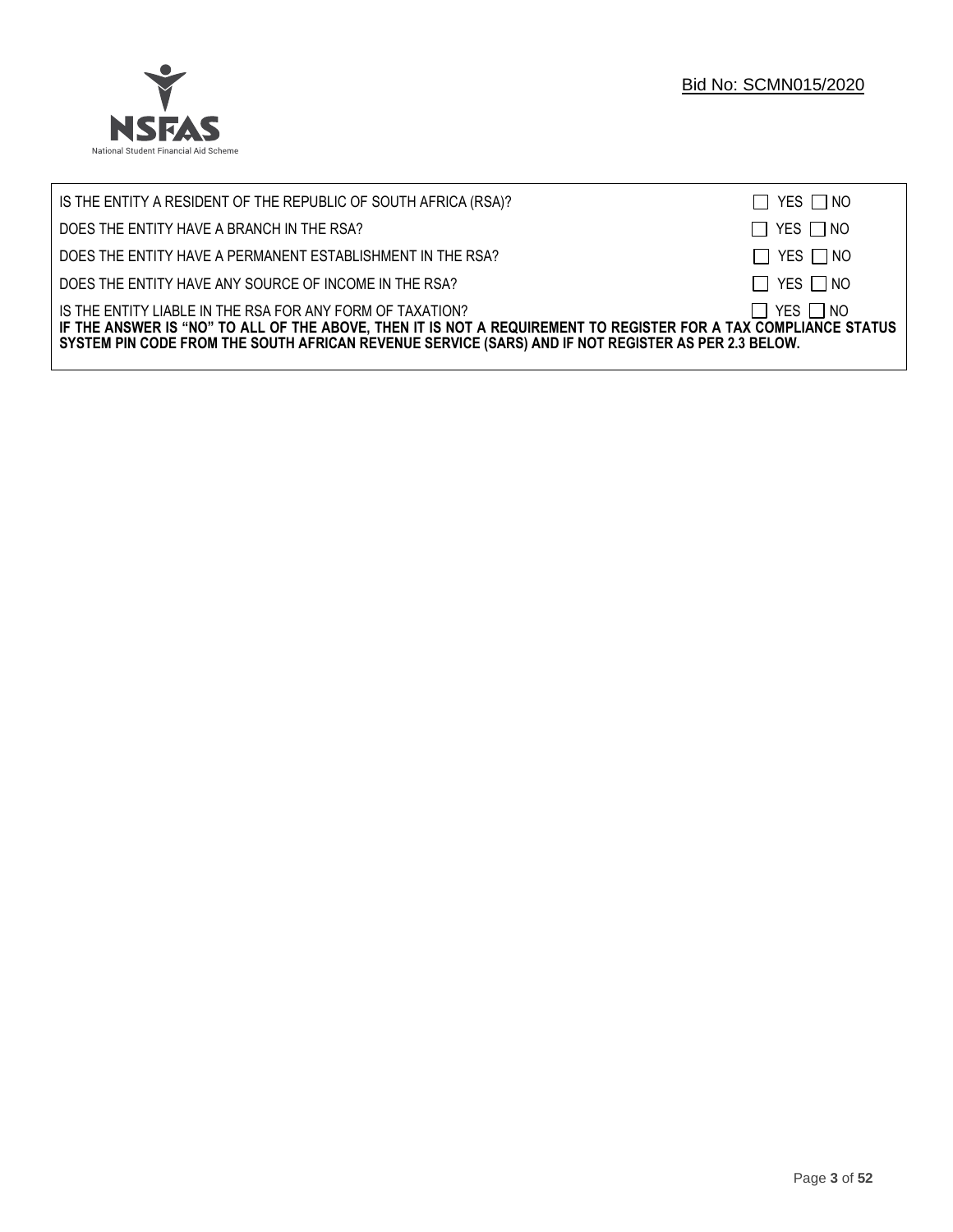

# **TERMS AND CONDITIONS FOR BIDDING**

| $\overline{1}$ . | <b>BID SUBMISSION:</b>                                                                                    |
|------------------|-----------------------------------------------------------------------------------------------------------|
|                  | 1.1. BIDS MUST BE DELIVERED BY THE STIPULATED TIME TO THE CORRECT ADDRESS. LATE BIDS WILL NOT BE ACCEPTED |
|                  | FOR CONSIDERATION.                                                                                        |
|                  | 1.2. ALL BIDS MUST BE SUBMITTED ON THE OFFICIAL FORMS PROVIDED-(NOT TO BE RE-TYPED) OR IN THE MANNER      |
|                  | PRESCRIBED IN THE BID DOCUMENT.                                                                           |
|                  | 1.3. THIS BID IS SUBJECT TO THE PREFERENTIAL PROCUREMENT POLICY FRAMEWORK ACT, 2000 AND THE PREFERENTIAL  |
|                  | PROCUREMENT REGULATIONS, 2017, THE GENERAL CONDITIONS OF CONTRACT (GCC) AND, IF APPLICABLE, ANY           |
|                  | OTHER SPECIAL CONDITIONS OF CONTRACT.                                                                     |
|                  | 1.4. THE SUCCESSFUL BIDDER WILL BE REQUIRED TO FILL IN AND SIGN A WRITTEN CONTRACT FORM (SBD7).           |
|                  |                                                                                                           |
|                  | 2. TAX COMPLIANCE REQUIREMENTS                                                                            |
| 2.1              | BIDDERS MUST ENSURE COMPLIANCE WITH THEIR TAX OBLIGATIONS.                                                |
| $2.2^{\circ}$    | BIDDERS ARE REQUIRED TO SUBMIT THEIR UNIQUE PERSONAL IDENTIFICATION NUMBER (PIN) ISSUED BY SARS TO        |
|                  | ENABLE THE ORGAN OF STATE TO VERIFY THE TAXPAYER'S PROFILE AND TAX STATUS.                                |
| 2.3              | APPLICATION FOR TAX COMPLIANCE STATUS (TCS) PIN MAY BE MADE VIA E-FILING THROUGH THE SARS WEBSITE         |
|                  | WWW.SARS.GOV.ZA.                                                                                          |
| 2.4              | BIDDERS MAY ALSO SUBMIT A PRINTED TCS CERTIFICATE TOGETHER WITH THE BID.                                  |
| 2.5              | IN BIDS WHERE CONSORTIA / JOINT VENTURES / SUB-CONTRACTORS ARE INVOLVED, EACH PARTY MUST SUBMIT A         |
|                  | SEPARATE TCS CERTIFICATE / PIN / CSD NUMBER.                                                              |
| 2.6              | WHERE NO TCS PIN IS AVAILABLE BUT THE BIDDER IS REGISTERED ON THE CENTRAL SUPPLIER DATABASE (CSD), A      |
|                  | CSD NUMBER MUST BE PROVIDED.                                                                              |
| 2.7              | NO BIDS WILL BE CONSIDERED FROM PERSONS IN THE SERVICE OF THE STATE, COMPANIES WITH DIRECTORS WHO         |
|                  | ARE PERSONS IN THE SERVICE OF THE STATE, OR CLOSE CORPORATIONS WITH MEMBERS PERSONS IN THE SERVICE        |
|                  | OF THE STATE."                                                                                            |
|                  | ND. EAILHDE TÓ DDÓVIDE LÓD CÓMDLV WITH ANV OF THE ADOVE DADTIGHLADO MAV DENDED THE DID INVALID            |

# **NB: FAILURE TO PROVIDE / OR COMPLY WITH ANY OF THE ABOVE PARTICULARS MAY RENDER THE BID INVALID**.

|  | SIGNATURE OF BIDDER: |
|--|----------------------|
|--|----------------------|

SIGNATURE OF BIDDER: ……………………………………………

CAPACITY UNDER WHICH THIS BID IS SIGNED: …………………………………………… (Proof of authority must be submitted e.g. company resolution)

DATE: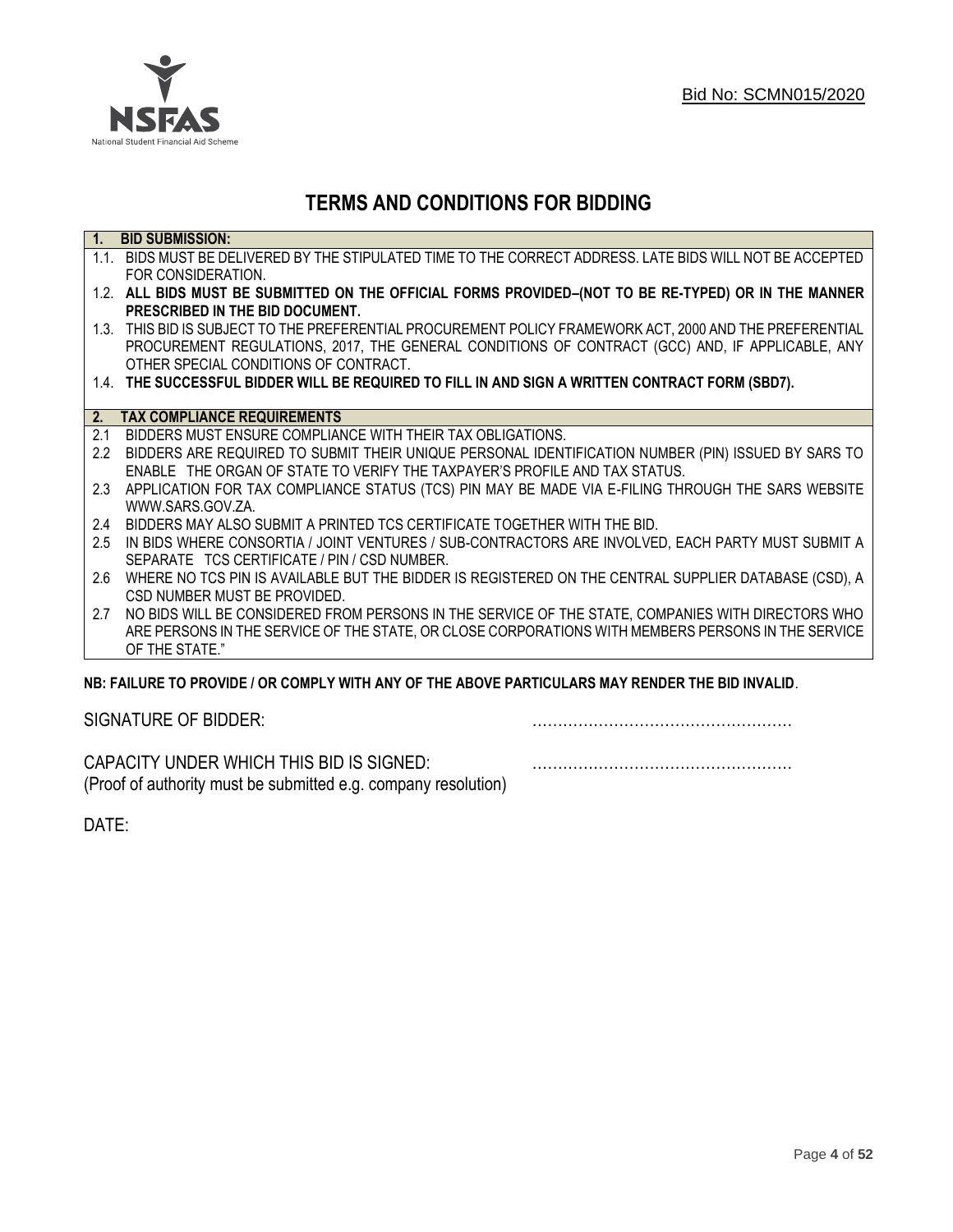

#### **NSFAS overview**

The National Student Financial Aid Scheme (NSFAS) is a statutory body providing financial aid to eligible students who wish to study at public universities and Technical Vocational Education and Training (TVET) colleges. NSFAS is mandated to manage and distribute funds in accordance with the provisions of the NSFAS Act (Act 56 of 1999).

# **Fraud and Corruption**

All providers are to take note of the implications of contravening the Prevention and Combating of Corrupt Activities Act, Act No 12 of 2004 and any other Act applicable.

The National Student Financial Aid Scheme is committed to conducting business ethically and is constantly introducing proactive measures to ensure that we identify and appropriately respond to any unlawful and unethical business practices. All NSFAS tenders are subject to certain audit processes and limited due diligence checks with the intend to identify any possible unlawful or unethical practices.

# **Reporting of any unlawful or unethical incidents to NSFAS**

Should any bidder, potential or current supplier of NSFAS or any other third party:

- receive any irregular contact or correspondence from anyone presenting themselves as an employee or representative of NSFAS
- receive any contact or correspondence from anyone soliciting any bribe of any form
- become aware of any irregular or illegal conduct by any party who has a relationship with NSFAS or any NSFAS official

you are requested to immediately report it to NSFAS's Governance, Risk and Compliance (GRC) Department. All information provided to the NSFAS GRC department will be treated with utmost confidentiality and in terms of the Protected Disclosures Act, Act 26 of 2000.

Please forward any information or direct any queries to the following NSFAS GRC staff members:

- Ms Amanda Basson: [amandab@nsfas.org.za](mailto:amandab@nsfas.org.za)
- Mr Corné Mellet : [corneme@nsfas.org.za](mailto:corneme@nsfas.org.za)

#### **Reporting of any unlawful or unethical incidents to the South African Police**

Bidders, current or potential NSFAS suppliers or any other third party who become aware of any unlawful and unethical conduct are encouraged to report the matter to the South African Police. NSFAS request that details of such reports made to the SAP be shared with NSFAS official listed above so as to enable consolidation of possible related investigations.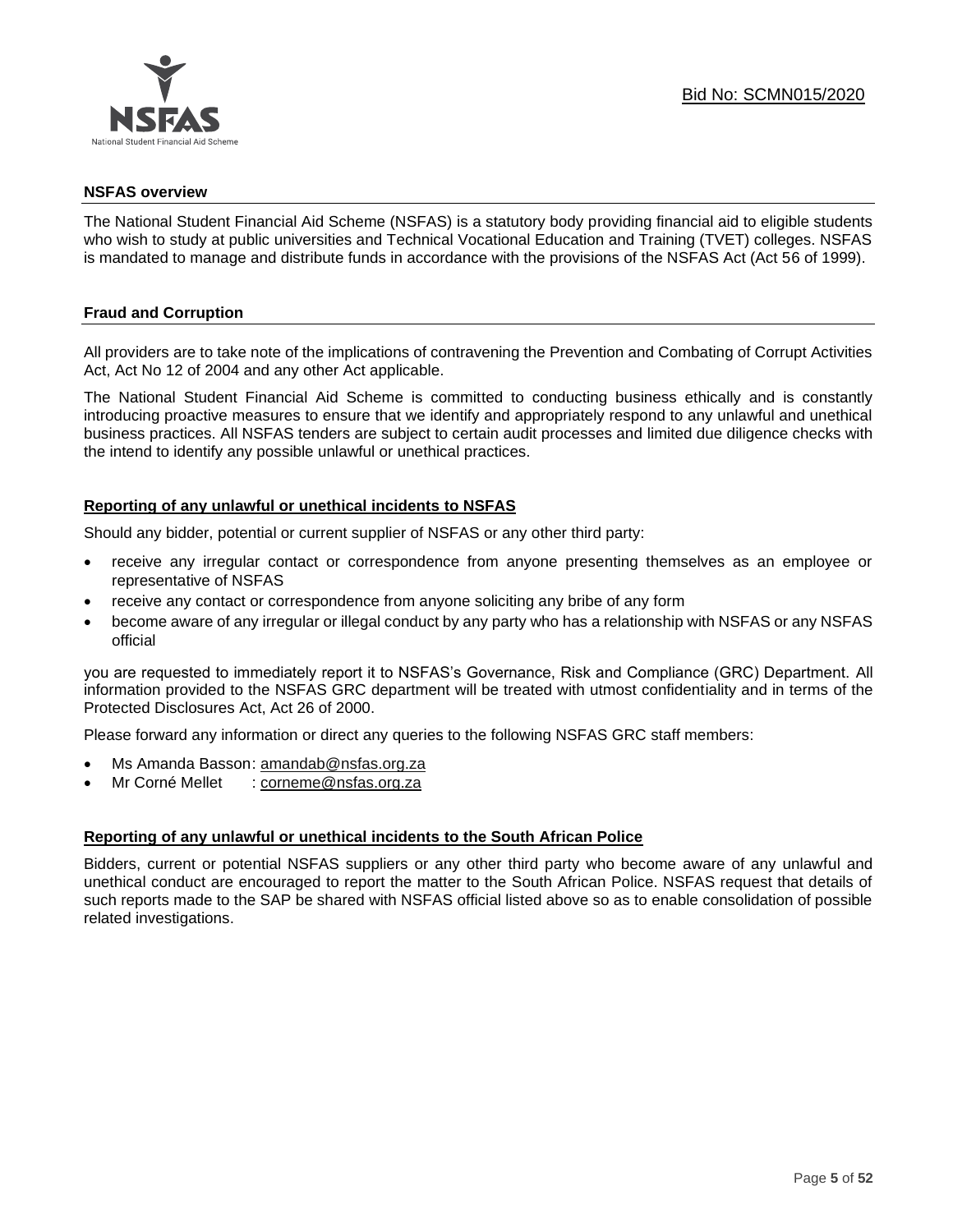

# **Clarifications / Additional information / Rights**

# **Clarification**

Any clarification required by a bidder regarding the meaning or interpretation of the bid specifications, or any other aspect concerning the bid, are to be requested in writing by email from scm@nsfas.org.za. The bid number should be mentioned in all correspondence. Telephonic requests for clarification will not be accepted. Bidder are reminded that NSFAS SCM officials will never contact bidders telephonically or by other method other that through the official SCM email address listed above.

#### **Additional Information**

During the evaluation of the bids, additional information may be requested in writing from bidders, for clarity. Replies to such requests must be submitted, within 5 (five) working days from the date of request, or as otherwise indicated. Failure to comply, may lead to your bid being disregarded.

# **Rights**

NSFAS reserves the right to appoint more than one (1) service provider. NSFAS further reserves the right to engage with the short-listed bidders for price negotiation and a site inspection where necessary. NSFAS in addition reserves the right to invite the shortlisted for a presentation as part of the bid process. NFAS reserves the right to not select the lowest price. In addition, NSFAS reserves the right to not award the tender to the shortlisted bidder should any risk arise from the NSFAS due diligence assessment performed. NSFAS reserves the right to award the contract in whole or in parts.

#### **Consent**

By responding to this tender, both the entity and its directors provide consent to NSFAS to perform background checks which would include amongst others, the relevant Transunion checks.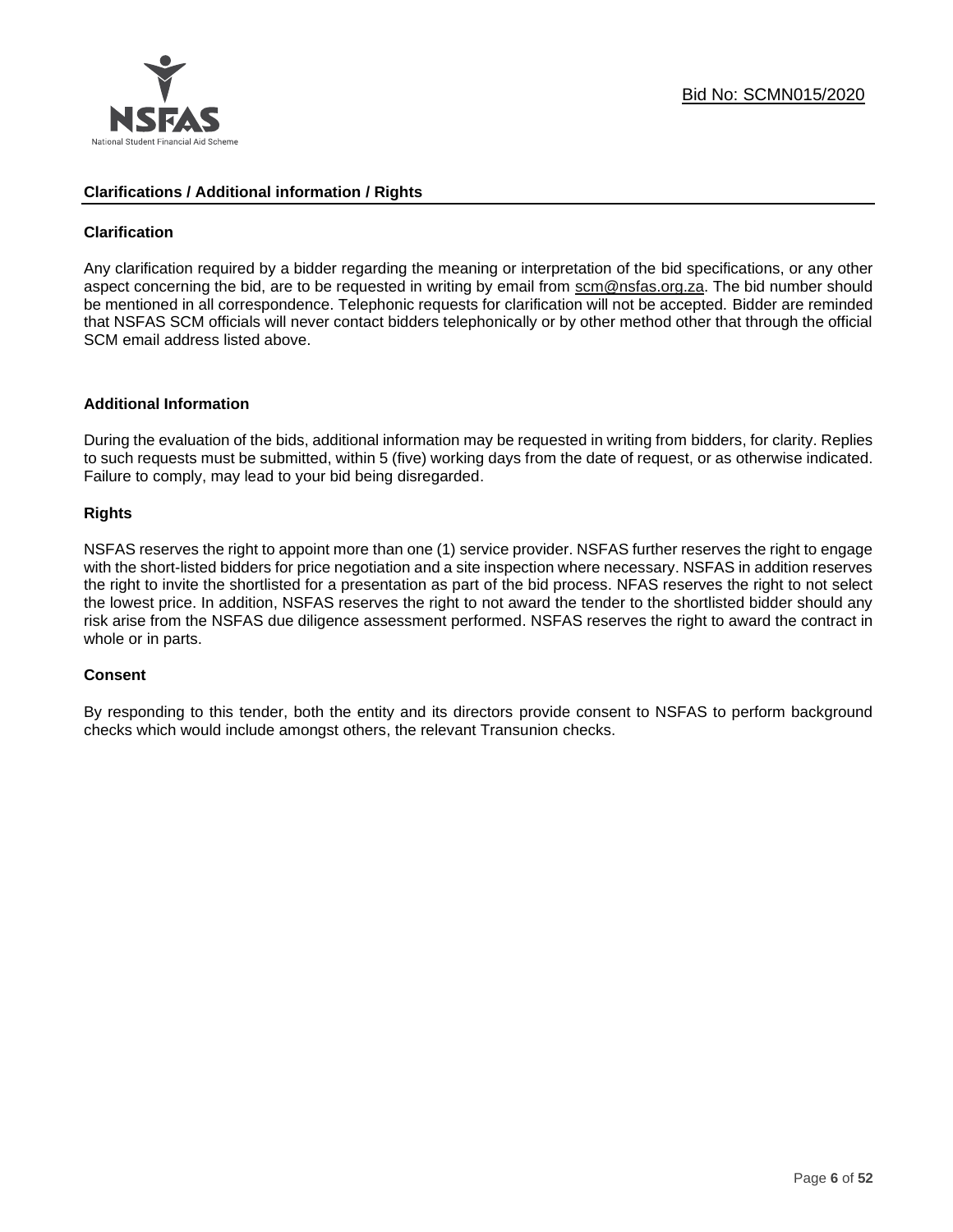# **Bid submission**

**One (1) physical bid proposal** must be handed in/delivered to:

The deposit box situated at: 1st Floor, House Vincent Brodie Road Wynberg 7801

Tenders can be delivered and deposited into the tender box between 08:30 and 16:00, Mondays to Fridays prior to the closing date, and between 08:30 and 11:00 on the closing date.

No faxed or e-mailed bid proposals will be accepted. The bidders are encouraged to index and paginate the bid proposal.

Respondents should ensure that tender documents are delivered to NSFAS in the tender box before the closing date and time of the tender. If the tender document is late, it will not be accepted and will be disregarded. Bid proposals submitted on time shall not be returned to the bidder.

Any tender submitted shall remain valid, irrevocable and open for written acceptance by NSFAS for a period of 120 (one hundred and twenty) days. A tender submitted shall further be deemed to remain valid after the expiry of the above mentioned 120-day period until formal acceptance by NSFAS, unless NSFAS is notified in writing by the tenderer of anything to the contrary (including any further conditions the tender may introduce). Any further conditions that the tenderer may introduce will be considered at the sole discretion of NSFAS.

Bidders should indicate on the cover of the bid proposal (in a sealed envelope/box), the following information:

- Bid number SCMN015/2020
- Closing date and time **26 February 2021 at 11:00**
- The name and address of the bidder

#### **Late bids**

Bids received late will not be considered for evaluation purposes. A bid will be considered late if it arrived even one second after 11:00 am or any time thereafter. The tender (bid) box shall be locked at exactly 11:00 am and bids arriving late will not be considered under any circumstances. Bidders are therefore strongly advised to ensure that bids be dispatched allowing enough time for any unforeseen events that may delay the delivery of the bid.

Bids sent to NSFAS via courier shall be deemed to be received at the date and time of arrival at the NSFAS premises (tender box) Bids received in the tender box after the closing date and time of the bid, shall therefore be deemed to be received late. Bidders should allow time to access the premises due to security arrangements that need to be observed.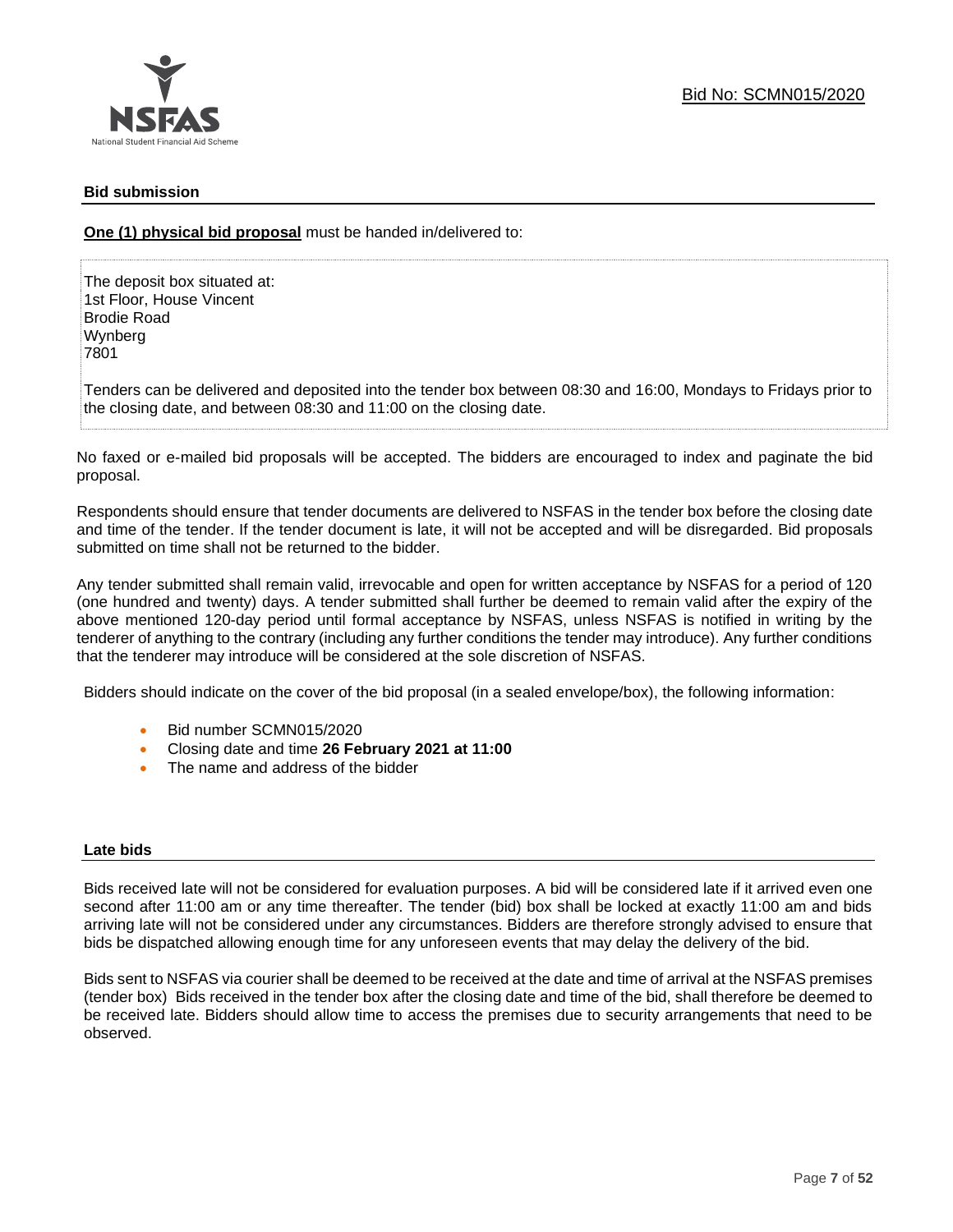

# **Response Structure:**

The contents of the bid document must be as follows, and numbering below, with each schedule punched, placed in a file and separated from the next schedule with a file divider.

Please complete the checklist below to verify your submission of the relevant documents:

| Schedules         | Description                                                                                                                                                                                                                      |  | Submitted<br>(tick box below): |  |  |
|-------------------|----------------------------------------------------------------------------------------------------------------------------------------------------------------------------------------------------------------------------------|--|--------------------------------|--|--|
|                   |                                                                                                                                                                                                                                  |  | N <sub>0</sub>                 |  |  |
| <b>Schedule 1</b> | Entity registration documentation                                                                                                                                                                                                |  |                                |  |  |
| <b>Schedule 2</b> | Consent by the entity and its directors to perform the necessary background<br>checks which includes amongst others, the TransUnion checks.                                                                                      |  |                                |  |  |
| Schedule 3        | Original Valid Tax Clearance Certificate/tax pin                                                                                                                                                                                 |  |                                |  |  |
| Schedule 4        | BBB-EE Certificate, or,<br>BBBEE Sworn Affidavit for EME/QSE signed and stamped by Commissioner<br>of Oaths.                                                                                                                     |  |                                |  |  |
| Schedule 5        | National Treasury Central Supplier Database proof of registration -please<br>provide the latest full report.                                                                                                                     |  |                                |  |  |
| Schedule 6        | Letter from Bank confirming banking details (not older than 3 months from<br>date of closing date of tender)                                                                                                                     |  |                                |  |  |
| <b>Schedule 7</b> | Completed and signed Tender Documents: including the following;<br>SBD <sub>1</sub><br>SBD <sub>4</sub><br><b>SBD 6.1</b><br>SBD <sub>8</sub><br>SBD <sub>9</sub><br>General Conditions of Contracts (with every page initiated) |  |                                |  |  |
| <b>Schedule 7</b> | Detailed Bid proposal in response to bid specification requirements                                                                                                                                                              |  |                                |  |  |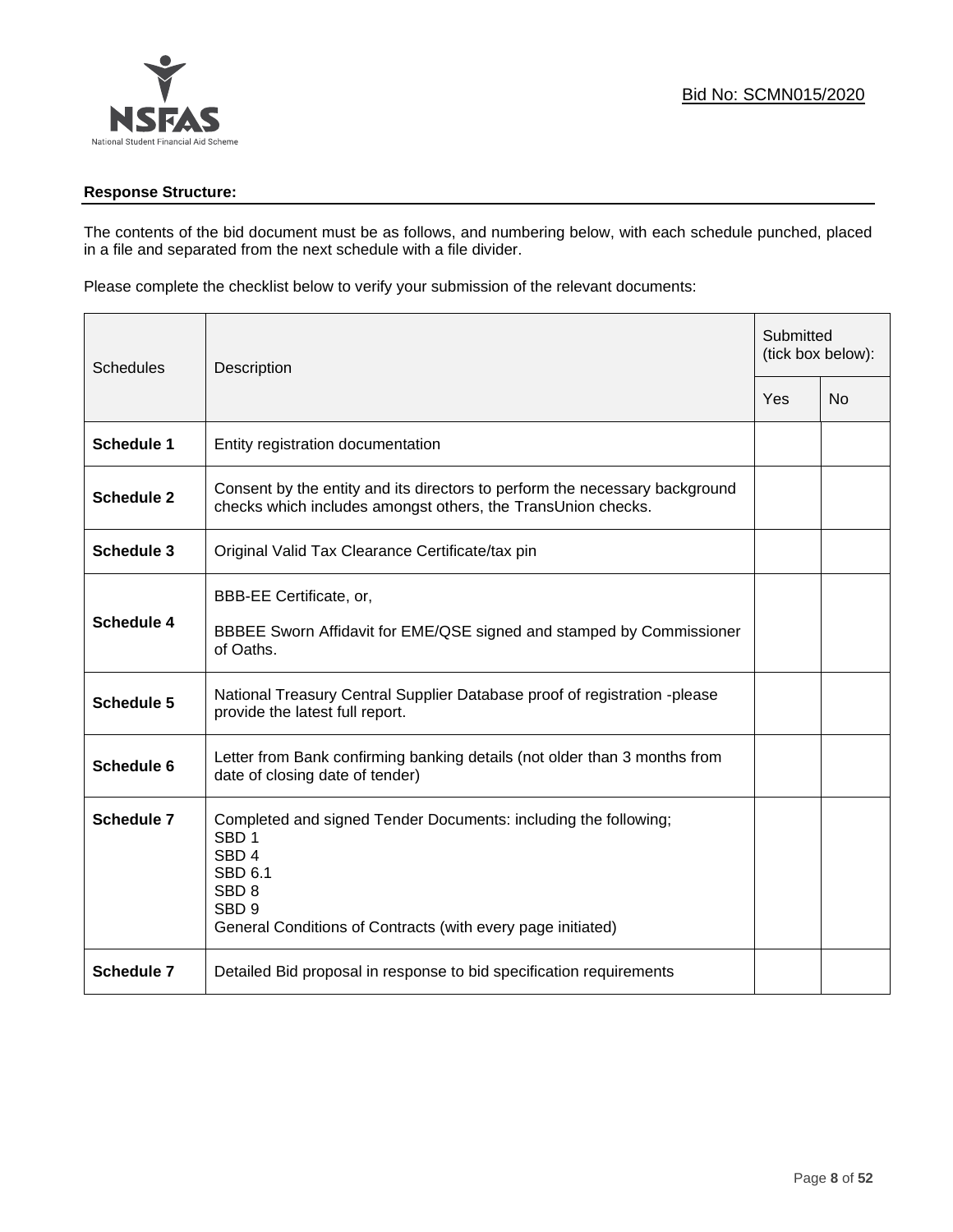# **Contract Negotiations**

The successful bidder (s) will be required to enter into a written contract/SLA with NSFAS. The final terms and conditions will be negotiated between NSFAS and the successful bidders (s). Should the awarded bidder fail to sign the SLA within a reasonable timeframe deemed by NSFAS, NSFAS reserves the right to cancel the award/contract and award the tender to the 2<sup>nd</sup> placed bidder.

# **Payments**

By responding to this bid document, the service provider agrees to the following

NSFAS will pay the successful bidder (s) the fees set out in the final contract according to the table of deliverables. No additional amounts will be payable by NSFAS to the successful bidder (s).

The successful bidder (s) shall invoice NSFAS for the services rendered in a reasonable timeframe. The invoices billed to NSFAS must be in relation to the original scope of work/terms of reference.

The invoice must be accompanied by supporting source document(s) containing detailed information, as NSFAS may reasonably require, for the purposes of establishing the specific nature, extent and quality of the services which were undertaken by the successful bidder (s).

No payment will be made to the successful bidder (s) unless an original tax invoice complying with section 20 of the VAT Act, 1991 (Act No 89 of 1991), as amended, has been submitted to NSFAS.

Payment shall be made by bank transfer into the successful bidder (s) back account normally 30 days after receipt of an acceptable, original, valid tax invoice.

Payments will only be made to the bidder in accordance with the purchase order issued to the awarded bidder. Any services delivered by the bidder outside of the original bid specifications and over and above the purchase order value will not be paid for as NSFAS is not liable for these payments. Should the service provider perform any additional work outside of the tender award and its requirements, NSFAS will not be held liable for such payment to the service provider. Should you receive any instruction from NSFAS that does not come from the SCM unit to perform any work outside of the original bid specification, NSFAS will not be held liable for this payment.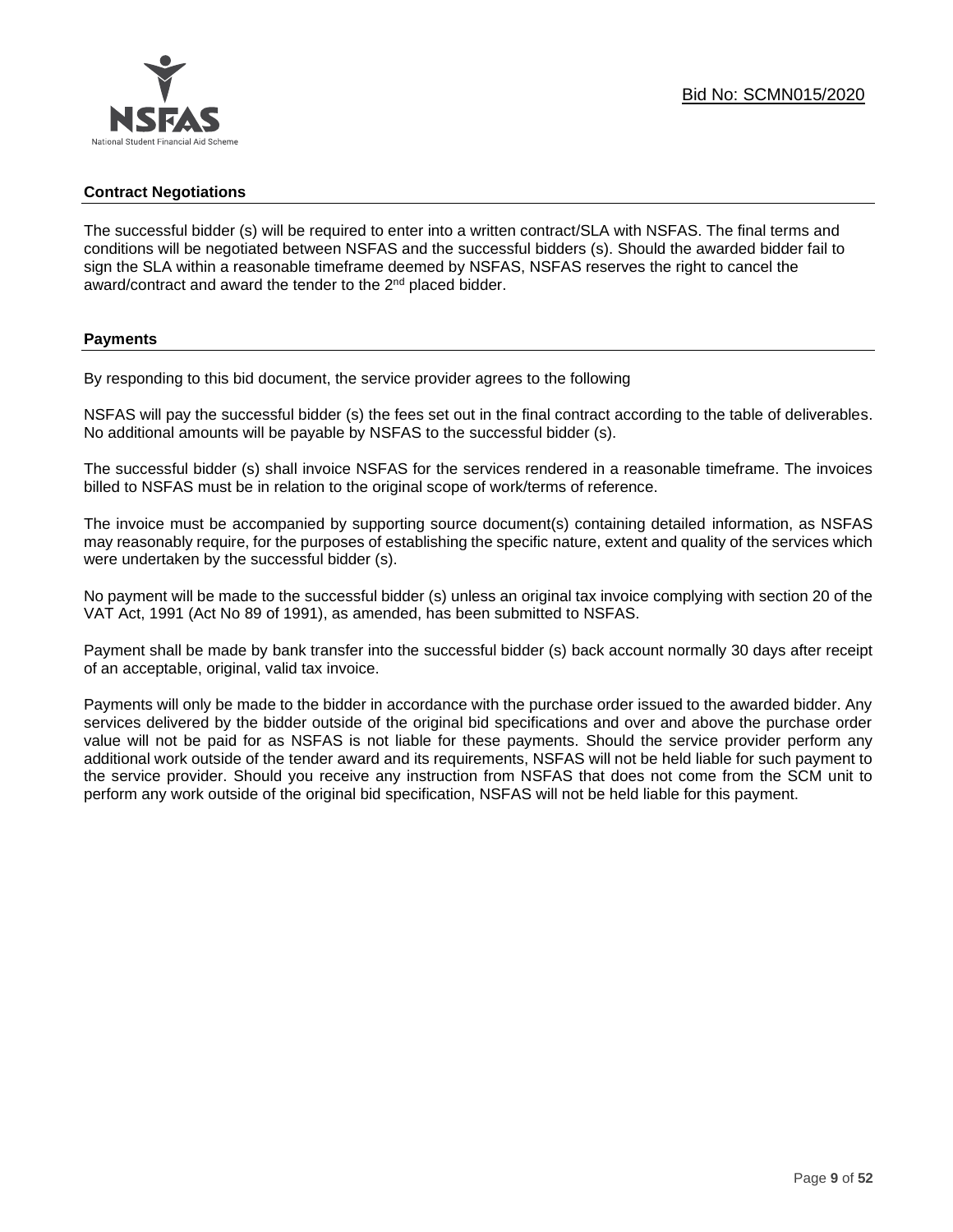

# **1. Purpose**

- 1.1 The National Student Financial Aid Scheme (NSFAS) is a public entity accountable to the Department of Higher Education and Training (DHET). It provides financial assistance to eligible students at public universities and at Technical Vocational Education and Training (TVET) colleges throughout South Africa.
- 1.2 NSFAS is progressively implementing a new student-centred operating model, as well as implementing the DHET bursary program in line with the 2017 Presidential pronouncement. While NSFAS currently provides financial assistance to eligible students in the form of bursaries, NSFAS previously provided financial assistance predominantly in the form of loans. NSFAS continually engages these debtors in to recover funds on these debts to be used to fund the new cohort of students and as such maintains this historical Loan Book.
- 1.3 The organisation is currently situated in Cape Town.
- 1.4 NSFAS requires the services of a suitable service provider, for a period of three (3 ) years that would be responsible for the continued calculation, presentation and related disclosures of the student Loan Book in full compliance with the requirements of Generally Recognised Accounting Practice (GRAP) 104: *Financial Instruments* and other related GRAP accounting standards for the financial years ending 31 March 2021 - 2023. In addition to the relevant handover documents and engagements at the end of the contract, the potential service provider will also be responsible for preparing a training manual for the NSFAS staff around the following areas:
	- i. The accounting treatment;
	- ii. The actuarial assumptions;
	- iii. The system requirements; and
	- iv. The potential impact of the National Credit Act on NSFAS Loan Book

# **2. Background**

#### **Accounting**

- 2.1 In terms of recognised accounting standards, namely GRAP, NSFAS student loans must be fair valued on initial recognition and subsequently measured at amortised cost.
- 2.2 This fair value on initial recognition therefore needs to be calculated for each loan using a discounted cash flow valuation technique, whereby expected future repayment cash flows over the life of the loan are discounted using a market related rate of interest. In subsequent accounting periods, the initial discount between fair value and transaction value will need to be unwound and recognised as interest income using the effective interest rate method.

#### **Features of NSFAS student loans**

- 2.3 Repayments: One of the most significant complexities in calculating the initial fair value is the fact that NSFAS student loans do not have a traditional repayment profile or schedule. Instead repayments are income contingent, such that a student will only make repayments of between 3% and 8% of their annual income once they have found employment and earn above R30, 000 p.a. There is no fixed term over which the debtor must pay back their student loans.
- 2.4 Interest: Interest is charged 12 months after the student exits (either by drop-out or graduation).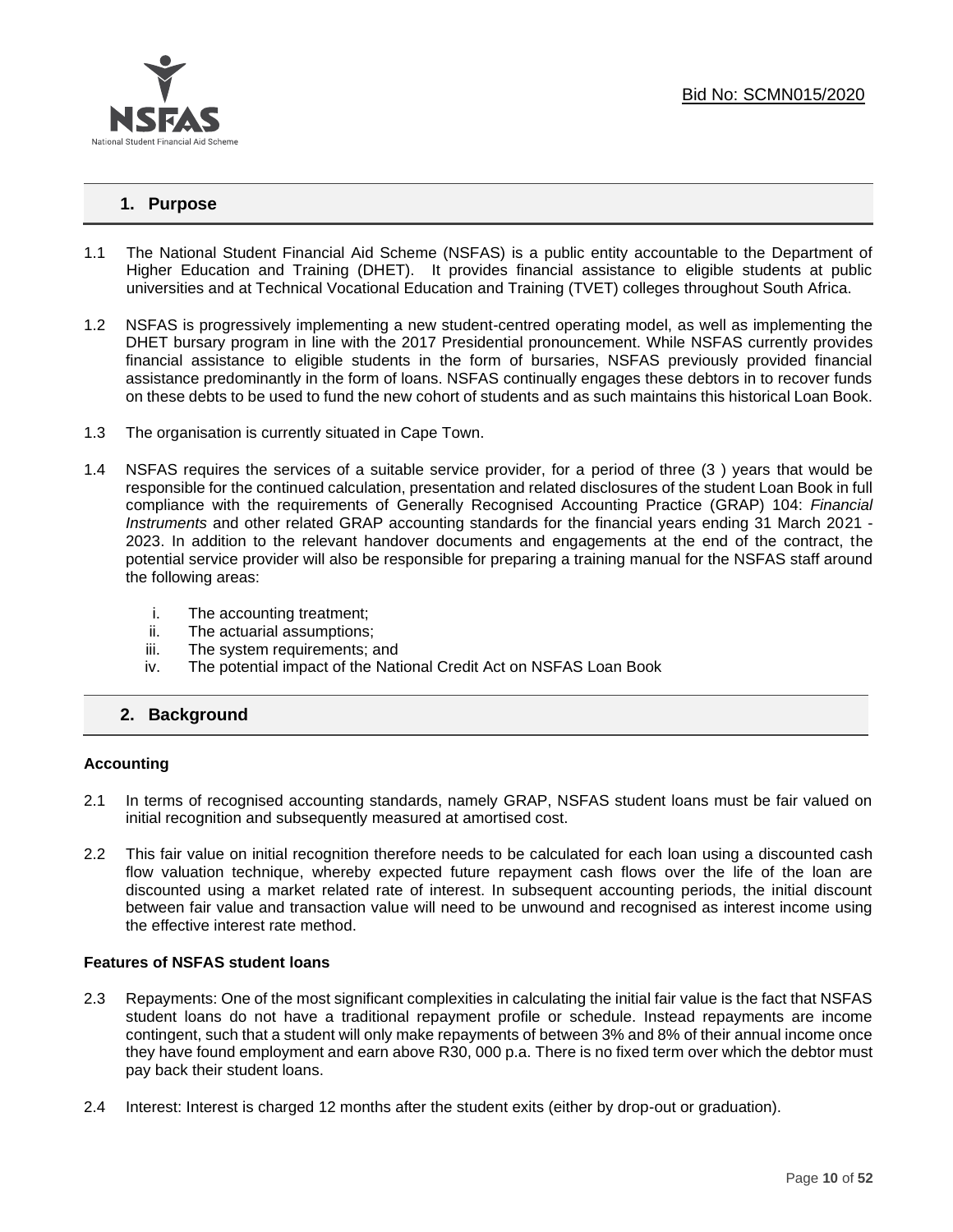

- 2.5 Interest rate change: The interest rate changes on 1 April of each year to equal 80% of the repo rate on that date, and is fixed for the following 12 months.
- 2.6 Initial loan amount: The gross loan amount is the full loan amount; and the initial net loan amount is the loan less any bursary conversions and credits due from Institutions. The credit and bursary conversion process is usually done in March/April of each year by NSFAS.

# **Source systems and data**

- 2.7 The NSFAS student loan data, as at 30 September 2013, is stored on a database within a proprietary, inhouse built Loan Management System (LMS). On 1 October 2013, an 'off the shelf' Loan Management System (Phoenix) was implemented. This Phoenix database houses both debtors' standing data which was migrated to the new system (e.g. address, ID number) but not transactional data (payment data) before 30 September 2013. All transactional data before this date is stored in LMS. Detailed transactional data from 1 October 2013 is stored in Phoenix.
- 2.8 As at 31 March 2020, there was approximately 605 000 student debtor accounts, comprised of 1.8 million individual loans with a total nominal value (including accrued interest) of R36bn. The fair value of the debtors' loan book for the March 2020 financial year was R6.4bn.

#### **The NSFAS loan transactional dataset is from 1991 – to date. In summary:**

- LMS system: 1991 September 2013 (stored all correct transactional data but incorrect balances/source for the AMS calculation);
- AMS system: 1991 September 2013 (stored all correct transactional data and correct balances/balances recalculated using LMS as the source);
- Phoenix: 1 October 2013 present (only has correct transactional data from 1 October 2013 and take on balances from AMS as at 1 October 2013); and
- LMS and AMS are no longer in use however the databases are available for data extraction.

# **3. Mandatory Requirements**

*All bids must comply with the mandatory requirements and failure to comply with any of these requirements will disqualify the bid.*

3.1 The proposal must include the professional registration with the Actuarial Society of South Africa, for the lead Partner(s)/ Director(s) and Senior Manager(s)/Manager(s).

# **4. Functional Specification**

#### **The service provider's proposal must take into account the following functional requirements:**

#### 4.1 Understanding NSFAS student loans and handover from existing service provider in terms of:

- Interest calculation;
- Income contingent repayment terms;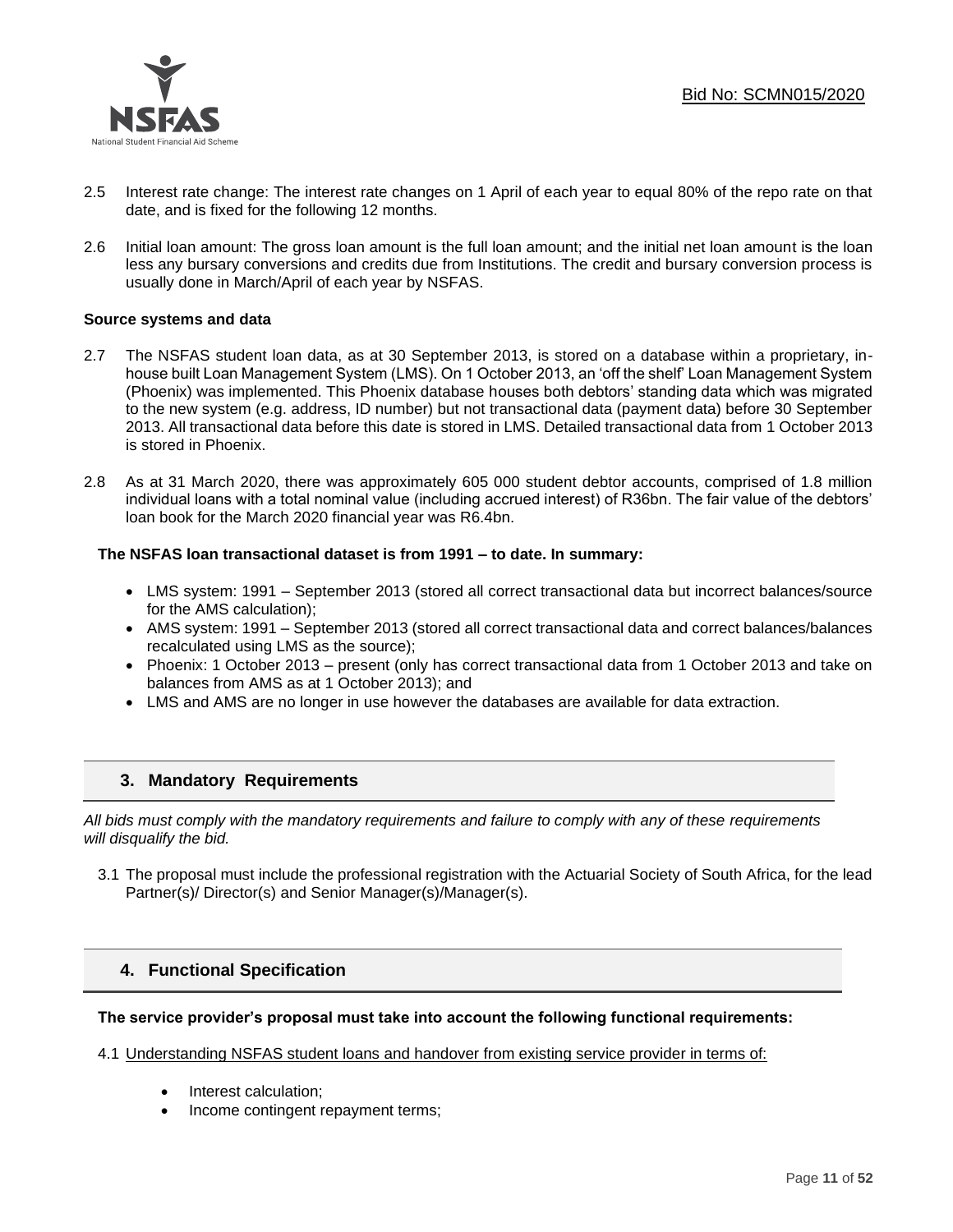

- Bursary conversion based on academic performance;
- Higher Education Institution credits returned;
- Existing data limitations;
- Debtor payment patterns;
- The impact of in-duplum; and
- Debtor's status and year of exit.

# 4.2 Source data

• Understanding the data received from the source system and how it relates to data from historical systems.

# 4.3 Assumption setting

- Discount rate for each cohort year (1991 to 2017) for initial and subsequent valuation;
- Term of each loan;
- Modelling expected future cash flows for each loan based on past experience;
- Understanding the current assumptions in the model; and
- Reassessing the current assumptions and suggesting improvements where needed

# 4.4 Calculations

- Subsequent measurement of loan book at amortised cost, including unwind of the initial discount; and
- Impairment review of subsequent amortised cost balances and recommendations.

# 4.5 Analysis and advice

- Sensitivity analysis to illustrate the impact of key assumptions;
- Treatment of experience adjustments;
- Detailed explanation of reasons for movement from prior year figures
- Detailed explanations of each line item making up the closing loan book valuation figure
- Interaction with NSFAS's internal and external auditors

#### 4.6 Disclosures

- Providing NSFAS with the disclosure for the annual financial statements in relation to the loan book valuation in accordance with the GRAP accounting standards.
- Presenting the relevant information to the NSFAS Board and Board Sub-committees such as the Audit and Risk Committee.

#### 4.7 Timeframes and commitments

- The timelines are generally quite close and therefore the successful bidder must be available to produce results and any changes needed during the audit period at a quick turnaround time.
- Staff must be available during the audit period from March July for the duration of the contract. There may also be a need for continued support after these months of engagement. The NSFAS requires the final Loan Book valuation in line with the legislated Public Finance Management Act (PFMA) timelines.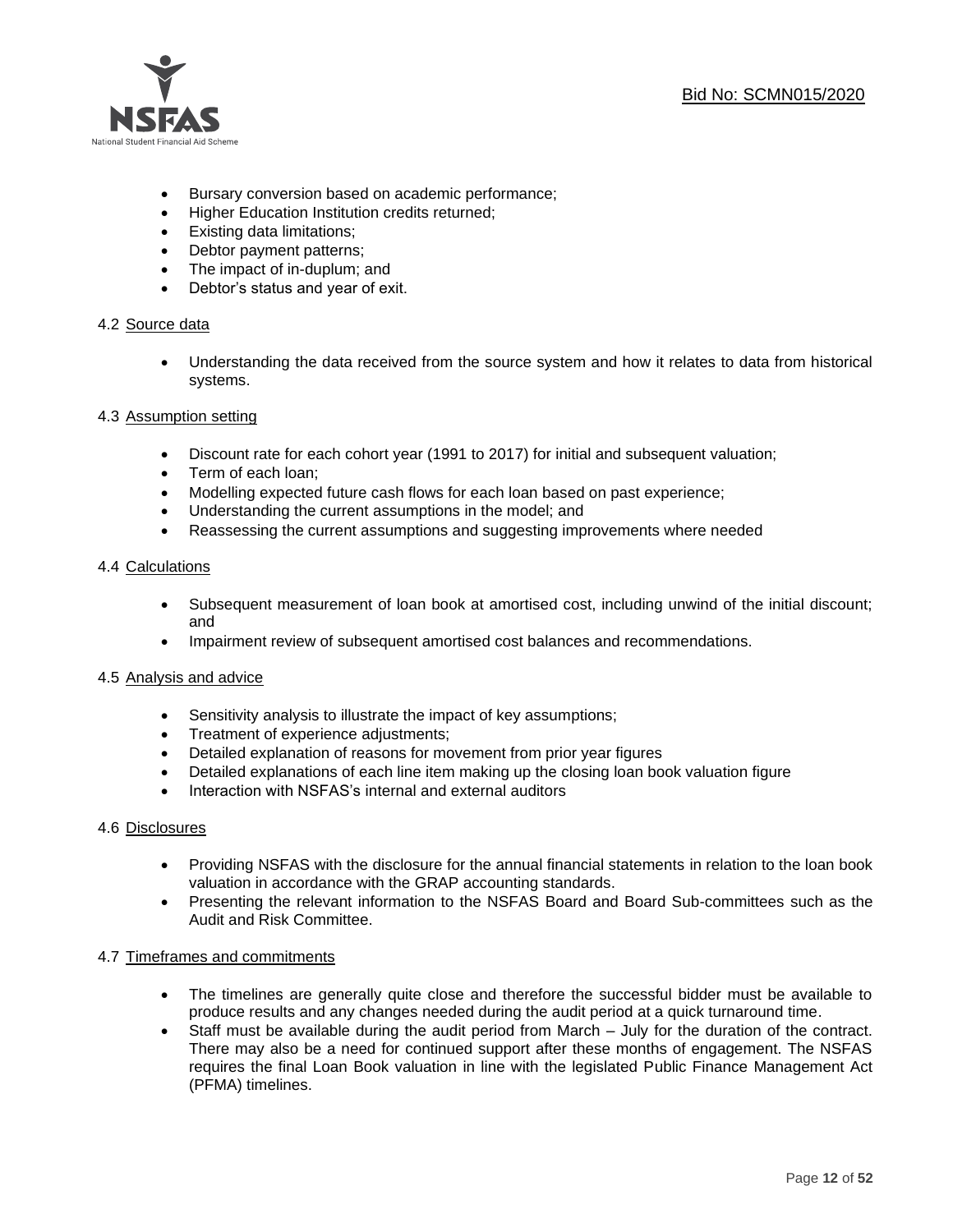

# 4.8 Other services

- Updating of assumptions and calculations for subsequent financial years;
- Input into future change in interest charge and repayment options policies;
- Providing statistics and advice to NSFAS for the credit management and recovery process;
- Providing statistics to NSFAS about Loan Book data as needed (for example information per Institution or degree) to assist the entity or the DHET with decision making;
- Debriefing session after each financial year-end audit;
- Available for meetings as requested, possibly weekly as the year-end audit approaches, and any other adhoc meetings;
- Perform a handover to the new service provider, if applicable, at the end of the 36 month contract.

# **5. Technical Evaluation**

#### **Company experience**

5.1 The bidder must provide three (3) reference letters on the clients letterhead which evidences similar services being delivered pertaining to loan valuation models and the application of financial instruments in accordance with the International Accounting Standards (IAS) and GRAP 104 in the last five (5) years.

#### **Skills and resources**

- 5.3 The lead partner(s)/director(s) must be a qualified actuary and have experience in the field of actuarial services for at least 10 years.
- 5.4 The lead partner(s)/director(s) and senior manager(s) must have experience in the banking or insurance industry for at least 3 years (s) and have an in-depth knowledge of the higher education sector.

#### **Methodology**

- 5.5 The bidder must provide their approach and methodology that will be applied in the loan book valuation, showing an understanding of NSFAS, the training of NSFAS on the model and the data extracts required.
- 5.6 The bidder must indicate the automated tools that will be used in the model (i.e. SAS or other similar models which can produce a quick turnaround times will be scored higher).

# **6. Contract Period**

The contract will be for three (3) years, however NSFAS reserves the right to terminate the contract provided that a formal written three (3) months' notice of termination is issued to the appointed service provider.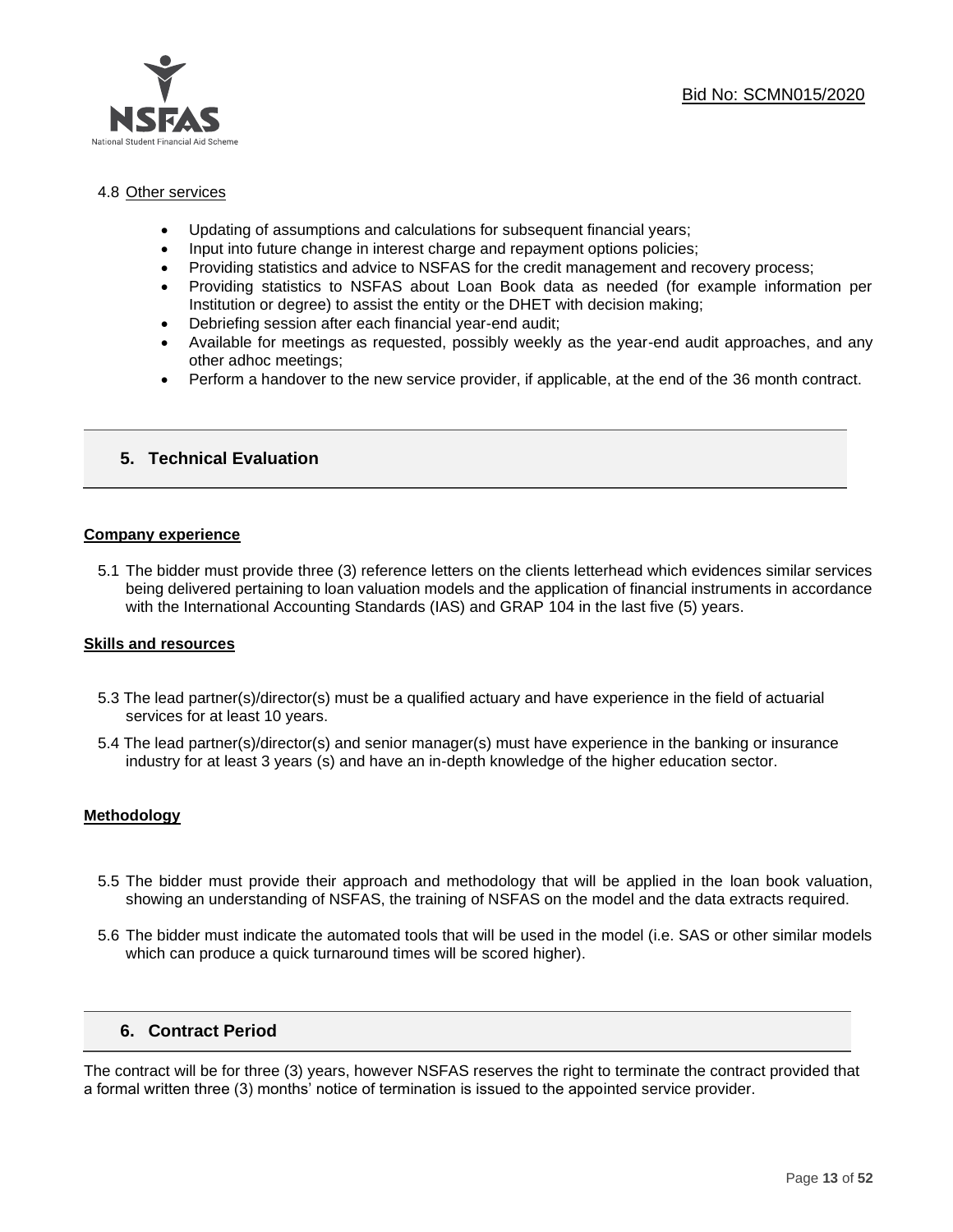

# **7. Pricing Schedule**

Please consider the inevitable Consumer Price Index (CPI) increases year-on-year on the pricing upon the duration of the contract period being in excess of a 12-month period. Please do not quote disbursements separately as it needs to be included in the total cost.

| <b>ITEM NO.</b>  | <b>FULL LOAN BOOK VALUATION SERVICES</b><br>THAT MEETS THE TENDER<br><b>REQUIREMENTS</b> | <b>TOTAL PRICE (EXCL. VAT)</b> |  |  |  |
|------------------|------------------------------------------------------------------------------------------|--------------------------------|--|--|--|
|                  |                                                                                          |                                |  |  |  |
| <b>SUB-TOTAL</b> |                                                                                          |                                |  |  |  |
| <b>VAT</b>       |                                                                                          |                                |  |  |  |
|                  | TOTAL COST (VAT & DISBURSEMENTS INCLUDED)                                                |                                |  |  |  |

# **8. Evaluation Criteria**

# 8.1 Technical evaluation criteria element:

| <b>Element</b>              | Weight |
|-----------------------------|--------|
| <b>Company Experience</b>   | 30     |
| <b>Skills and Resources</b> | 40     |
| Methodology                 | 30     |
| <b>TOTAL</b>                | 100%   |

# 8.2 Criteria and Weighting:

*Bidders need to score a minimum of 70% for functionality. Bidders who score less than 70% minimum for functionality will not be considered further for Price and BBBEE. Bids will be evaluated in accordance with the following technical criteria:*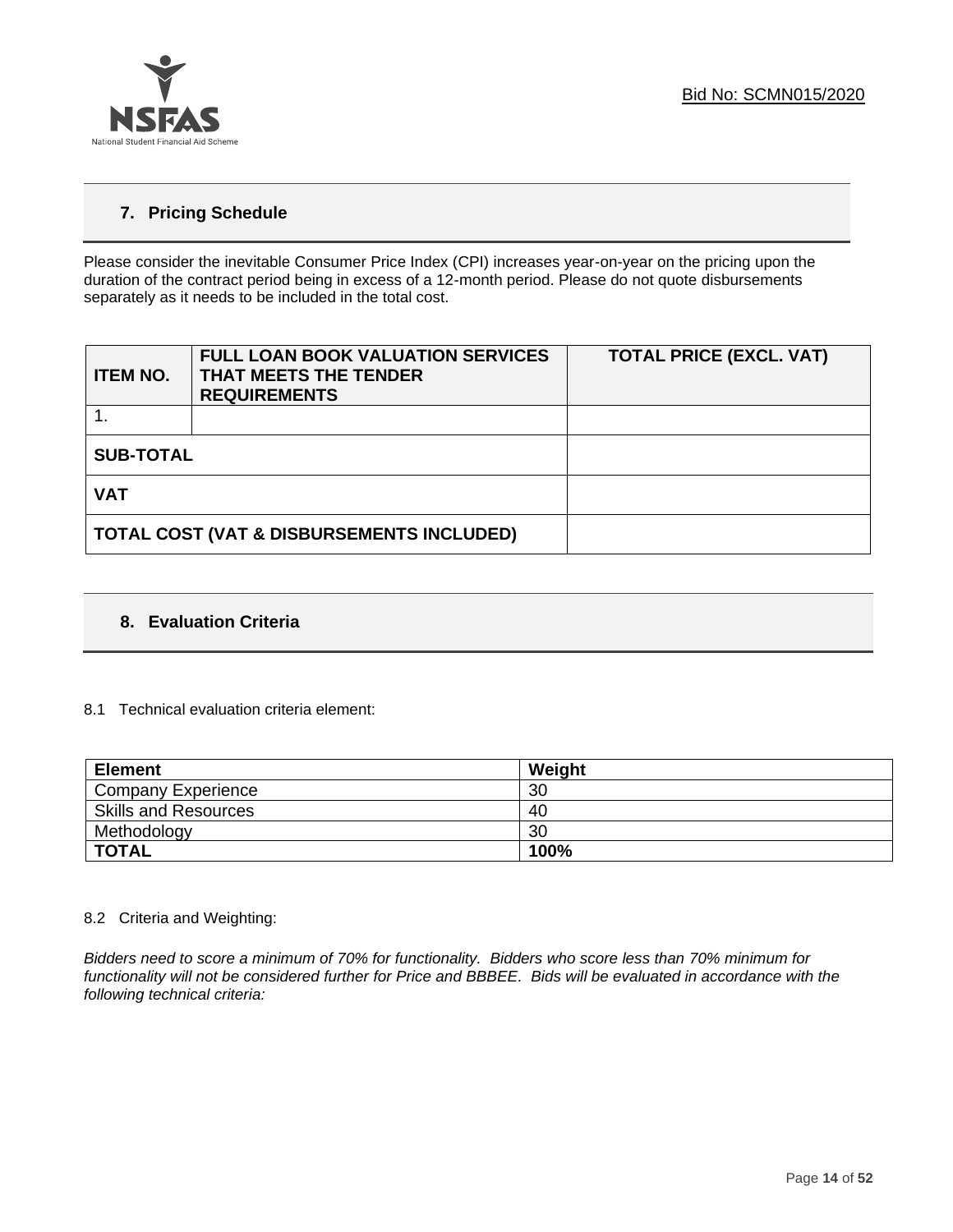

# Bid No: SCMN015/2020

| <b>Company Experience</b>                                                                                                                                                                                                                                                                                                                                | Points Scorings                                                                                                                                                                                      | <b>Bidder</b><br>Scoring | Points |
|----------------------------------------------------------------------------------------------------------------------------------------------------------------------------------------------------------------------------------------------------------------------------------------------------------------------------------------------------------|------------------------------------------------------------------------------------------------------------------------------------------------------------------------------------------------------|--------------------------|--------|
|                                                                                                                                                                                                                                                                                                                                                          | Less than 3 reference letters = $0$ points<br>3 reference letters which includes                                                                                                                     |                          |        |
| The bidder must provide three reference<br>letters on the client's letterhead which<br>evidences similar services being delivered<br>pertaining to loan valuation models and the<br>application of financial instruments<br>in.<br>accordance with the International Financial<br>Reporting Standards (IRFS) and GRAP 104<br>in the last five (5) years. | delivery of loan valuation models only =<br>15 points                                                                                                                                                |                          | 30     |
|                                                                                                                                                                                                                                                                                                                                                          | 3 reference letters which includes<br>delivery of loan valuation models and<br>application of financial instruments in<br>accordance with IAS and GRAP $104 =$<br>30 points                          |                          |        |
| <b>Skills and Resources</b>                                                                                                                                                                                                                                                                                                                              | Points Scorings                                                                                                                                                                                      | <b>Bidder</b><br>Scoring | Points |
|                                                                                                                                                                                                                                                                                                                                                          | Less than 10 years' experience = $0$<br>points                                                                                                                                                       |                          |        |
| The lead partner(s)/director(s) must be a<br>qualified actuary and has experience in the<br>field of actuarial services for at least 10 years.                                                                                                                                                                                                           | 10 to 12 years' experience = 10 points                                                                                                                                                               |                          | 15     |
|                                                                                                                                                                                                                                                                                                                                                          | More than 12 years' experience = $15$<br>points                                                                                                                                                      |                          |        |
| The lead partner(s)/director(s) and senior<br>manager(s) must have experience in the<br>banking or insurance industry for at least 3<br>years (s) and have an in-depth knowledge of<br>the higher education sector.                                                                                                                                      | Lead partner(s)/director(s) and/or senior<br>manager(s) experience in banking or<br>insurance industry less than 3 years and<br>no in-depth knowledge of the higher<br>education sector = $0$ points |                          | 25     |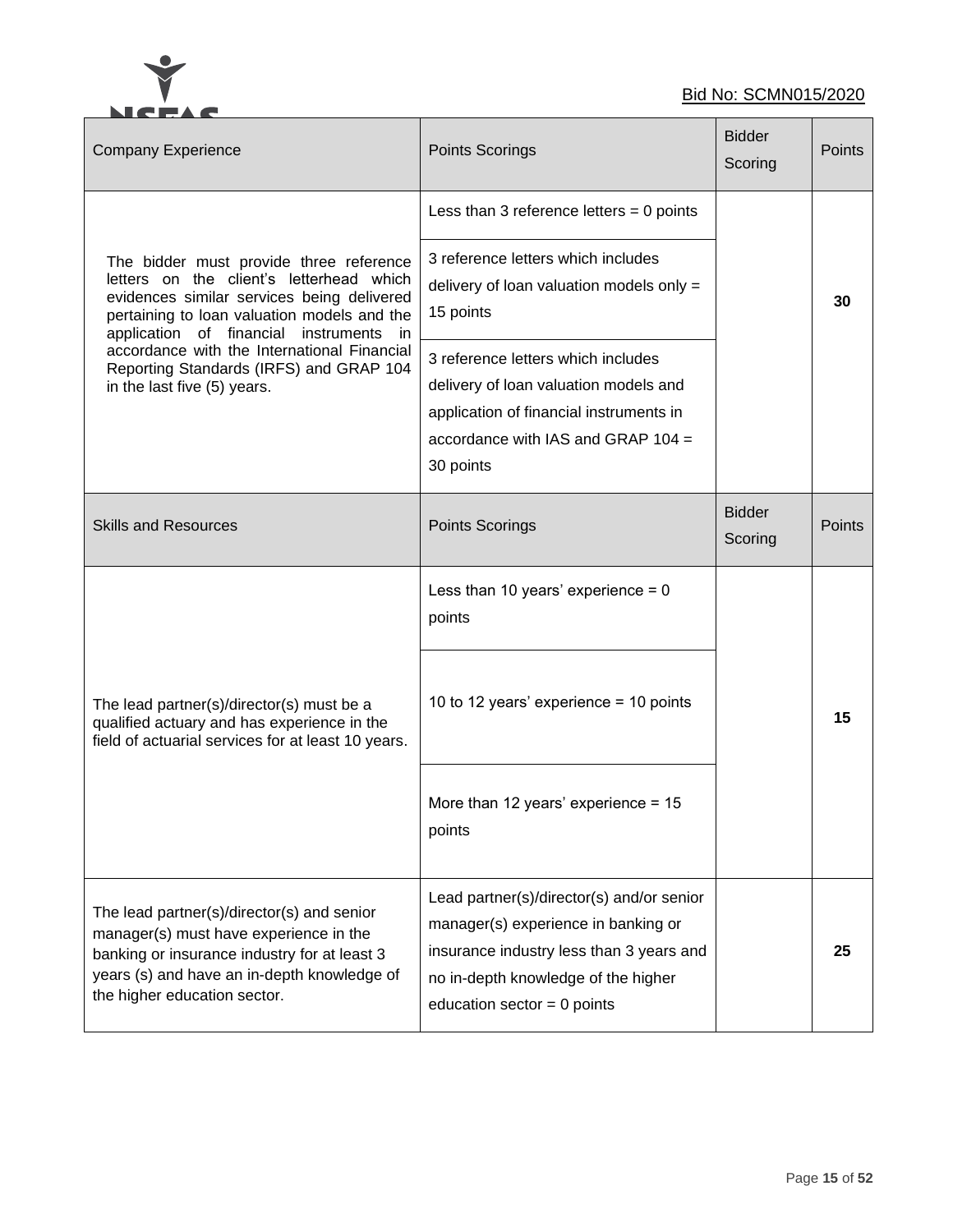# Bid No: SCMN015/2020



|                                                                                                                                                                                                                           | Lead partner(s)/director(s) and senior<br>manager(s) experience in banking or<br>insurance industry is 3 years, but has no<br>in-depth knowledge of the higher<br>education sector = $15$ points                                                                                                                                                                                                    |                          |        |
|---------------------------------------------------------------------------------------------------------------------------------------------------------------------------------------------------------------------------|-----------------------------------------------------------------------------------------------------------------------------------------------------------------------------------------------------------------------------------------------------------------------------------------------------------------------------------------------------------------------------------------------------|--------------------------|--------|
|                                                                                                                                                                                                                           | Lead partner(s)/director(s) and senior<br>manager(s) experience in banking or<br>insurance industry is 3 years, and has<br>in-depth knowledge of the higher<br>education sector = $25$ points                                                                                                                                                                                                       |                          |        |
| Methodology                                                                                                                                                                                                               | <b>Points Scorings</b>                                                                                                                                                                                                                                                                                                                                                                              | <b>Bidder</b><br>Scoring | Points |
| The bidder must provide their approach and<br>methodology that will be applied in the loan<br>book valuation, showing an understanding of<br>NSFAS, the training of NSFAS on the model<br>and the data extracts required. | Approach and Methodology generic = 5<br>points<br>Approach and methodology adequate<br>and specific and do not include the<br>training of NSFAS on the model and the<br>data extracts required $= 10$ points<br>Approach and methodology suitable,<br>specific and tailored to NSFAS, which<br>includes the training of NSFAS staff on<br>the model and the data extracts<br>required $= 20$ points |                          | 20     |
| The bidder must indicate the automated tools<br>that will be used in the model (i.e. SAS or<br>other similar models which can produce a                                                                                   | Automated tools not indicated $= 0$ points                                                                                                                                                                                                                                                                                                                                                          |                          | 10     |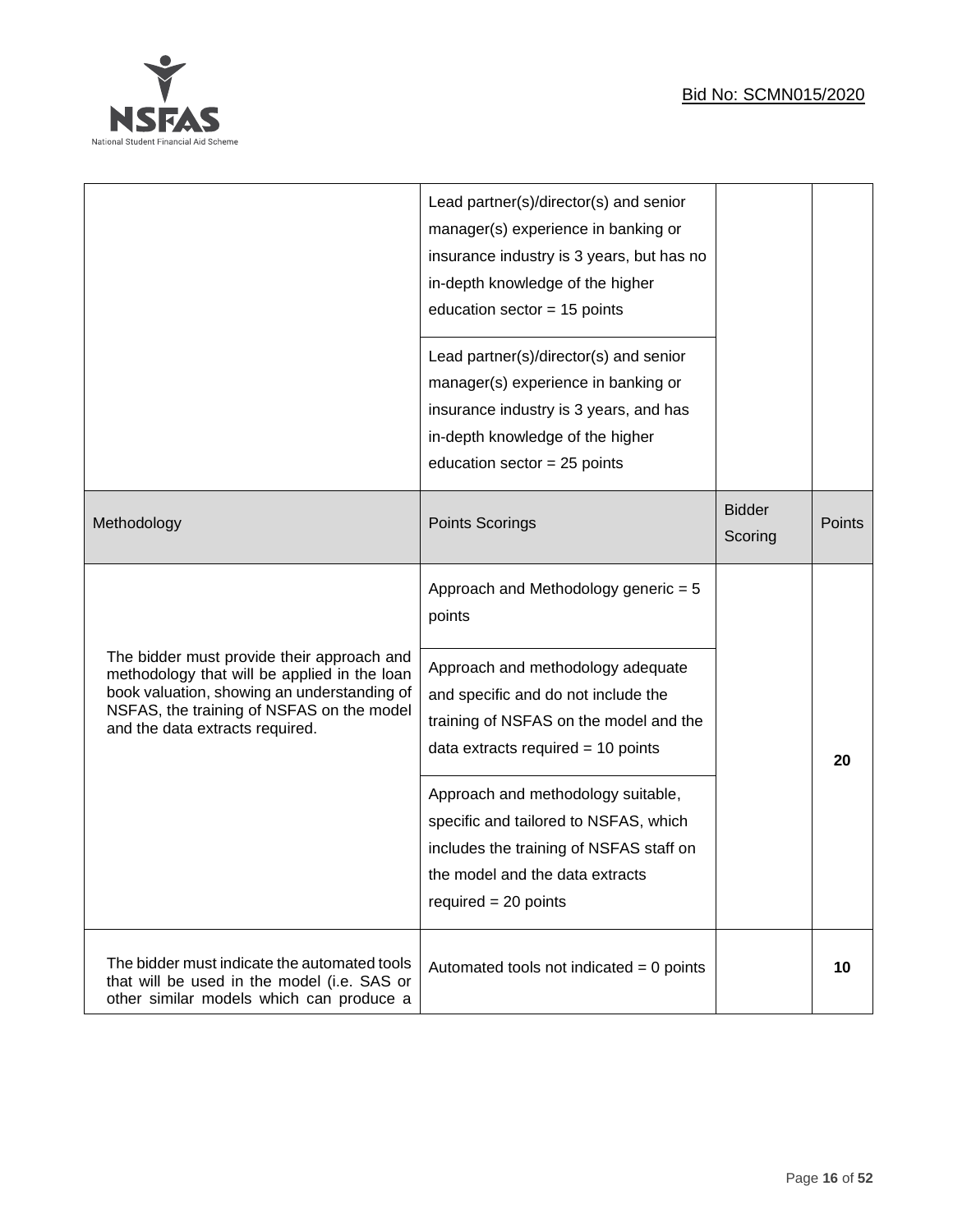

| higher).     | quick turnaround times will be |  | scored | Automated tools included, but not SAS<br>or similar tool = $5$ points   |     |
|--------------|--------------------------------|--|--------|-------------------------------------------------------------------------|-----|
|              |                                |  |        | Automated tools included, which is SAS<br>or similar tool = $10$ points |     |
| <b>Total</b> |                                |  |        |                                                                         | 100 |

# **9. Preference Point System**

All proposals that will achieve the minimum qualifying score (acceptable tenders) will be evaluated further in terms of the preference point system as follows: A maximum of 80 points is allocated for price on the following basis:

# **80/20**

$$
Ps = 80 \left( 1 - \frac{Pt - P \min}{P \min} \right)
$$

Where

Ps = Points scored for comparative price of proposal under consideration

Pt = Comparative price of bid under consideration

Pmin = Comparative price of lowest acceptable proposal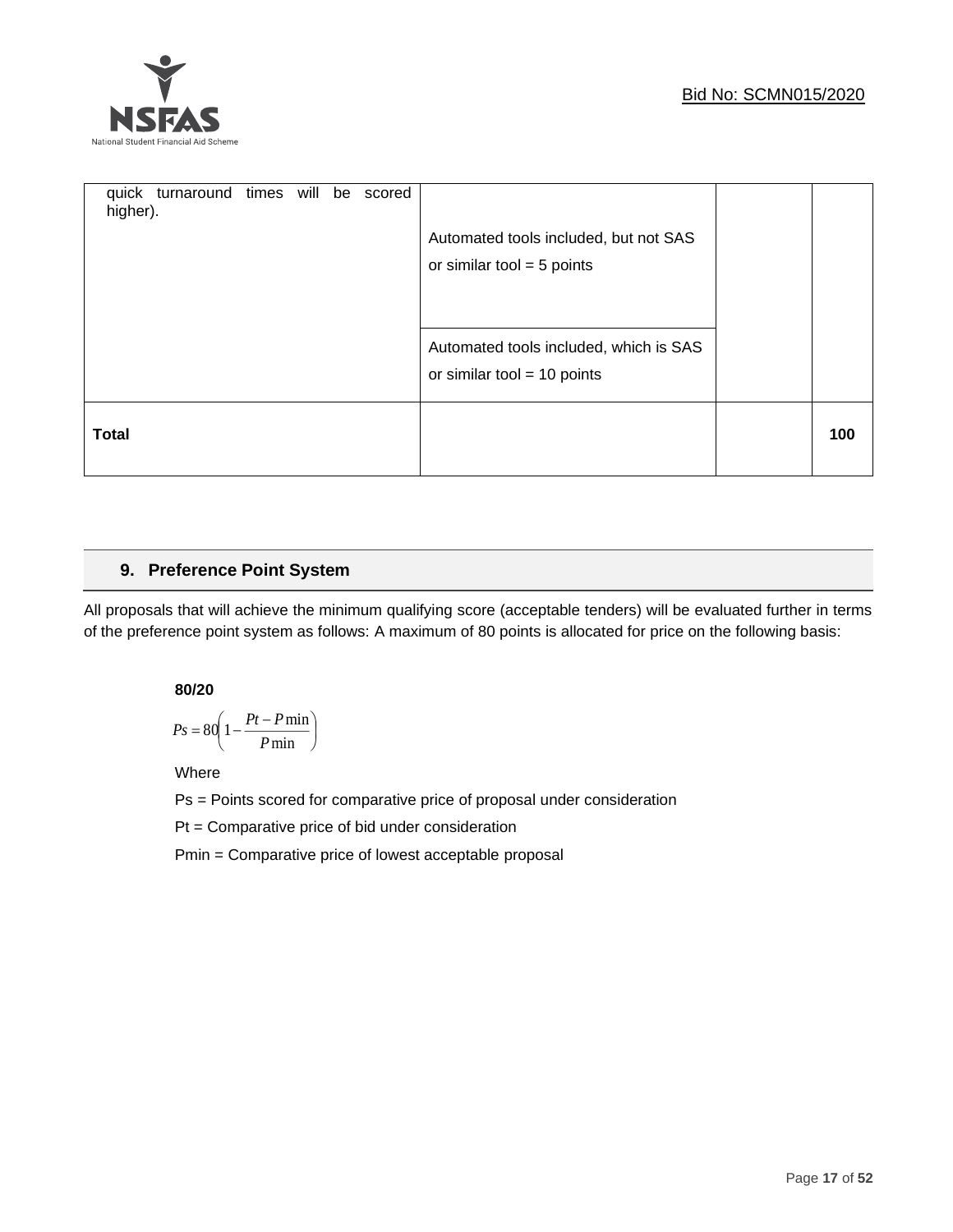

# **1. Declaration of Interest**

This declaration will be used by institutions to ensure that when goods and services are being procured, all reasonable steps are taken to combat the abuse of the supply chain management system.

The bid of any bidder may be disregarded if that bidder, or any of its directors have:

- A. abused the NSFAS's supply chain management system;
- B. committed fraud or any other improper conduct in relation to such system; or
- C. failed to perform on any previous contract.

**In order to give effect to the above, the following questionnaire must be completed and submitted with the bid**.

|     | The following particulars must be furnished:                                             |  |  |  |  |
|-----|------------------------------------------------------------------------------------------|--|--|--|--|
| 2.1 | Full Name of bidder or his or her representative:                                        |  |  |  |  |
|     |                                                                                          |  |  |  |  |
| 2.2 | <b>Identity Number:</b>                                                                  |  |  |  |  |
|     |                                                                                          |  |  |  |  |
| 2.3 | Position occupied in the Company (director, trustee, shareholder <sup>2</sup> , member): |  |  |  |  |
|     |                                                                                          |  |  |  |  |

| Registration number of the company, enterprise, close corporation, partnership agreement or trust:<br>2.4 |
|-----------------------------------------------------------------------------------------------------------|
|-----------------------------------------------------------------------------------------------------------|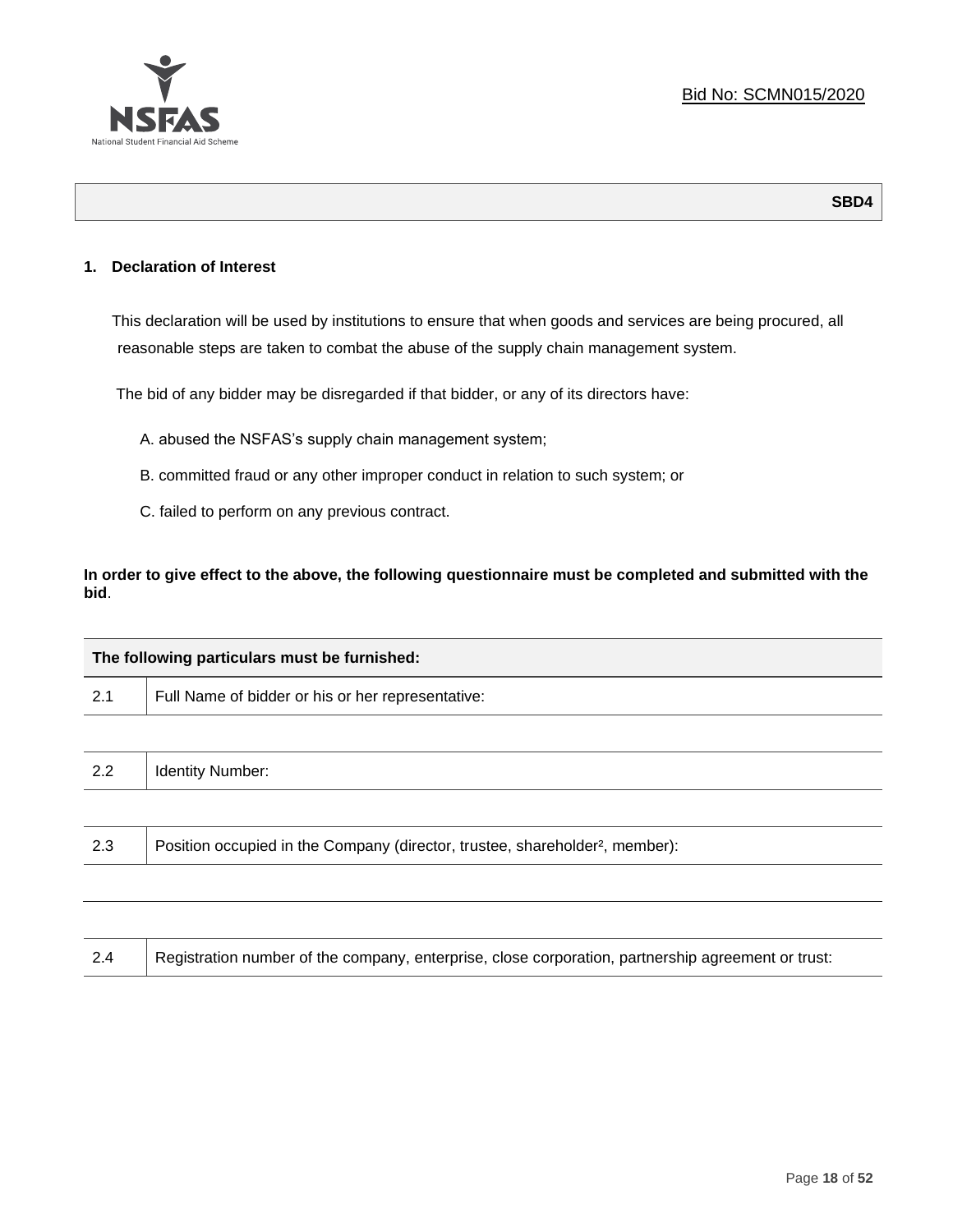

| 2.5 | Τ.<br>Tax Reference Number: |
|-----|-----------------------------|
|     |                             |

| 2.6 | VAT Registration Number: |
|-----|--------------------------|
|-----|--------------------------|

| 2.6.1  | The names of all directors / trustees / shareholders / members, their individual identity numbers, tax<br>reference numbers and, if applicable, employee / PESAL numbers must be indicated in paragraph 3<br>below. |     |  |  |
|--------|---------------------------------------------------------------------------------------------------------------------------------------------------------------------------------------------------------------------|-----|--|--|
| 2.7    | Are you or any person connected with the bidder presently employed by the state?                                                                                                                                    |     |  |  |
|        | Yes                                                                                                                                                                                                                 | No. |  |  |
| 2.7.2. | If yes, furnish the following particulars:                                                                                                                                                                          |     |  |  |
|        | Name of person / director / trustee / shareholder/ member:                                                                                                                                                          |     |  |  |

| Name of state institution at which you or the person connected to the bidder is employed: |
|-------------------------------------------------------------------------------------------|
|                                                                                           |

Position occupied in the state institution:

#### "State" means

┱

- (a) Any national or provincial department, national or provincial public entity or constitutional institution within the meaning of the Public Finance Management Act, 1999 (Act No 1 of 1999);
- (b) Any municipality or municipal entity;
- (c) Provincial legislature;
- (d) National Assembly or the National Council of Provinces;
- (e) Parliament.

"Shareholder" means a person who owns shares in the company and is actively involved in the management of the enterprise or business and exercises control over the enterprise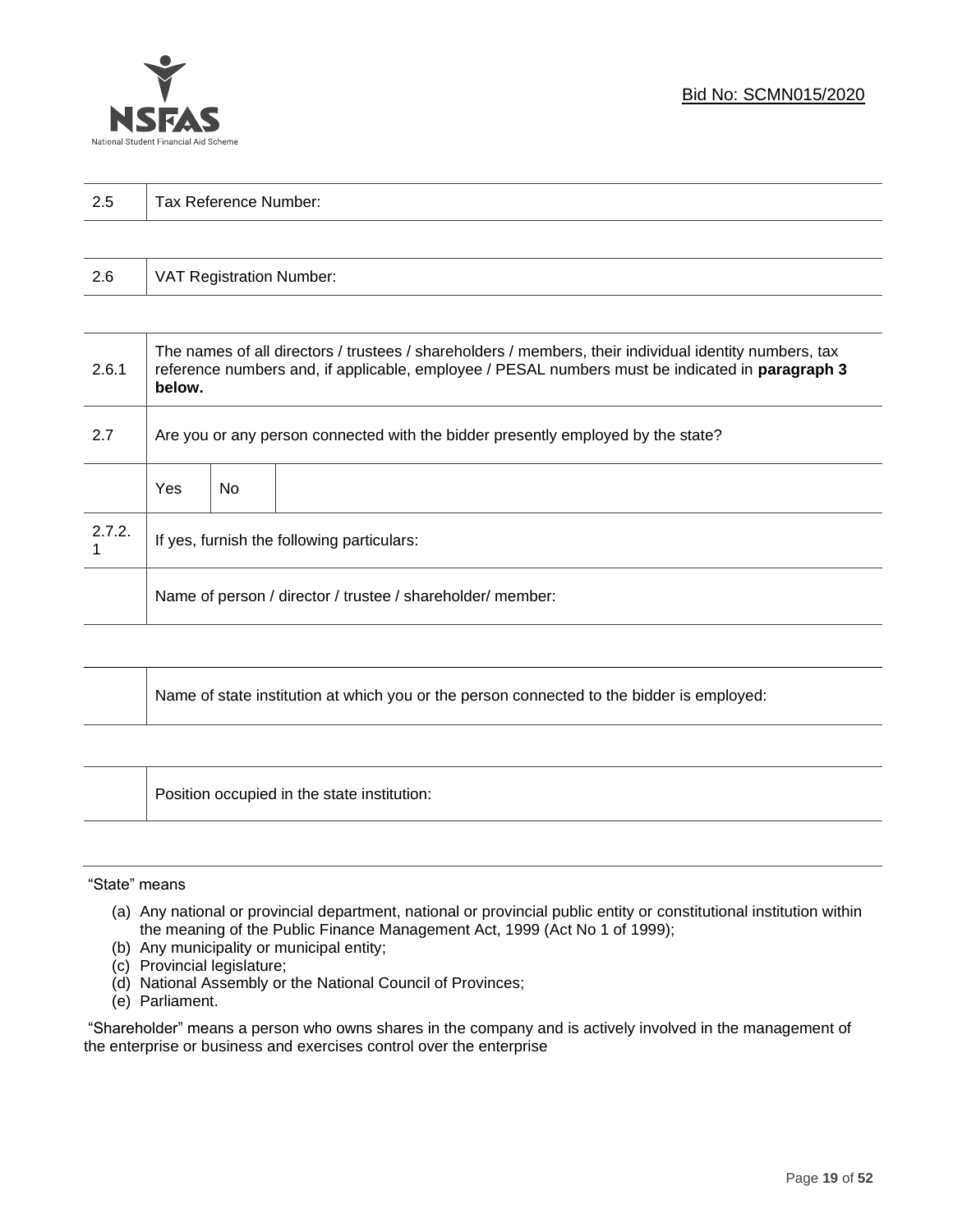

|                          | Any other particulars:                                                                                                                                                                                                                           |    |                                                                                                              |  |  |  |
|--------------------------|--------------------------------------------------------------------------------------------------------------------------------------------------------------------------------------------------------------------------------------------------|----|--------------------------------------------------------------------------------------------------------------|--|--|--|
| 2.7.2                    | If you are presently employed by the state, did you obtain the appropriate authority to undertake<br>remunerative work outside employment in the public sector?                                                                                  |    |                                                                                                              |  |  |  |
|                          | Yes                                                                                                                                                                                                                                              | No |                                                                                                              |  |  |  |
|                          | If yes, did you attach proof of such authority to the bid document?                                                                                                                                                                              |    |                                                                                                              |  |  |  |
| 2.7.2.<br>1              | bid.                                                                                                                                                                                                                                             |    | Note: Failure to submit proof of such authority, where applicable, may result in the disqualification of the |  |  |  |
|                          | Yes                                                                                                                                                                                                                                              | No |                                                                                                              |  |  |  |
| 2.7.2.<br>$\overline{2}$ |                                                                                                                                                                                                                                                  |    | If no, furnish reasons for non-submission of such proof:                                                     |  |  |  |
| 2.8                      | Did you or your spouse, or any of the company's directors / trustees / shareholders / members or their<br>spouses conduct business with the state in the previous twelve months?                                                                 |    |                                                                                                              |  |  |  |
|                          | Yes                                                                                                                                                                                                                                              | No |                                                                                                              |  |  |  |
| 2.8.1                    | If so, furnish particulars:                                                                                                                                                                                                                      |    |                                                                                                              |  |  |  |
| 2.9                      | Do you, or any person connected with the bidder, have any relationship (family, friend, other) with a<br>person employed by the state and who may be involved with the evaluation and or adjudication of this<br>bid?                            |    |                                                                                                              |  |  |  |
|                          | Yes                                                                                                                                                                                                                                              | No |                                                                                                              |  |  |  |
| 2.9.1                    | If so, furnish particulars:                                                                                                                                                                                                                      |    |                                                                                                              |  |  |  |
| 2.10                     | Are you, or any person connected with the bidder, aware of any relationship (family, friend, other)<br>between any other bidder and any person employed by the state who may be involved with the<br>evaluation and or adjudication of this bid? |    |                                                                                                              |  |  |  |
|                          | Yes                                                                                                                                                                                                                                              | No |                                                                                                              |  |  |  |
| 2.10.1                   | If so, furnish particulars:                                                                                                                                                                                                                      |    |                                                                                                              |  |  |  |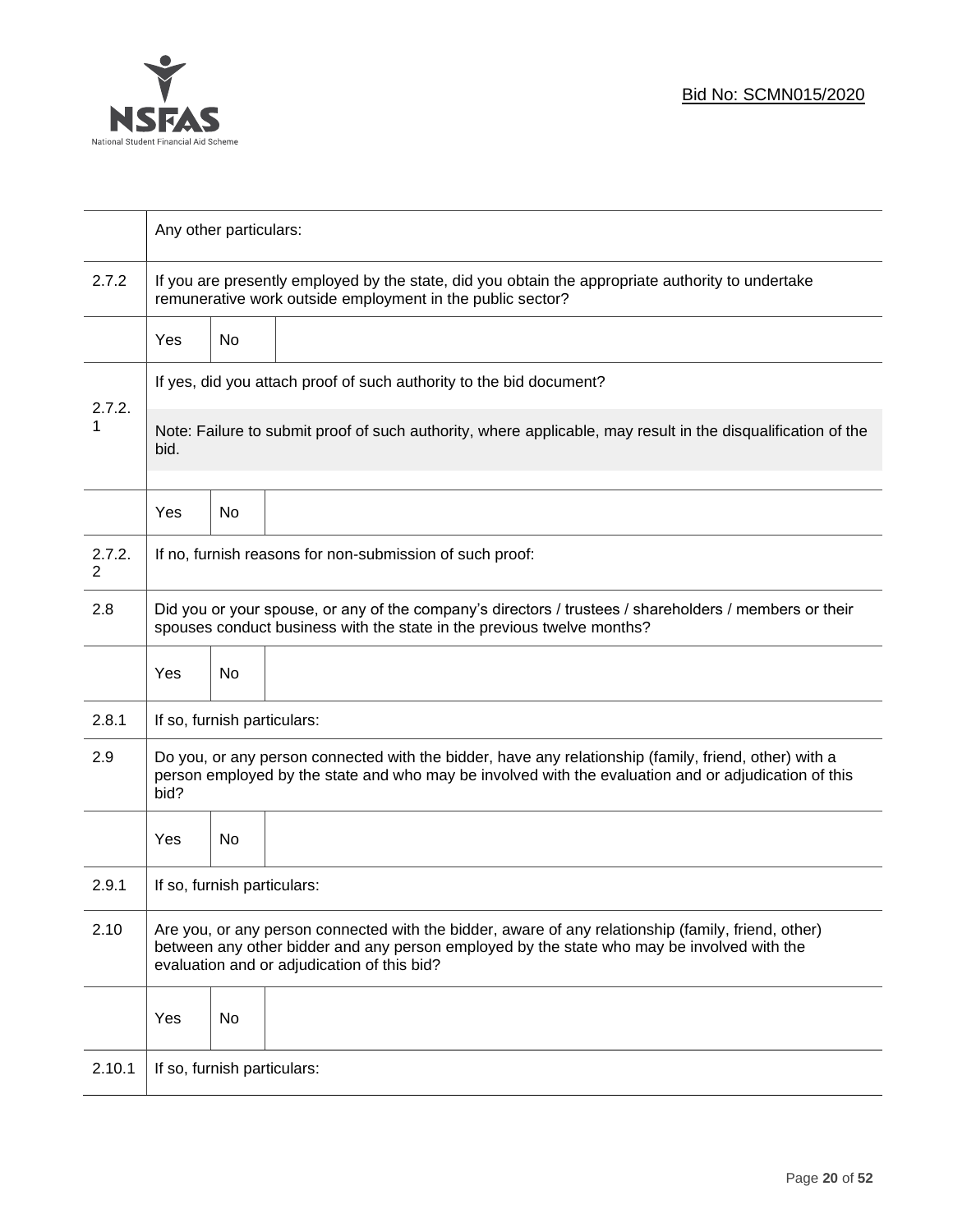

| 2.11   | Do you or any of the directors / trustees / shareholders / members of the company have any interest in<br>any other related companies whether or not they are bidding for this contract? |    |  |  |
|--------|------------------------------------------------------------------------------------------------------------------------------------------------------------------------------------------|----|--|--|
|        | Yes                                                                                                                                                                                      | No |  |  |
| 2.11.1 | If so, furnish particulars:                                                                                                                                                              |    |  |  |

# **Full details of directors / trustees / members / shareholders**.

| <b>Full Name</b> | <b>Identity Number</b> | Personal Income Tax<br>Reference Number | State Employee Number /<br>PERSEL Number |
|------------------|------------------------|-----------------------------------------|------------------------------------------|
|                  |                        |                                         |                                          |
|                  |                        |                                         |                                          |
|                  |                        |                                         |                                          |
|                  |                        |                                         |                                          |
|                  |                        |                                         |                                          |
|                  |                        |                                         |                                          |
|                  |                        |                                         |                                          |
|                  |                        |                                         |                                          |
|                  |                        |                                         |                                          |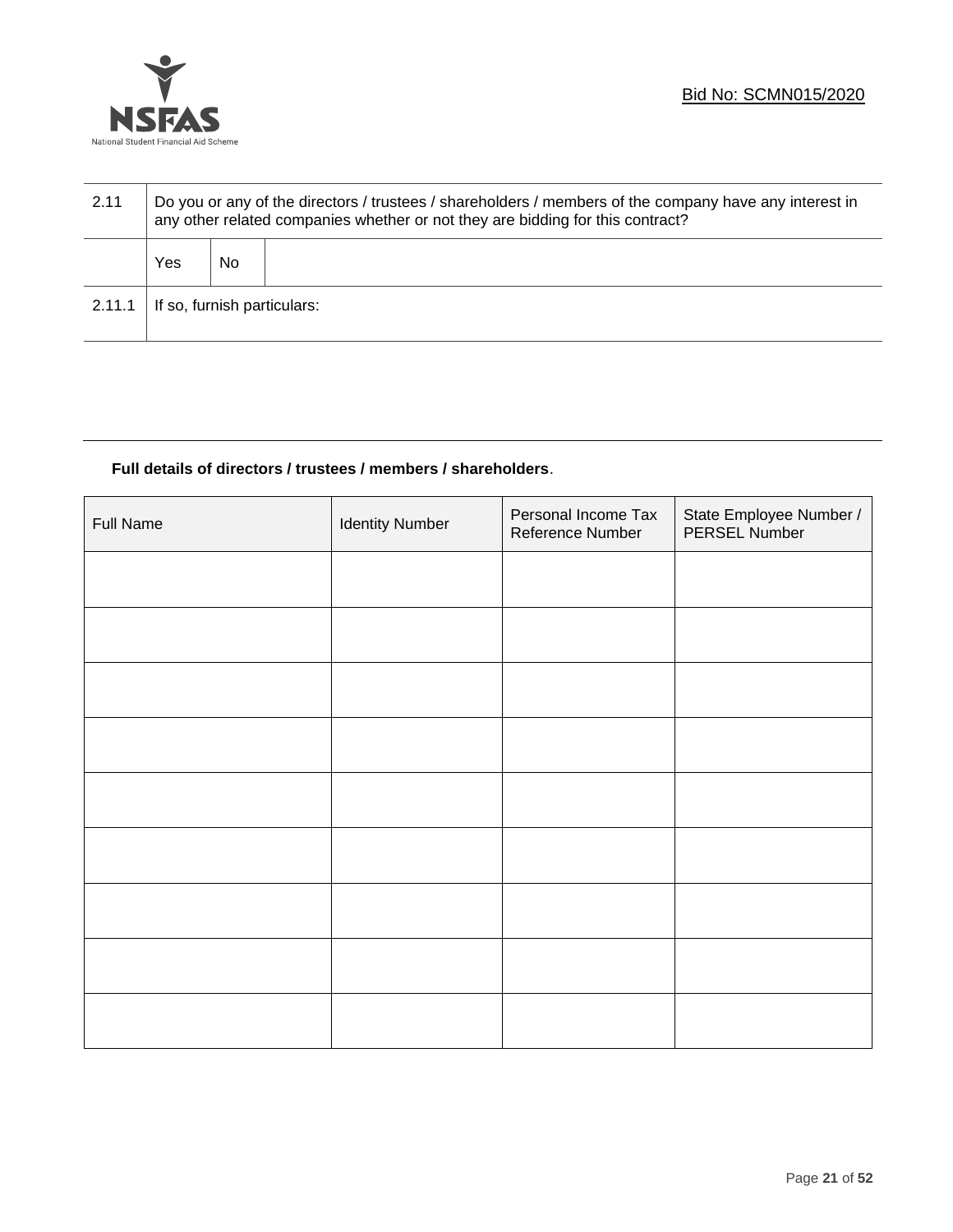

# **Declaration**

I, the undersigned (NAME)………………………………………………………………………

Certify that the information furnished in paragraphs 2 and 3 above is correct. I accept that the state may reject the bid or act against me should this declaration prove to be false.

| <b>Signature</b> | <b>Date</b>    |
|------------------|----------------|
|                  |                |
| <b>Position</b>  | Name of bidder |
|                  |                |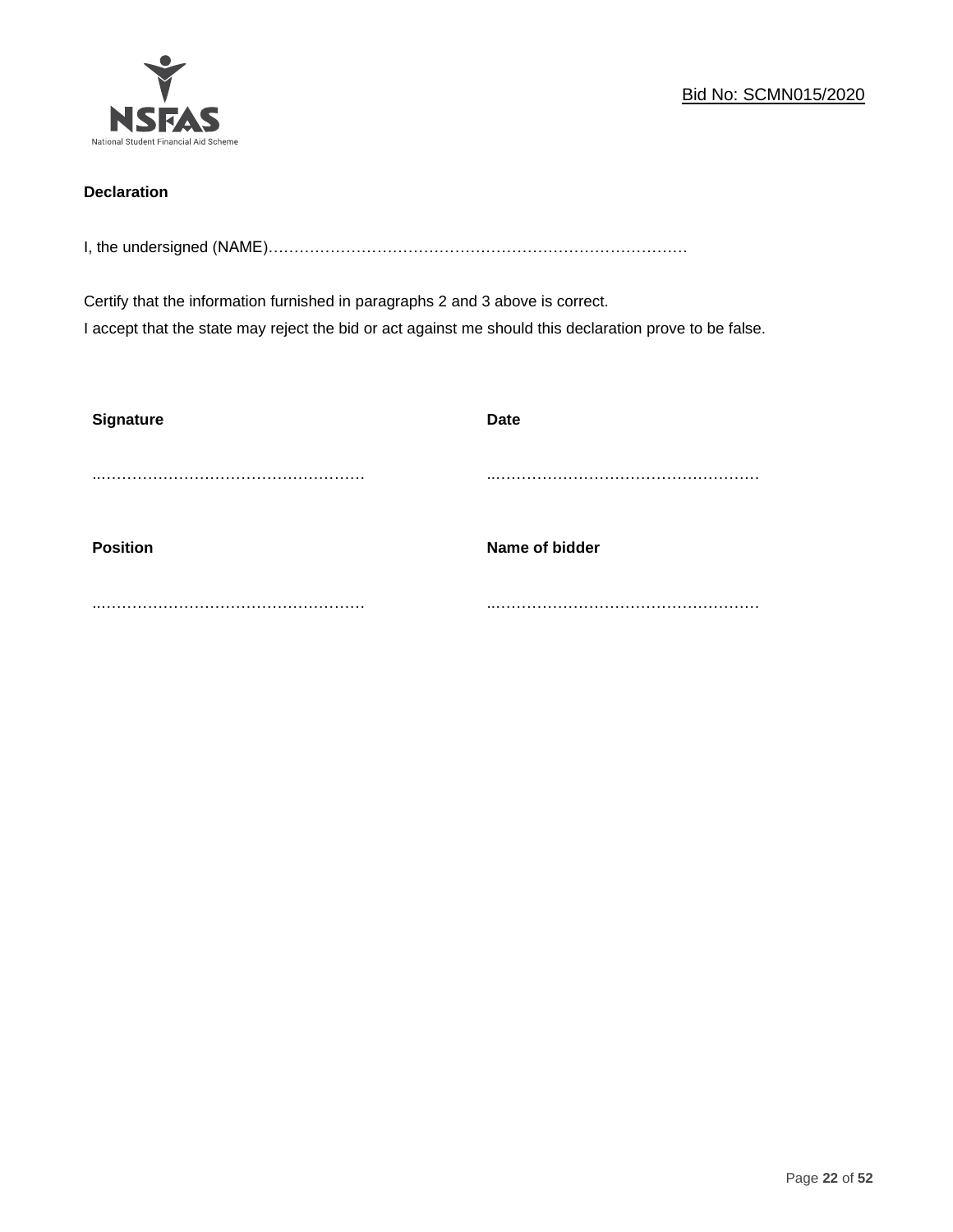

# **Declaration of bidder's past Supply Chain Management practices**

**SBD 8**

This declaration will be used by institutions to ensure that when goods and services are being procured, all reasonable steps are taken to combat the abuse of the supply chain management system.

The bid of any bidder may be disregarded if that bidder, or any of its directors have -

- (a) abused the institution's supply chain management system.
- (b) committed fraud or any other improper conduct in relation to such system; or
- (c) failed to perform on any previous contract.

In order to give effect to the above, **the following questionnaire must be completed and submitted with the bid.**

**The following particulars must be furnished:**

|      | Is the bidder or any of its directors listed on the National Treasury's Database of Restricted Suppliers as<br>companies or persons prohibited from doing business with the public sector?                                                                                                                                                                                                                                  |                             |  |  |  |
|------|-----------------------------------------------------------------------------------------------------------------------------------------------------------------------------------------------------------------------------------------------------------------------------------------------------------------------------------------------------------------------------------------------------------------------------|-----------------------------|--|--|--|
| 1.1. | (Companies or persons who are listed on this Database were informed in writing of this restriction by the<br>Accounting Officer/Authority of the institution that imposed the restriction after the audi alteram partem<br>rule was applied).                                                                                                                                                                               |                             |  |  |  |
|      | Database of Restricted Suppliers now resides on the National<br>The<br>Treasury's website<br>(http://www.treasury.gov.za) and can be accessed by clicking on its link at the bottom of the home page.                                                                                                                                                                                                                       |                             |  |  |  |
|      | Yes                                                                                                                                                                                                                                                                                                                                                                                                                         | No.                         |  |  |  |
| 1.2. |                                                                                                                                                                                                                                                                                                                                                                                                                             | If so, furnish particulars: |  |  |  |
| 1.3. | Is the bidder or any of its directors listed on the Register for Tender Defaulters in terms of section 29 of<br>Prevention<br>Combating<br>Corrupt<br>Activities<br>(No<br>$12 \overline{ }$<br>and<br>of<br>of<br>2004)?<br>the<br>Act<br>Register for Tender Defaulters can be accessed on the National Treasury's website<br>The<br>(http://www.treasury.gov.za) by clicking on its link at the bottom of the home page. |                             |  |  |  |
|      | Yes                                                                                                                                                                                                                                                                                                                                                                                                                         | No.                         |  |  |  |
| 1.4. |                                                                                                                                                                                                                                                                                                                                                                                                                             | If so, furnish particulars: |  |  |  |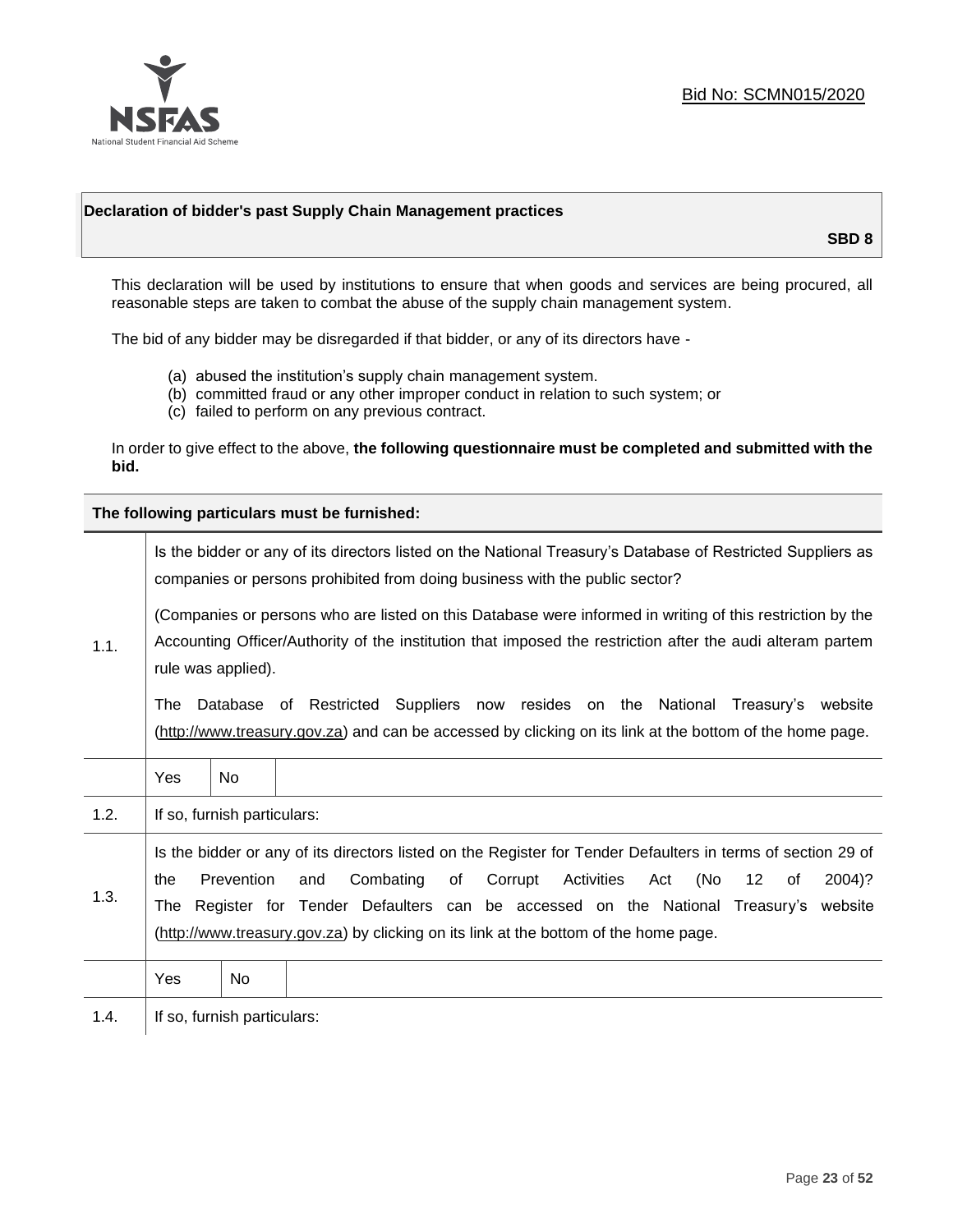

Τ

| 1.5. | Was the bidder or any of its directors convicted by a court of law (including a court outside of the<br>Republic of South Africa) for fraud or corruption during the past five years? |    |  |  |
|------|---------------------------------------------------------------------------------------------------------------------------------------------------------------------------------------|----|--|--|
|      | Yes                                                                                                                                                                                   | No |  |  |
| 1.6. | If so, furnish particulars:                                                                                                                                                           |    |  |  |
| 1.7. | Was any contract between the bidder and any organ of state terminated during the past five years on<br>account of failure to perform on or comply with the contract?                  |    |  |  |
|      | Yes                                                                                                                                                                                   | No |  |  |
| 1.8. | If so, furnish particulars:                                                                                                                                                           |    |  |  |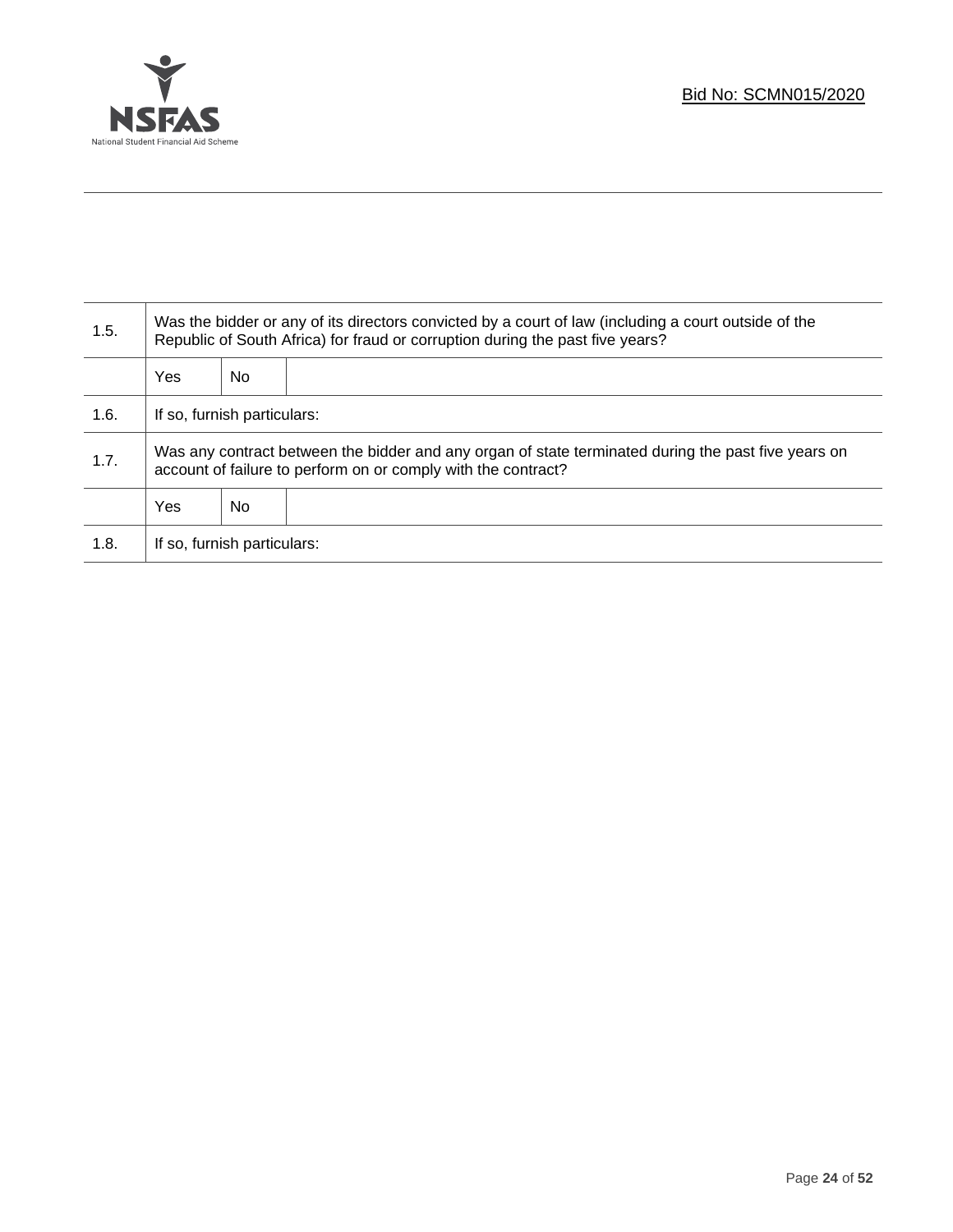

# **Declaration**

I, the undersigned (NAME)………………………………………………………………………

Certify that the information furnished on the declaration from is true and correct.

I accept that, in addition to cancellation of a contract, action may be taken against me should this declaration provide to be false.

| <b>Signature</b> | <b>Date</b>    |
|------------------|----------------|
|                  |                |
| <b>Position</b>  | Name of bidder |
|                  |                |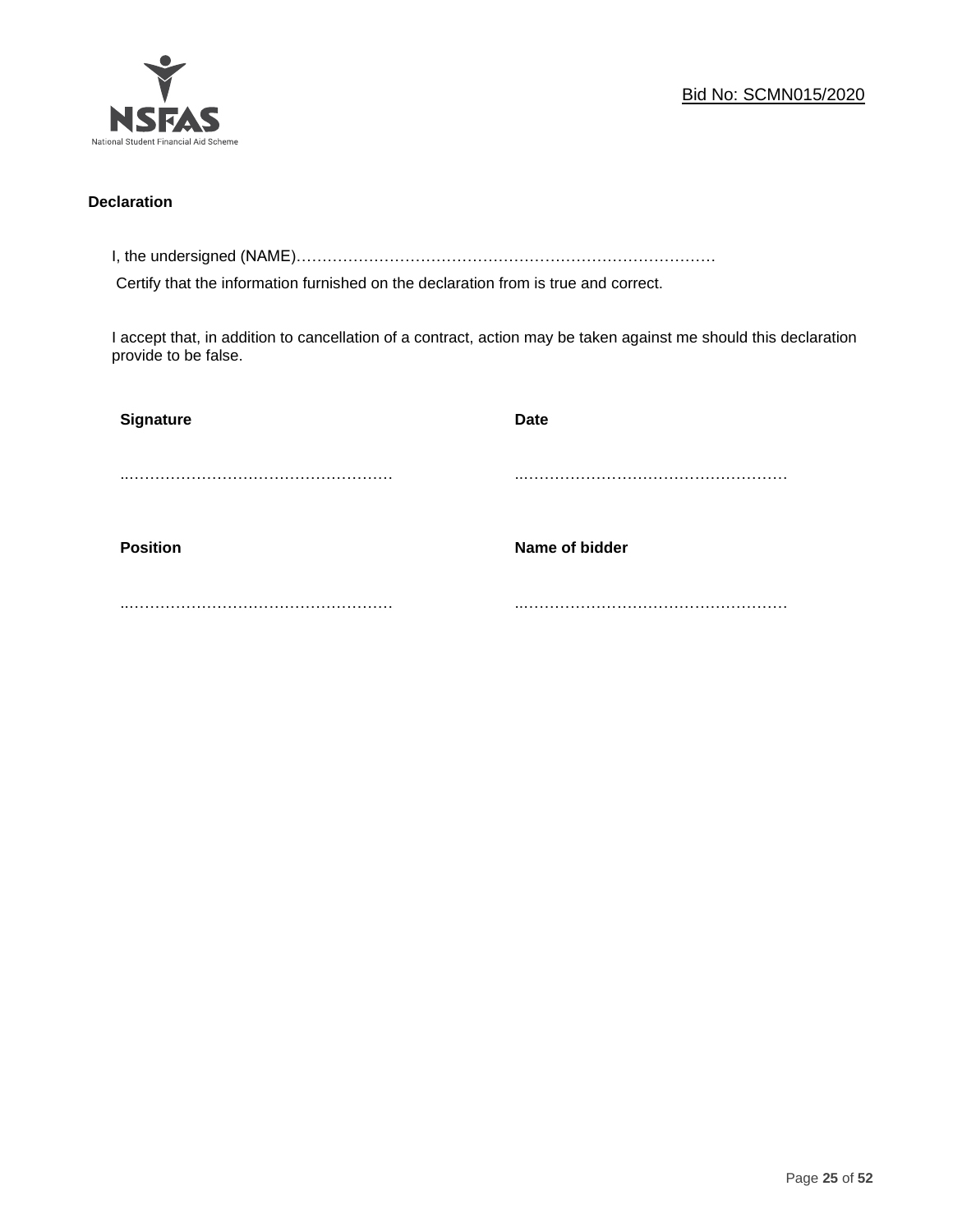

# **SBD 9**

# **CERTIFICATE OF INDEPENDENT BID DETERMINATION**

I, the undersigned, in submitting the accompanying bid in response to the invitation for the bid made by: NSFAS

(Name of Institution)

Do hereby make the following statements that I certify to be true and complete in every respect:

| I certify, on behalf of: |  |
|--------------------------|--|
| (Name of Bidder)         |  |

- 1. I have read, and I understand the contents of this Certificate.
- 6.1.I understand that the accompanying bid will be disqualified if this Certificate is found not to be true and complete in every respect.
- 6.2.I am authorized by the bidder to sign this Certificate, and to submit the accompanying bid, on behalf of the bidder.
- 6.3.Each person whose signature appears on the accompanying bid has been authorized by the bidder to determine the terms of, and to sign the bid, on behalf of the bidder.
- 6.4.For the purposes of this Certificate and the accompanying bid, I understand that the word "competitor" shall include any individual or organization, other than the bidder, whether or not affiliated with the bidder, who:
	- 6.4.1.1.1. has been requested to submit a bid in response to this bid invitation.
	- 6.4.1.1.2. could potentially submit a bid in response to this bid invitation, based on their qualifications,
	- 6.4.1.1.3. Abilities or experience.
- 6.10. Provides the same goods and services as the bidder and/or is in the same line of business as the bidder.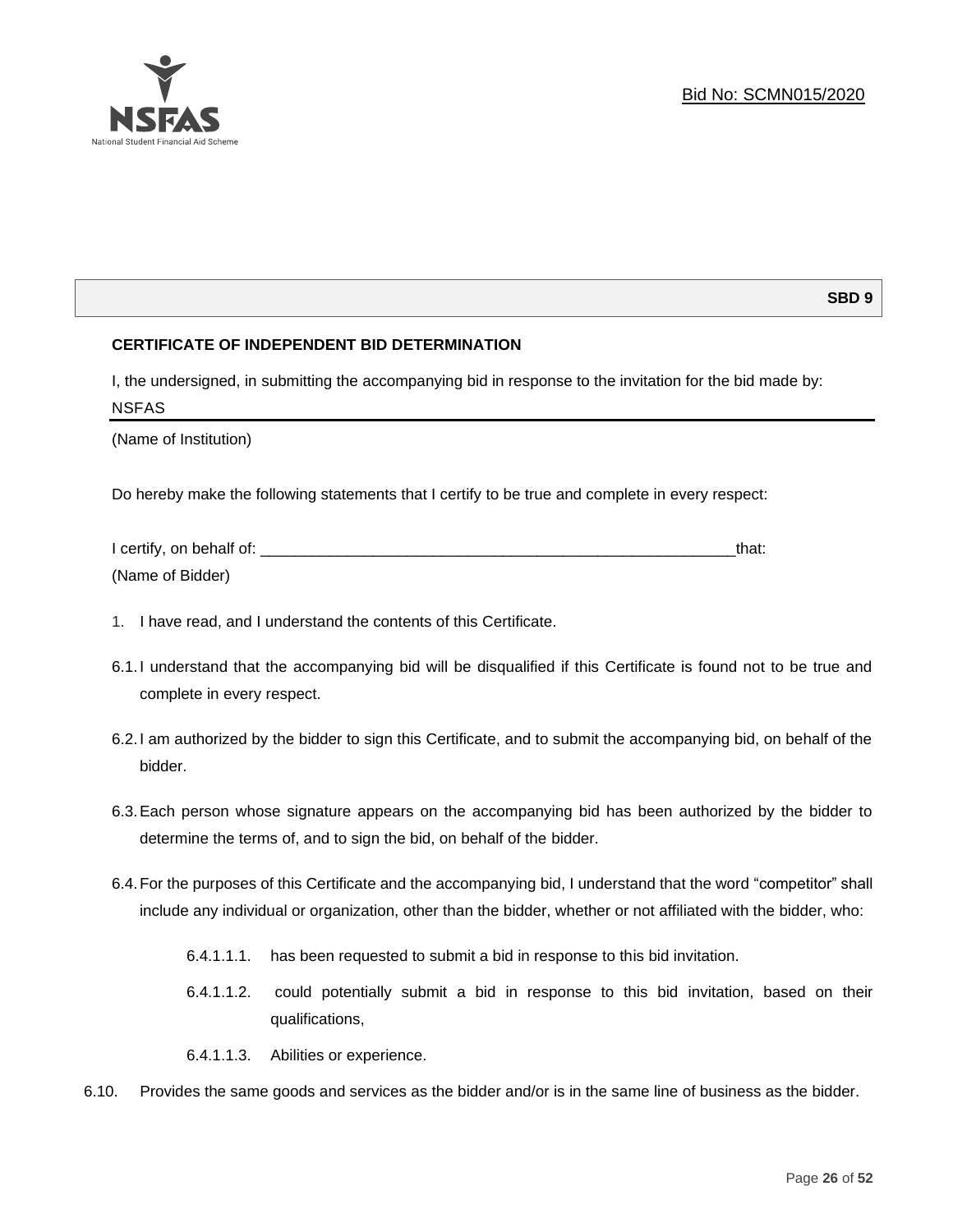

6.11. The bidder has arrived at the accompanying bid independently from, and without consultation, communication, agreement or arrangement with any competitor. However, communication between partners in a joint venture or consortium<sup>3</sup> will not be construed as collusive bidding.

<sup>3</sup> Joint venture or Consortium means an association of persons for the purpose of combining their expertise, property, capital, efforts, skill and knowledge in an activity for the execution of a contract.

- 6.12. In particular, without limiting the generality of paragraphs 6 above, there has been no consultation, communication, agreement or arrangement with any competitor regarding:
	- (a) prices
	- (b) geographical area where product or service will be rendered (market allocation)
	- (c) methods, factors or formulas used to calculate prices;
	- (d) the intention or decision to submit or not to submit, a bid;
	- (e) the submission of a bid which does not meet the specifications and conditions of the bid; or
	- (f) bidding with the intention not to win the bid.
- 6.13. In addition, there have been no consultations, communications, agreements or arrangements with any competitor regarding the quality, quantity, specifications and conditions or delivery particulars of the products or services to which this bid invitation relates.
- 6.14. The terms of the accompanying bid have not been, and will not be, disclosed by the bidder, directly or indirectly, to any competitor, prior to the date and time of the official bid opening or of the awarding of the contract.
- 6.15. I am aware that, in addition and without prejudice to any other remedy provided to combat any restrictive practices related to bids and contracts, bids that are suspicious will be reported to the Competition Commission for investigation and possible imposition of administrative penalties in terms of section 59 of the Competition Act No 89 of 1998 and or may be reported to the National Prosecuting Authority (NPA) for criminal investigation and or may be restricted from conducting business with the public sector for a period not exceeding ten (10) years in terms of the Prevention and Combating of Corrupt Activities Act No 12 of 2004 or any other applicable legislation.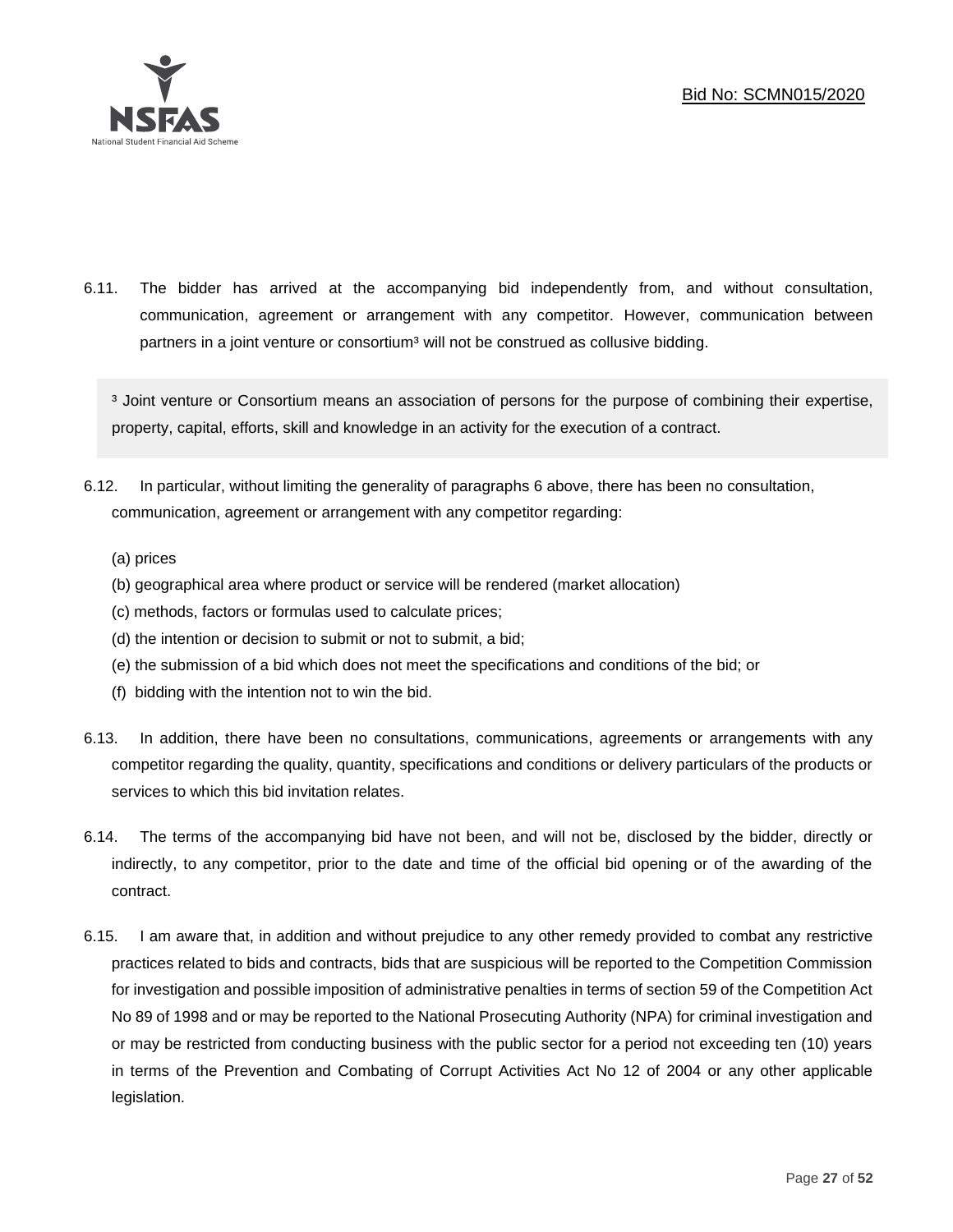

| Signature | Date           |
|-----------|----------------|
|           |                |
|           |                |
|           |                |
| Position  | Name of bidder |
|           |                |
|           |                |
|           |                |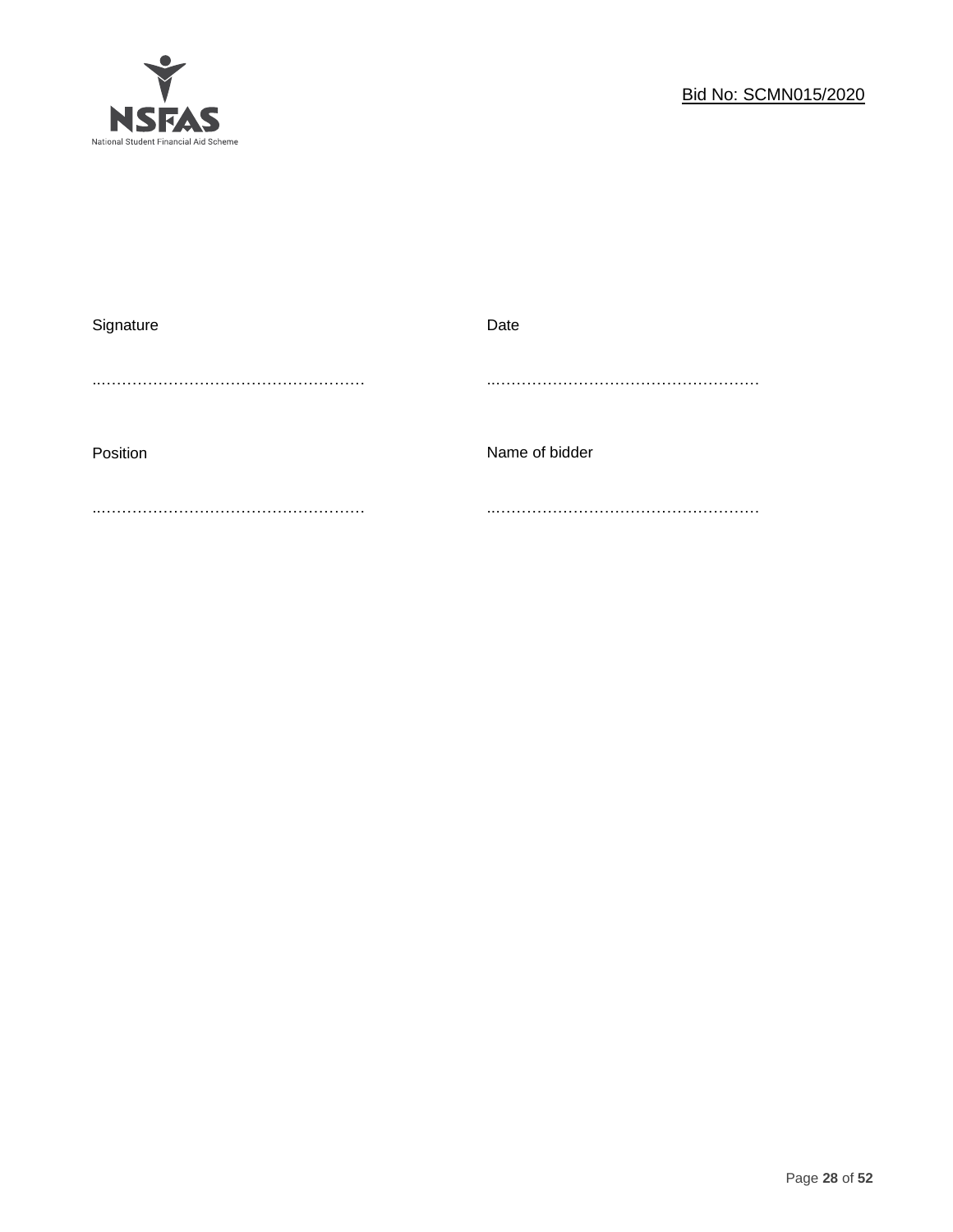

# **1. PREFERENCE POINTS CLAIM FORM IN TERMS OF THE PREFERENTIAL PROCUREMENT REGULATIONS 2017**

This preference form must form part of all bids invited. It contains general information and serves as a claim form for preference points for Broad-Based Black Economic Empowerment (B-BBEE) Status Level of Contribution

# **NB: BEFORE COMPLETING THIS FORM, BIDDERS MUST STUDY THE GENERAL CONDITIONS, DEFINITIONS AND DIRECTIVES APPLICABLE IN RESPECT OF B-BBEE, AS PRESCRIBED IN THE PREFERENTIAL PROCUREMENT REGULATIONS, 2017.**

# **1. GENERAL CONDITIONS**

- 1.1 The following preference point systems are applicable to all bid:
	- the 80/20 system for requirements with a Rand value of up to R50 000 000 (all applicable taxes included); and

1.2

a) The value of this bid is estimated not to exceed R50 000 000 (all applicable taxes included) and therefore the 80/20 Preference point system shall be applicable.

Points for this bid shall be awarded for:

- (a) Price; and
- (b) B-BBEE Status Level of Contributor.
- 1.3 The maximum points for this bid are allocated as follows:

|                                                   | <b>POINTS</b> |
|---------------------------------------------------|---------------|
| <b>PRICE</b>                                      | 80            |
| <b>B-BBEE STATUS LEVEL OF CONTRIBUTOR</b>         | 20            |
| Total points for Price and B-BBEE must not exceed | 100           |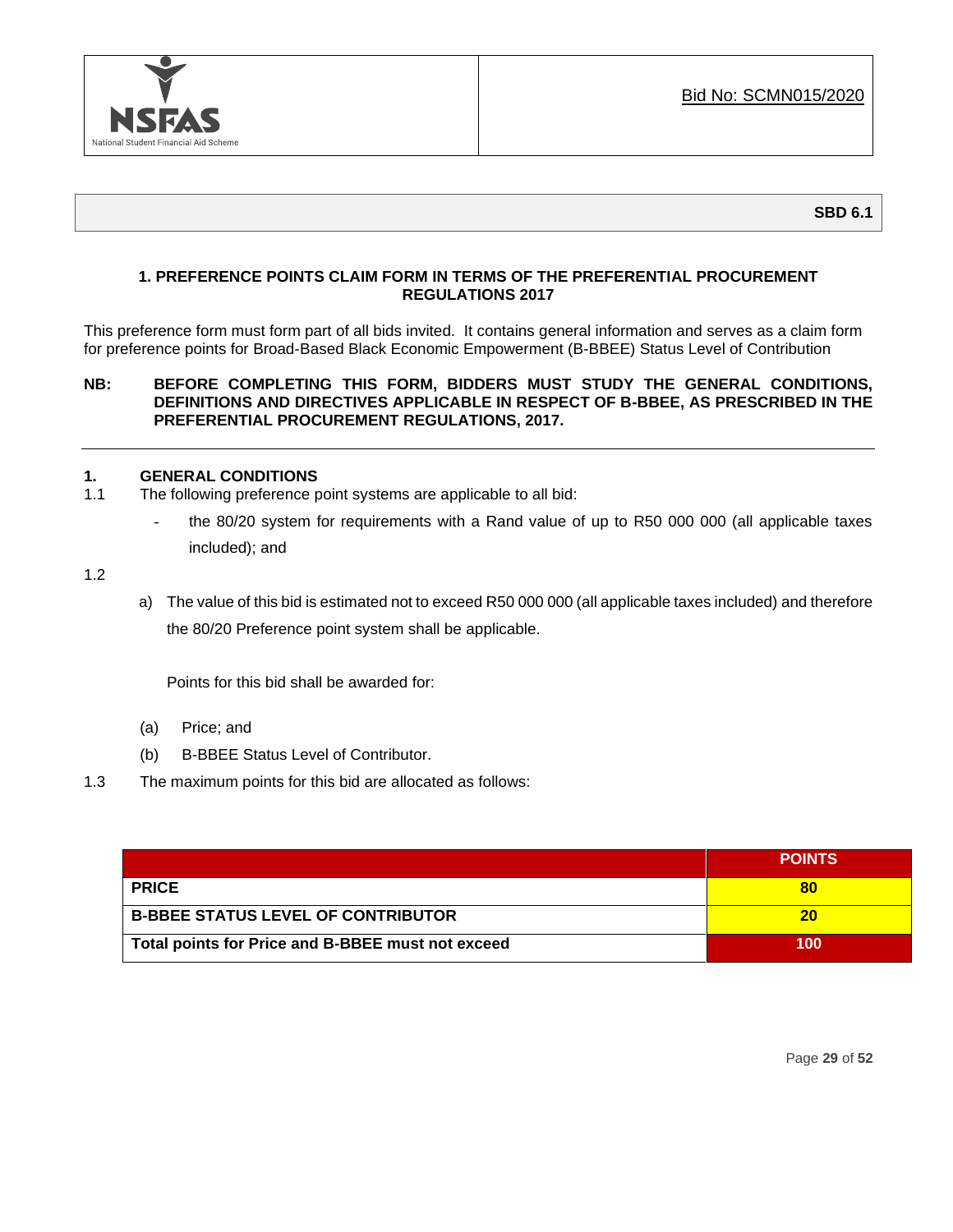

- 1.4 Failure on the part of a bidder to submit proof of B-BBEE Status level of contributor together with the bid, will be interpreted to mean that preference points for B-BBEE status level of contribution are not claimed.
- 1.5 The purchaser reserves the right to require of a bidder, either before a bid is adjudicated or at any time subsequently, to substantiate any claim in regard to preferences, in any manner required by the purchaser.

# **2. DEFINITIONS**

- (a) **"B-BBEE"** means broad-based black economic empowerment as defined in section 1 of the Broad-Based Black Economic Empowerment Act.
- (b) "**B-BBEE status level of contributor"** means the B-BBEE status of an entity in terms of a code of good practice on black economic empowerment, issued in terms of section 9(1) of the Broad-Based Black Economic Empowerment Act.
- (c) **"bid"** means a written offer in a prescribed or stipulated form in response to an invitation by an organ of state for the provision of goods or services, through price quotations, advertised competitive bidding processes or proposals.
- (d) **"Broad-Based Black Economic Empowerment Act"** means the Broad-Based Black Economic Empowerment Act, 2003 (Act No. 53 of 2003);
- **(e) "EME"** means an Exempted Micro Enterprise in terms of a code of good practice on black economic empowerment issued in terms of section 9 (1) of the Broad-Based Black Economic Empowerment Act.
- (f) **"functionality"** means the ability of a tenderer to provide goods or services in accordance with specifications as set out in the tender documents.
- (g) **"prices"** includes all applicable taxes less all unconditional discounts;
- (h) **"proof of B-BBEE status level of contributor"** means:
	- **1)** B-BBEE Status level certificate issued by an authorized body or person;
	- **2)** A sworn affidavit as prescribed by the B-BBEE Codes of Good Practice;
	- **3)** Any other requirement prescribed in terms of the B-BBEE Act;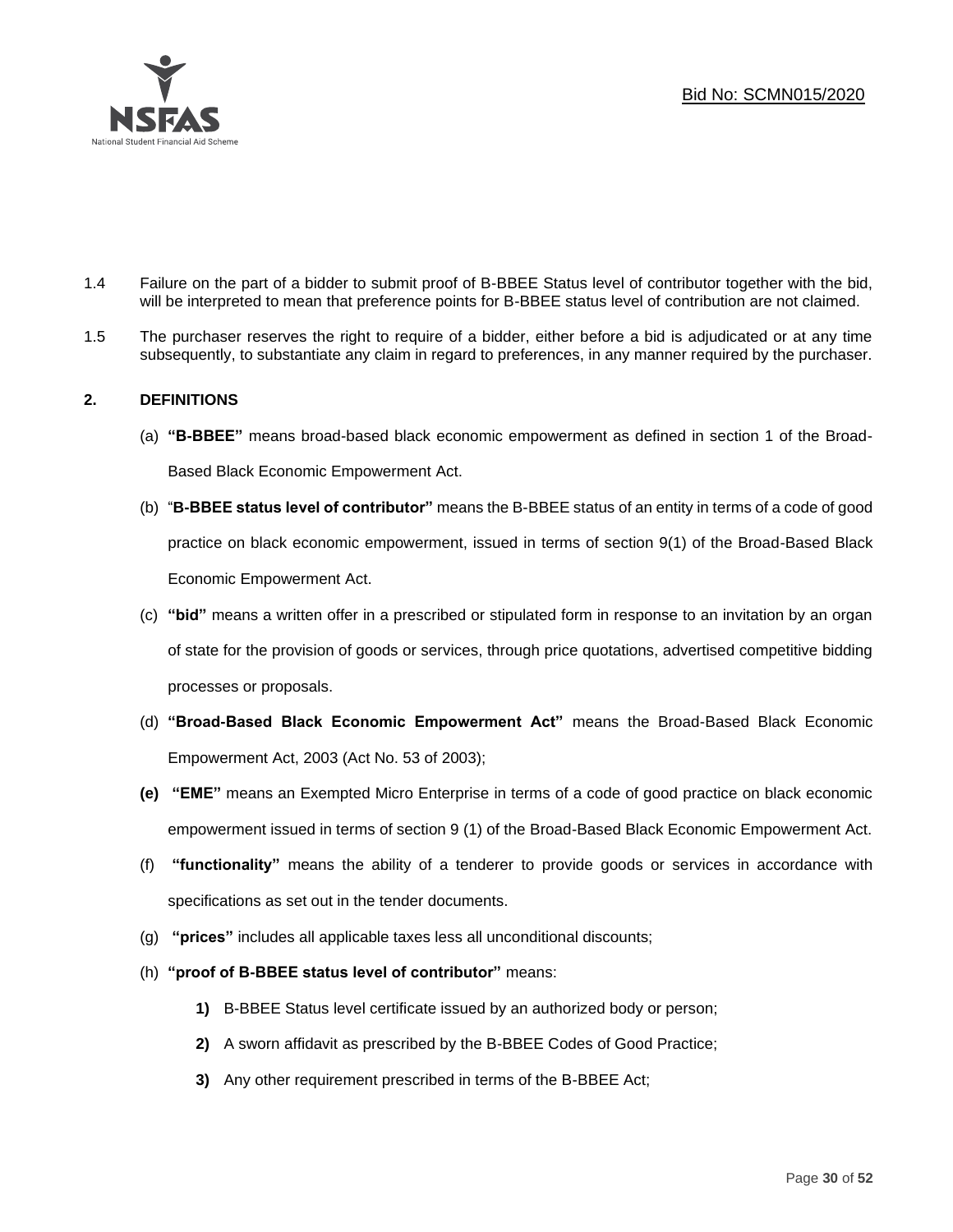

- (i) **"QSE"** means a qualifying small business enterprise in terms of a code of good practice on black economic empowerment issued in terms of section 9 (1) of the Broad-Based Black Economic Empowerment Act.
- *(j)* **"rand value"** means the total estimated value of a contract in Rand, calculated at the time of bid invitation, and includes all applicable taxes.

# **3. POINTS AWARDED FOR PRICE**

# 3.1 **THE 80/20 PREFERENCE POINT SYSTEMS**

A maximum of 80 points is allocated for price on the following basis:

**80/20**

$$
Ps = 80 \left( 1 - \frac{Pt - P \min}{P \min} \right)
$$

Where

Ps = Points scored for price of bid under consideration

l

 $Pt =$  Price of bid under consideration

Pmin = Price of lowest acceptable bid

# **4. POINTS AWARDED FOR B-BBEE STATUS LEVEL OF CONTRIBUTOR**

4.1 In terms of Regulation 6 (2) and 7 (2) of the Preferential Procurement Regulations, preference points must be awarded to a bidder for attaining the B-BBEE status level of contribution in accordance with the table below: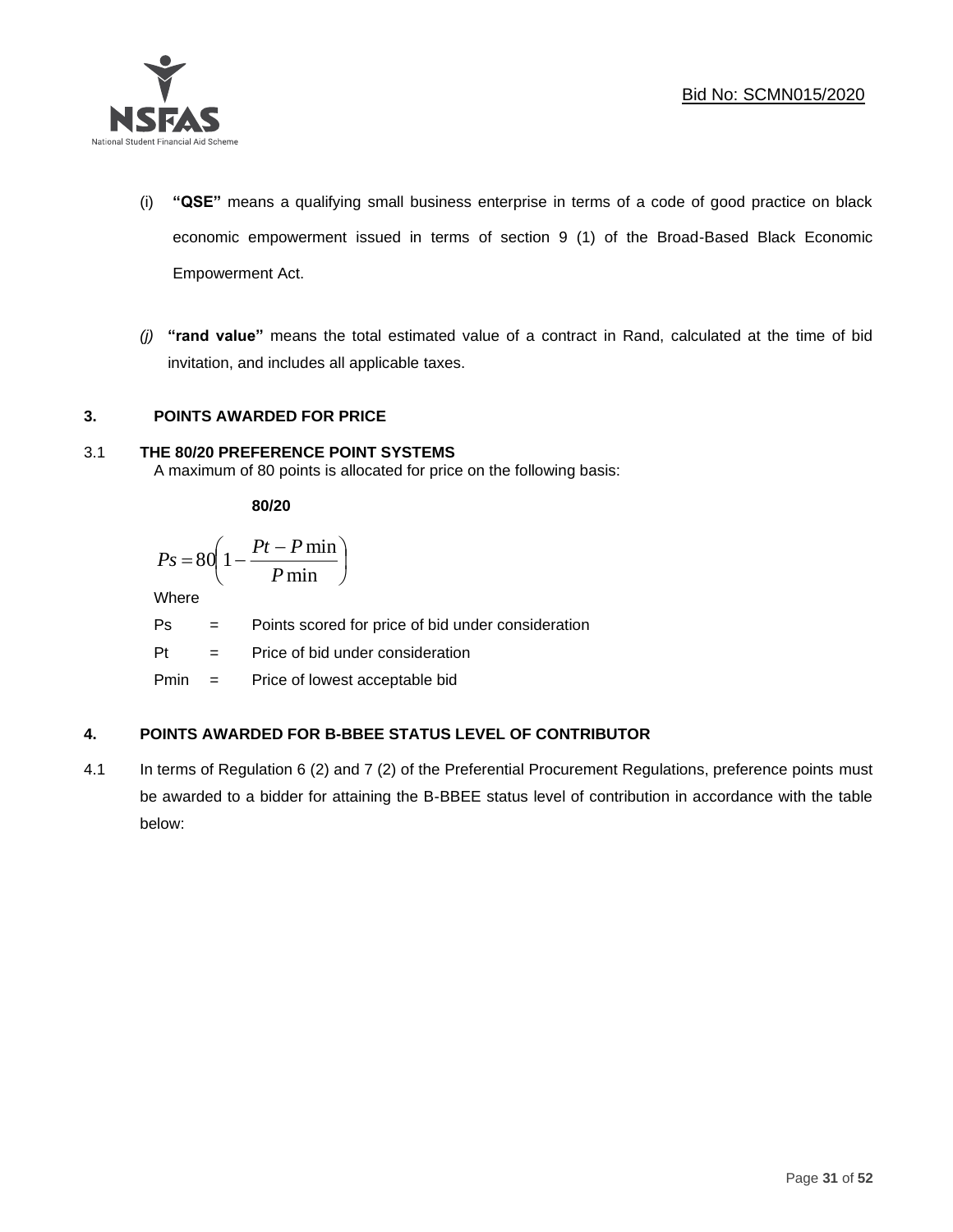

| <b>B-BBEE Status Level of</b><br><b>Contributor</b> | <b>Number of points</b><br>(90/10 system) | <b>Number of points</b><br>(80/20 system) |
|-----------------------------------------------------|-------------------------------------------|-------------------------------------------|
|                                                     | 10                                        | 20                                        |
| າ                                                   | 9                                         | 18                                        |
| 3                                                   | 6                                         | 14                                        |
|                                                     | 5                                         | 12                                        |
| 5                                                   |                                           | 8                                         |
| 6                                                   |                                           | 6                                         |
|                                                     |                                           |                                           |
| 8                                                   |                                           | ົ                                         |
| Non-compliant contributor                           |                                           |                                           |

# **5. BID DECLARATION**

5.1 Bidders who claim points in respect of B-BBEE Status Level of Contribution must complete the following:

# **6. B-BBEE STATUS LEVEL OF CONTRIBUTOR CLAIMED IN TERMS OF PARAGRAPHS 1.4 AND 4.1**

6.1 B-BBEE Status Level of Contributor: = ……… (maximum of 20 points)

(Points claimed in respect of paragraph 7.1 must be in accordance with the table reflected in paragraph

4.1 and must be substantiated by relevant proof of B-BBEE status level of contributor.

# **7. SUB-CONTRACTING**

7.1 Will any portion of the contract be sub-contracted?

# (*Tick applicable box*)



7.1.1 If yes, indicate:

- i) What percentage of the contract will be subcontracted............…………….…………%
- ii) The name of the sub-contractor…………………………………………………………...
- iii) The B-BBEE status level of the sub-contractor......................................……………...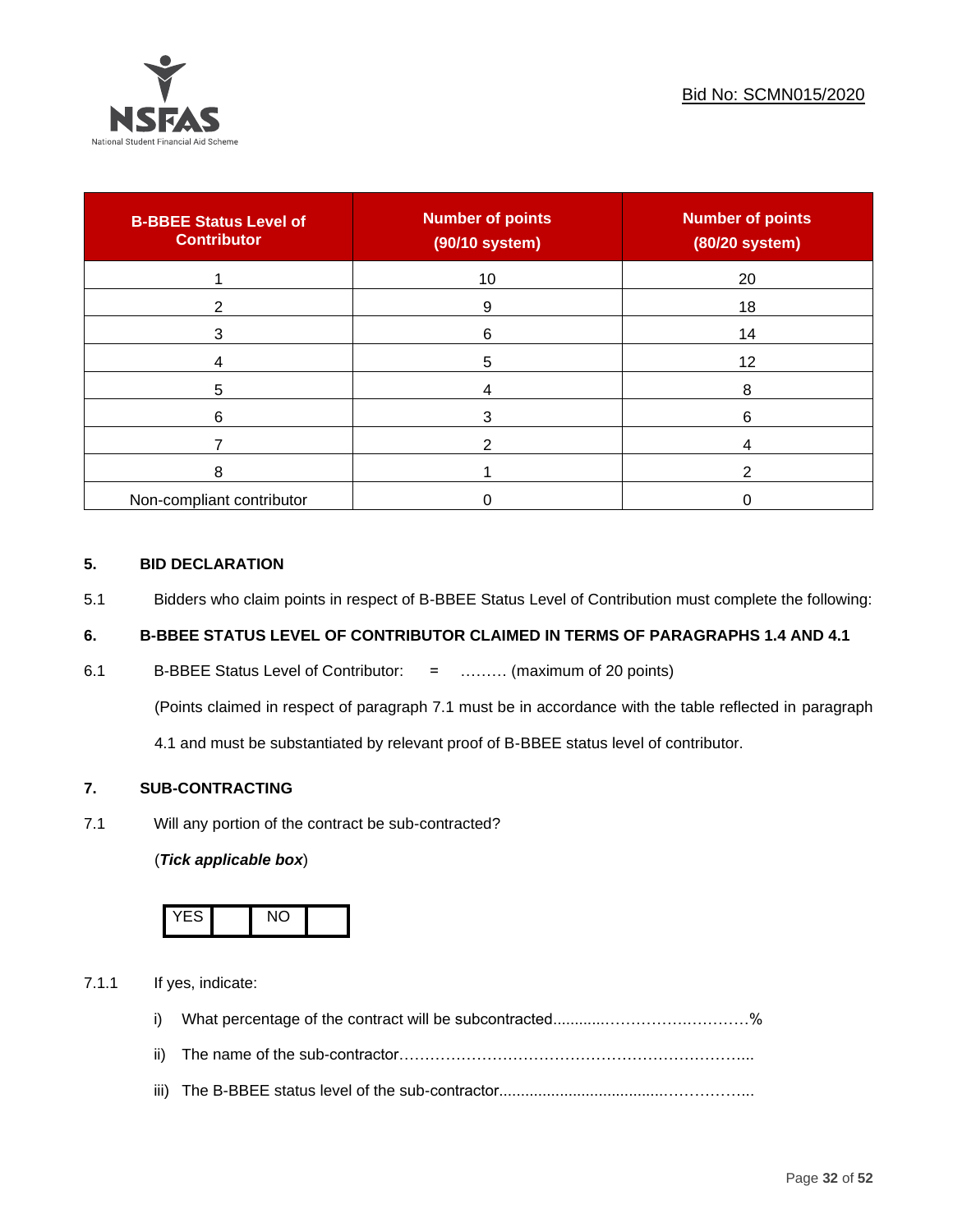

iv) Whether the sub-contractor is an EME or QSE

# *(Tick applicable box*)



v) Specify, by ticking the appropriate box, if subcontracting with an enterprise in terms of Preferential

Procurement Regulations,2017:

| Designated Group: An EME or QSE which is at last 51% owned by:    |            | <b>QSE</b> |
|-------------------------------------------------------------------|------------|------------|
|                                                                   | $\sqrt{ }$ | V          |
| <b>Black people</b>                                               |            |            |
| Black people who are youth                                        |            |            |
| Black people who are women                                        |            |            |
| Black people with disabilities                                    |            |            |
| Black people living in rural or underdeveloped areas or townships |            |            |
| Cooperative owned by black people                                 |            |            |
| Black people who are military veterans                            |            |            |
| <b>OR</b>                                                         |            |            |
| Any EME                                                           |            |            |
| Any QSE                                                           |            |            |

# 8. **DECLARATION WITH REGARD TO COMPANY/FIRM**

- 8.1 Name of company/firm………………………………………………………………………….
- 8.2 VAT registration number…………………………………….…………………………………
- 8.3 Company registration number…………….……………………….…………………………….

# 8.4 TYPE OF COMPANY/ FIRM

- D Partnership/Joint Venture / Consortium
- □ One-person business/sole propriety
- D Close corporation
- D Company
- (Pty) Limited

[TICK APPLICABLE BOX]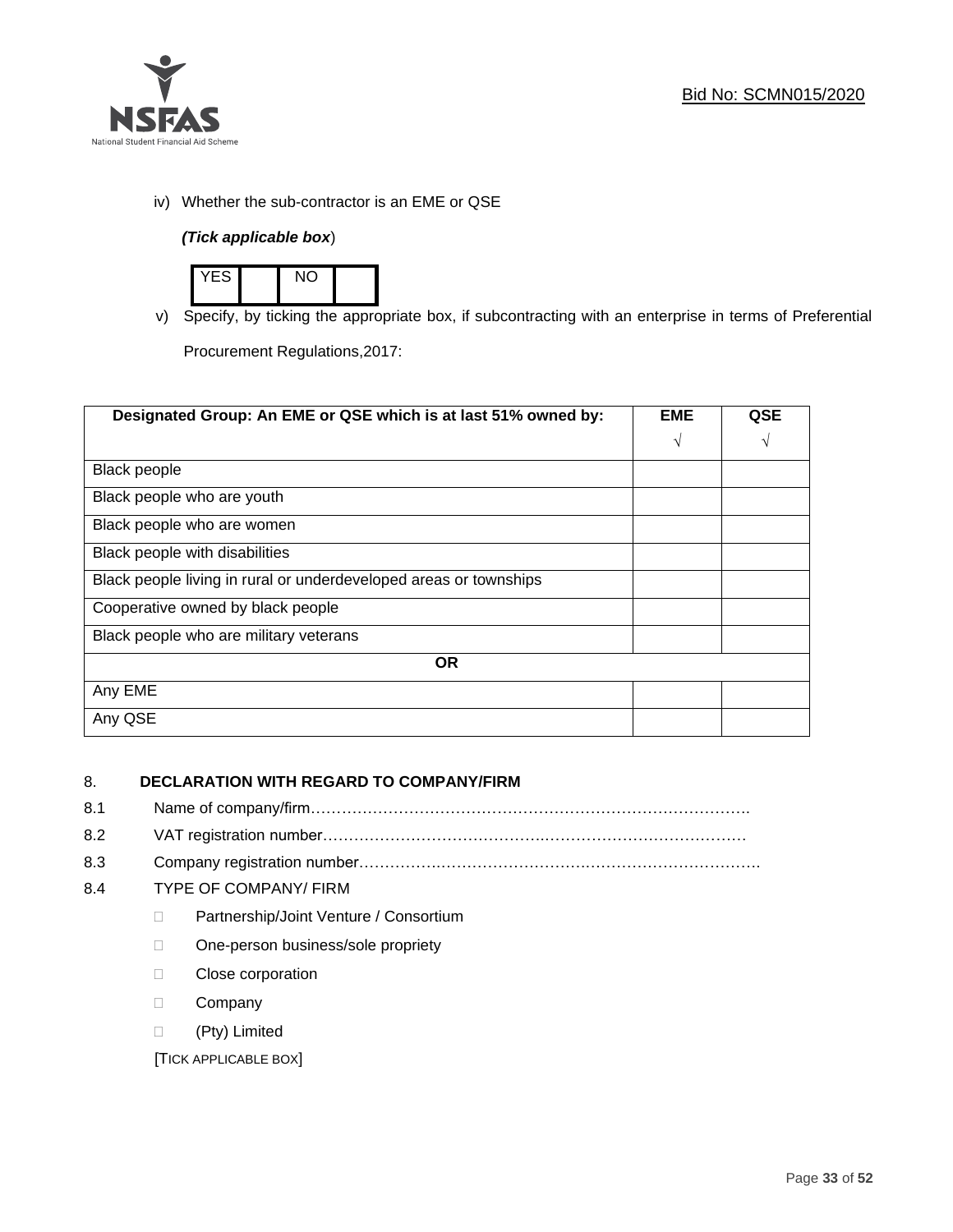

# Bid No: SCMN015/2020

| 8.5 | DESCRIBE PRINCIPAL BUSINESS ACTIVITIES                                                                       |                                                                                                        |  |
|-----|--------------------------------------------------------------------------------------------------------------|--------------------------------------------------------------------------------------------------------|--|
|     |                                                                                                              |                                                                                                        |  |
|     |                                                                                                              |                                                                                                        |  |
|     |                                                                                                              |                                                                                                        |  |
| 8.6 | <b>COMPANY CLASSIFICATION</b>                                                                                |                                                                                                        |  |
|     | O.                                                                                                           | Manufacturer                                                                                           |  |
|     | □                                                                                                            | Supplier                                                                                               |  |
|     | □                                                                                                            | Professional service provider                                                                          |  |
|     | $\Box$                                                                                                       | Other service providers, e.g. transporter, etc.                                                        |  |
|     |                                                                                                              | [TICK APPLICABLE BOX]                                                                                  |  |
| 8.7 |                                                                                                              |                                                                                                        |  |
| 8.8 | I/we, the undersigned, who is / are duly authorised to do so on behalf of the company/firm, certify that the |                                                                                                        |  |
|     | points claimed, based on the B-BBE status level of contributor indicated in paragraphs 1.4 and 6.1 of the    |                                                                                                        |  |
|     | foregoing certificates, qualifies the company/ firm for the preference(s) shown and I / we acknowledge       |                                                                                                        |  |
|     | that:                                                                                                        |                                                                                                        |  |
|     | i)                                                                                                           | The information furnished is true and correct.                                                         |  |
|     | ii)                                                                                                          | The preference points claimed are in accordance with the General Conditions as indicated in            |  |
|     |                                                                                                              | paragraph 1 of this form.                                                                              |  |
|     | iii)                                                                                                         | In the event of a contract being awarded as a result of points claimed as shown in paragraphs 1.4 and  |  |
|     |                                                                                                              | 6.1, the contractor may be required to furnish documentary proof to the satisfaction of the purchaser  |  |
|     |                                                                                                              | that the claims are correct.                                                                           |  |
|     | iv)                                                                                                          | If the B-BBEE status level of contributor has been claimed or obtained on a fraudulent basis or any of |  |
|     |                                                                                                              | the conditions of contract have not been fulfilled, the purchaser may, in addition to any other remedy |  |
|     | it may have -                                                                                                |                                                                                                        |  |
|     |                                                                                                              |                                                                                                        |  |
|     |                                                                                                              | disqualify the person from the bidding process.<br>(a)                                                 |  |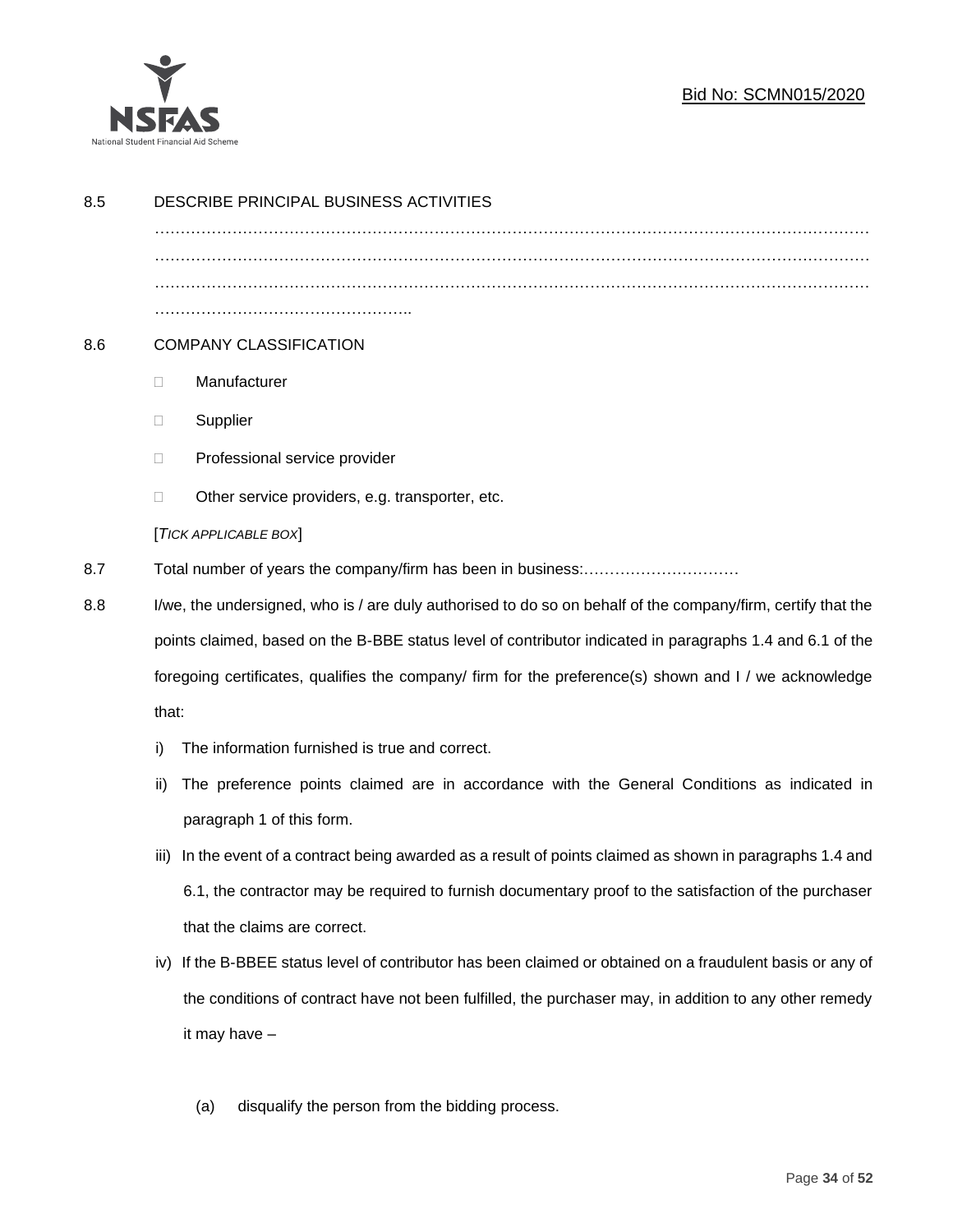

- (b) recover costs, losses or damages it has incurred or suffered as a result of that person's conduct.
- (c) cancel the contract and claim any damages which it has suffered as a result of having to make less favourable arrangements due to such cancellation.
- (d) recommend that the bidder or contractor, its shareholders and directors, or only the shareholders and directors who acted on a fraudulent basis, be restricted by the National Treasury from obtaining business from any organ of state for a period not exceeding 10 years, after the *audi alteram partem* (hear the other side) rule has been applied; and
- (e) forward the matter for criminal prosecution.

| <b>WITNESSES</b> |                              |
|------------------|------------------------------|
|                  | SIGNATURE(S) OF BIDDERS(S)   |
|                  | DATE:<br>.<br><b>ADDRESS</b> |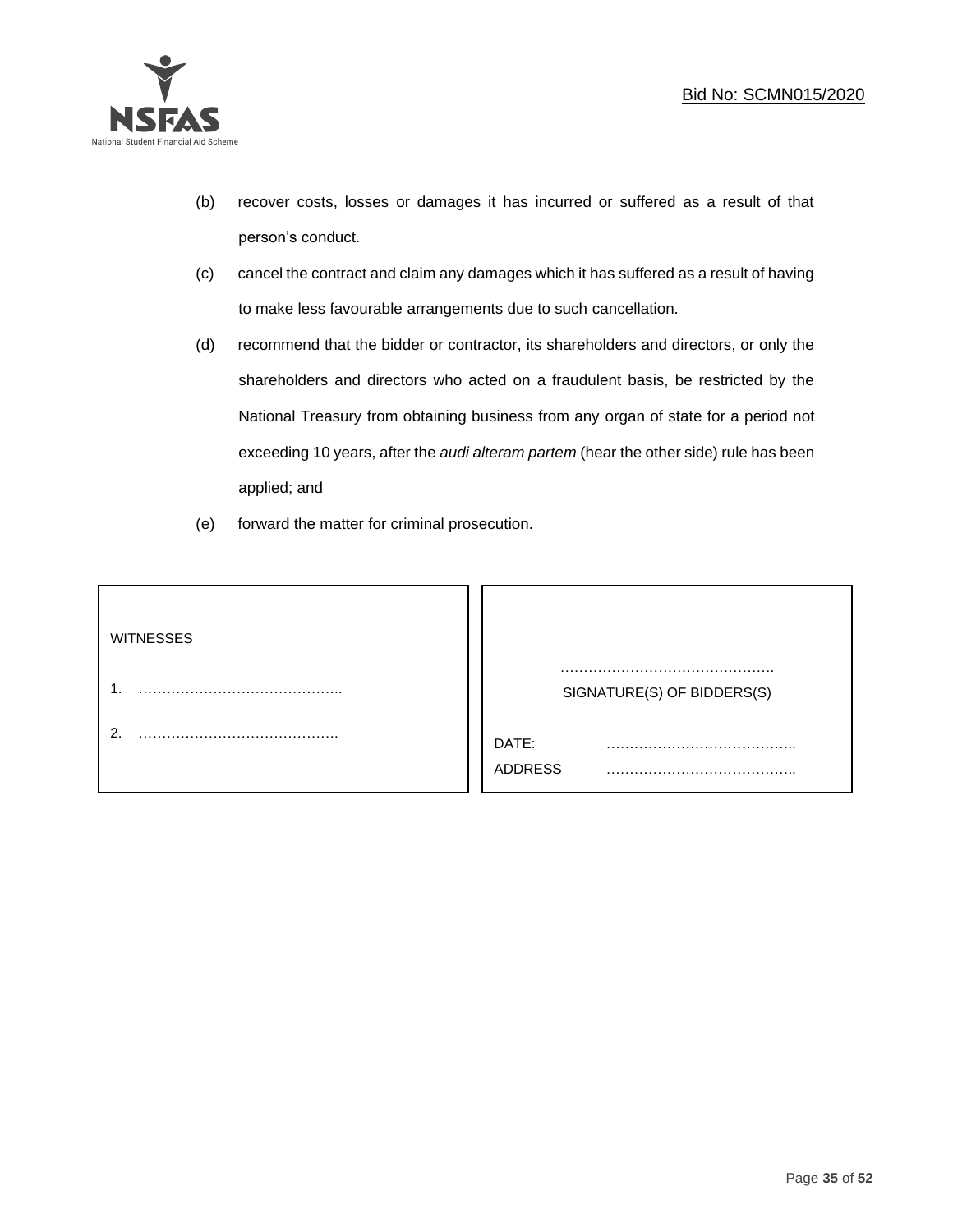

# GOVERNMENT PROCUREMENT

# **GENERAL CONDITIONS OF CONTRACT July 2010**

# **NOTES**

The purpose of this document is to:

(i) Draw special attention to certain general conditions applicable to government bids, contracts and orders; and

(ii) To ensure that clients be familiar with regard to the rights and obligations of all parties involved in doing business with government.

In this document words in the singular also mean in the plural and vice versa and words in the masculine also mean in the feminine and neuter.

• The General Conditions of Contract will form part of all bid documents and may not be amended.

Special Conditions of Contract (SCC) relevant to a specific bid, should be compiled separately for every bid (if applicable) and will supplement the General Conditions of Contract. Whenever there is a conflict, the provisions in the SCC shall prevail.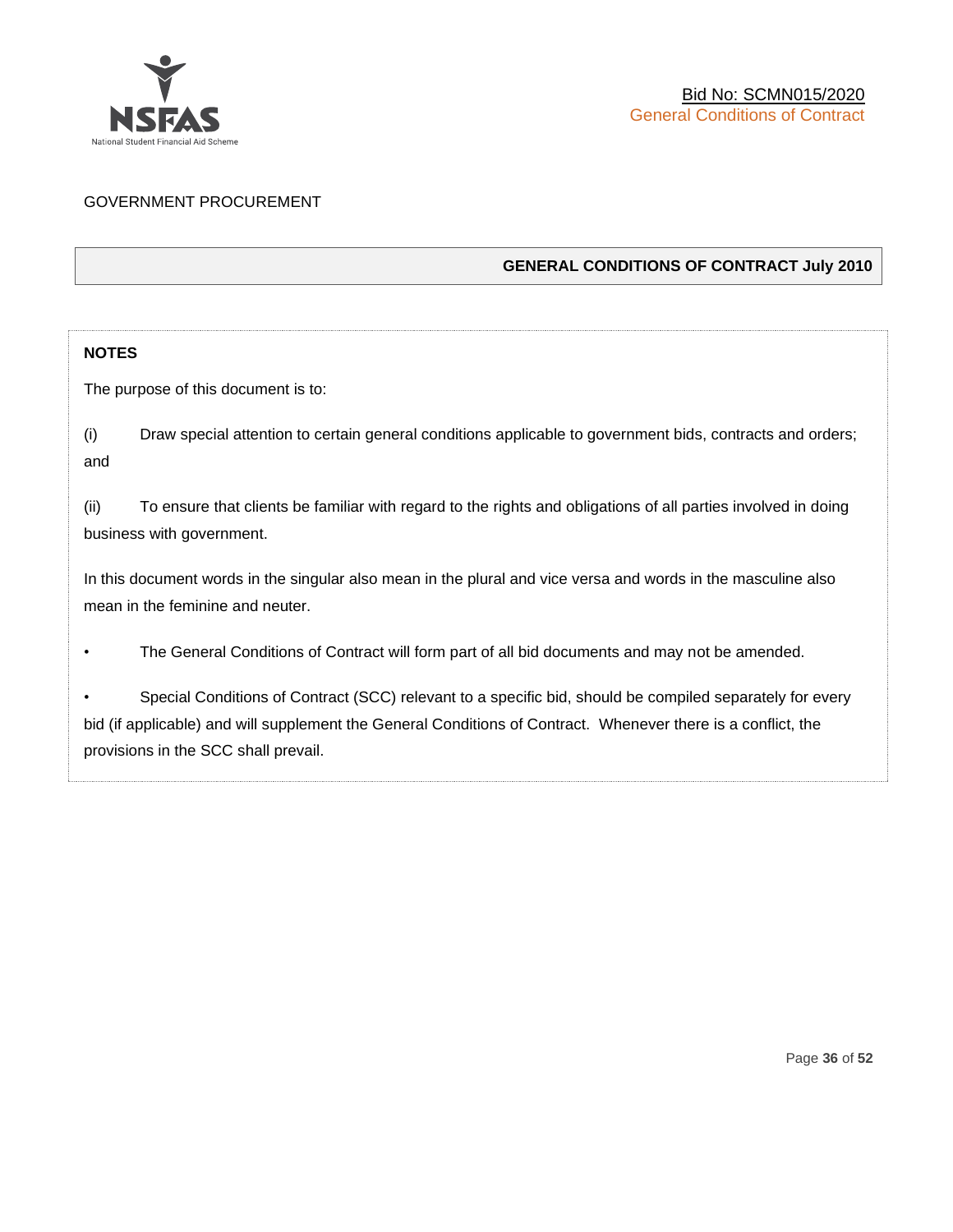

# TABLE OF CLAUSES

- 1. Definitions
- 2. Application
- 3. General
- 4. Standards
- 5. Use of contract documents and information; inspection
- 6. Patent rights
- 7. Performance security
- 8. Inspections, tests and analysis
- 9. Packing
- 10. Delivery and documents
- 11. Insurance
- 12. Transportation
- 13. Incidental services
- 14. Spare parts
- 15. Warranty
- 16. Payment
- 17. Prices
- 18. Contract amendments
- 19. Assignment
- 20. Subcontracts
- 21. Delays in the supplier's performance
- 22. Penalties
- 23. Termination for default
- 24. Dumping and countervailing duties
- 25. Force Majeure
- 26. Termination for insolvency
- 27. Settlement of disputes
- 28. Limitation of liability
- 29. Governing language
- 30. Applicable law
- 31. Notices
- 32. Taxes and duties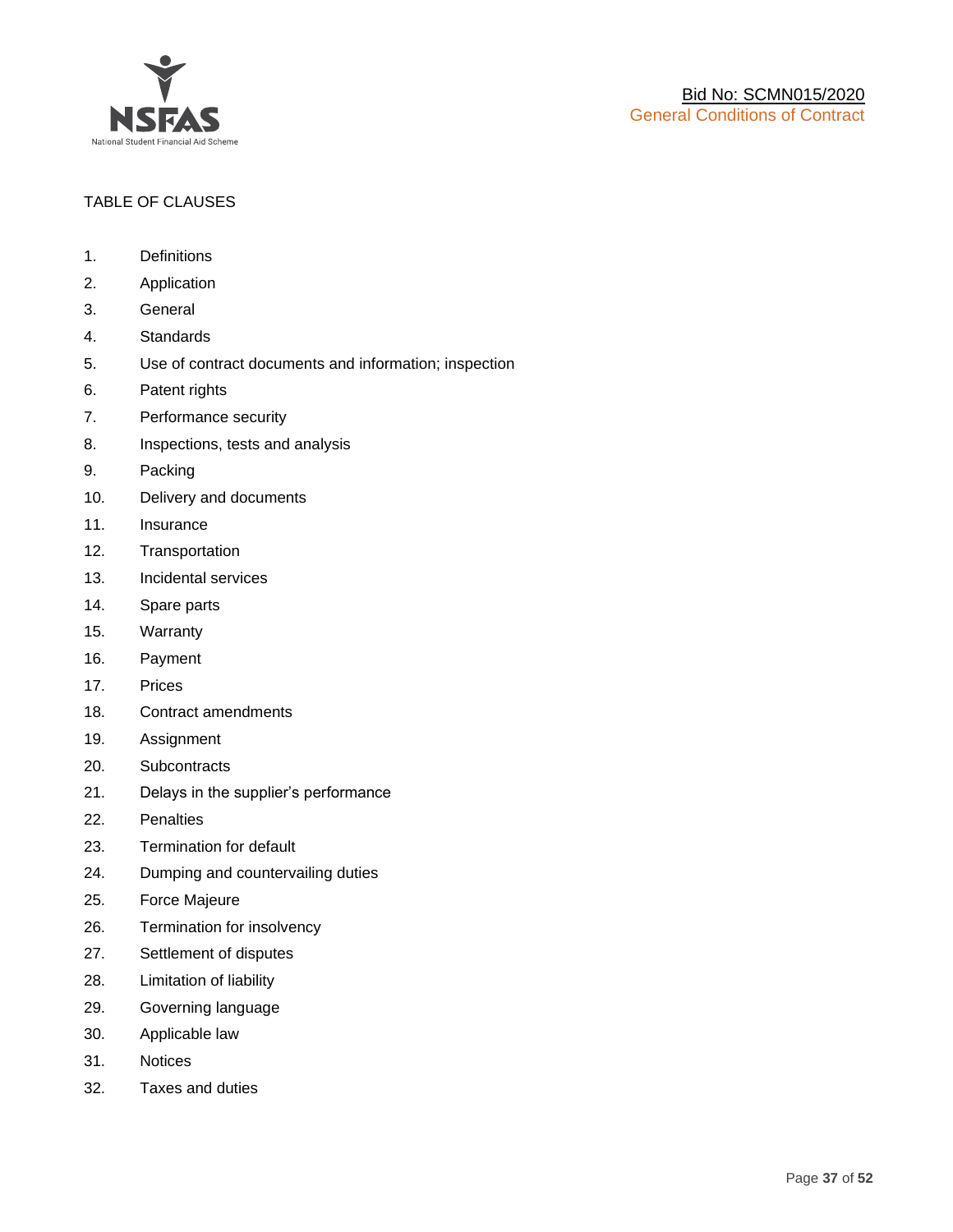

- 33. National Industrial Participation Programme (NIPP)
- 34. Prohibition of restrictive practices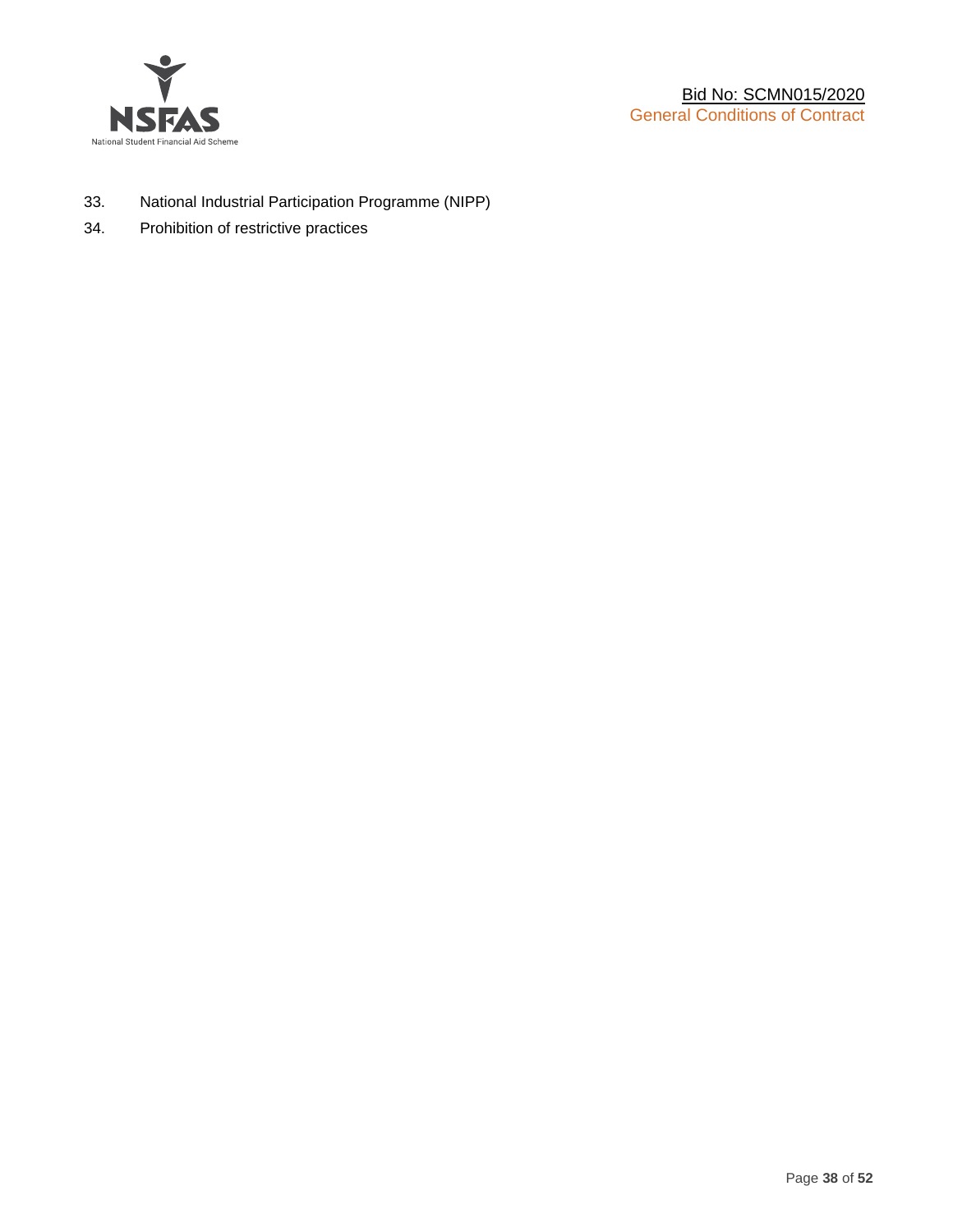

# **General Conditions of Contract**

#### **1. Definitions**

- 1. The following terms shall be interpreted as indicated:
- 1.1 "Closing time" means the date and hour specified in the bidding documents for the receipt of bids.
- 1.2 "Contract" means the written agreement entered into between the purchaser and the supplier, as recorded in the contract form signed by the parties, including all attachments and appendices thereto and all documents incorporated by reference therein.
- 1.3 "Contract price" means the price payable to the supplier under the contract for the full and proper performance of his contractual obligations.
- 1.4 "Corrupt practice" means the offering, giving, receiving, or soliciting of anything of value to influence the action of a public official in the procurement process or in contract execution.
- 1.5 "Countervailing duties" are imposed in cases where an enterprise abroad is subsidized by its government and encouraged to market its products internationally.
- 1.6 "Country of origin" means the place where the goods were mined, grown or produced or from which the services are supplied. Goods are produced when, through manufacturing, processing or substantial and major assembly of components, a commercially recognized new product results that is substantially different in basic characteristics or in purpose or utility from its components.
- 1.7 "Day" means calendar day.
- 1.8 "Delivery" means delivery in compliance of the conditions of the contract or order.
- 1.9 "Delivery ex stock" means immediate delivery directly from stock actually on hand.
- 1.10 "Delivery into consignees store or to his site" means delivered and unloaded in the specified store or depot or on the specified site in compliance with the conditions of the contract or order, the supplier bearing all risks and charges involved until the supplies are so delivered and a valid receipt is obtained.
- 1.11 "Dumping" occurs when a private enterprise abroad market its goods on own initiative in the RSA at lower prices than that of the country of origin and which have the potential to harm the local industries in the RSA.
- 1.12 " Force majeure" means an event beyond the control of the supplier and not involving the supplier's fault or negligence and not foreseeable. Such events may include, but is not restricted to, acts of the purchaser in its sovereign capacity, wars or revolutions, fires, floods, epidemics, quarantine restrictions and freight embargoes.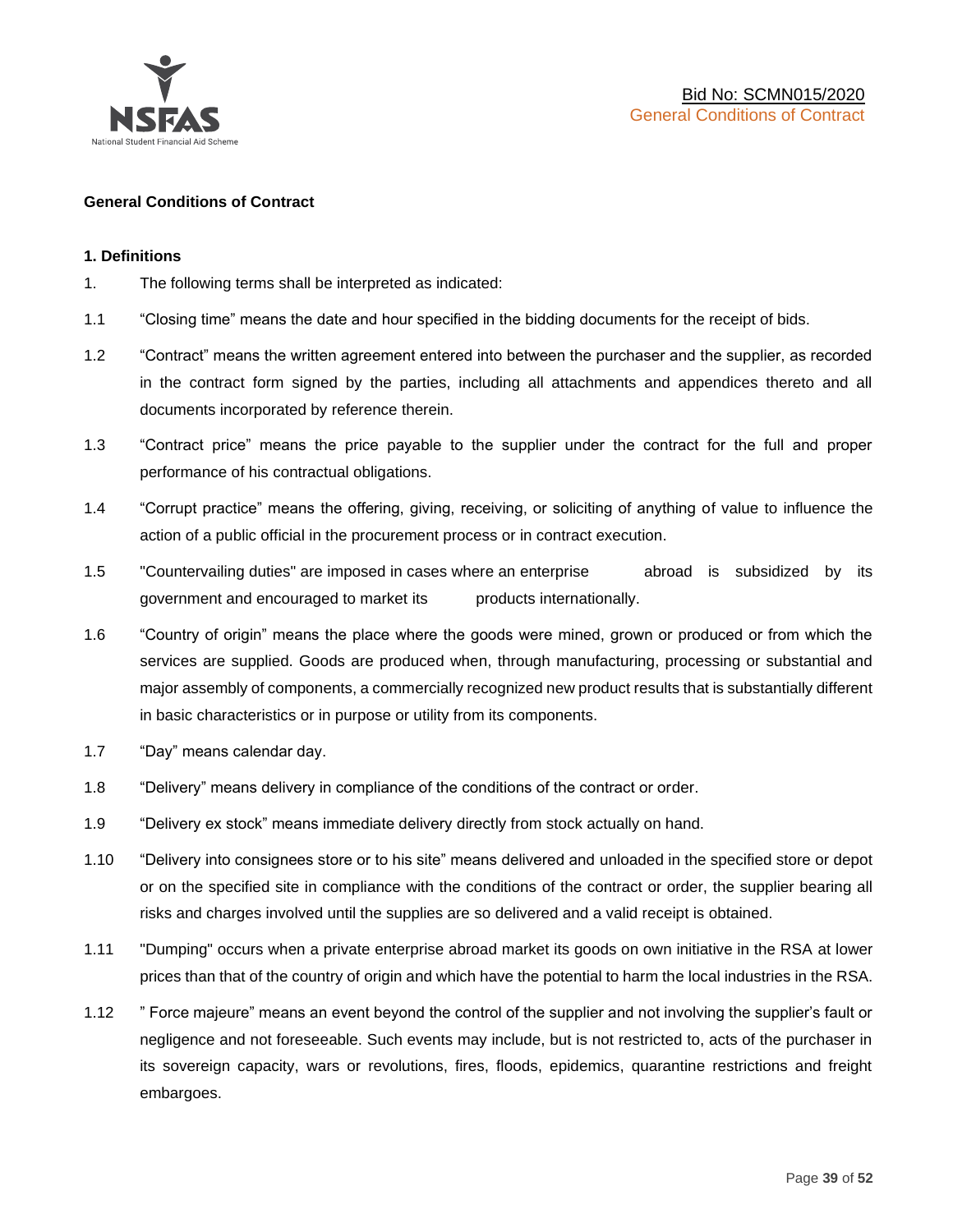

- 1.13 "Fraudulent practice" means a misrepresentation of facts in order to influence a procurement process or the execution of a contract to the detriment of any bidder and includes collusive practice among bidders (prior to or after bid submission) designed to establish bid prices at artificial non-competitive levels and to deprive the bidder of the benefits of free and open competition.
- 1.14 "GCC" means the General Conditions of Contract.
- 1.15 "Goods" means all of the equipment, machinery, and/or other materials that the supplier is required to supply to the purchaser under the contract.
- 1.16 "Imported content" means that portion of the bidding price represented by the cost of components, parts or materials which have been or are still to be imported (whether by the supplier or his subcontractors) and which costs are inclusive of the costs abroad, plus freight and other direct importation costs such as landing costs, dock dues, import duty, sales duty or other similar tax or duty at the South African place of entry as well as transportation and handling charges to the factory in the Republic where the supplies covered by the bid will be manufactured.
- 1.17 "Local content" means that portion of the bidding price which is not included in the imported content provided that local manufacture does take place.
- 1.18 "Manufacture" means the production of products in a factory using labour, materials, components and machinery and includes other related value-adding activities.
- 1.19 "Order" means an official written order issued for the supply of goods or works or the rendering of a service.
- 1.20 "Project site," where applicable, means the place indicated in bidding documents.
- 1.21 "Purchaser" means the organization purchasing the goods.
- 1.22 "Republic" means the Republic of South Africa.
- 1.23 "SCC" means the Special Conditions of Contract.
- 1.24 "Services" means those functional services ancillaries to the supply of the goods, such as transportation and any other incidental services, such as installation, commissioning, provision of technical assistance, training, catering, gardening, security, maintenance and other such obligations of the supplier covered under the contract.
- 1.25 "Written" or "in writing" means handwritten in ink or any form of electronic or mechanical writing.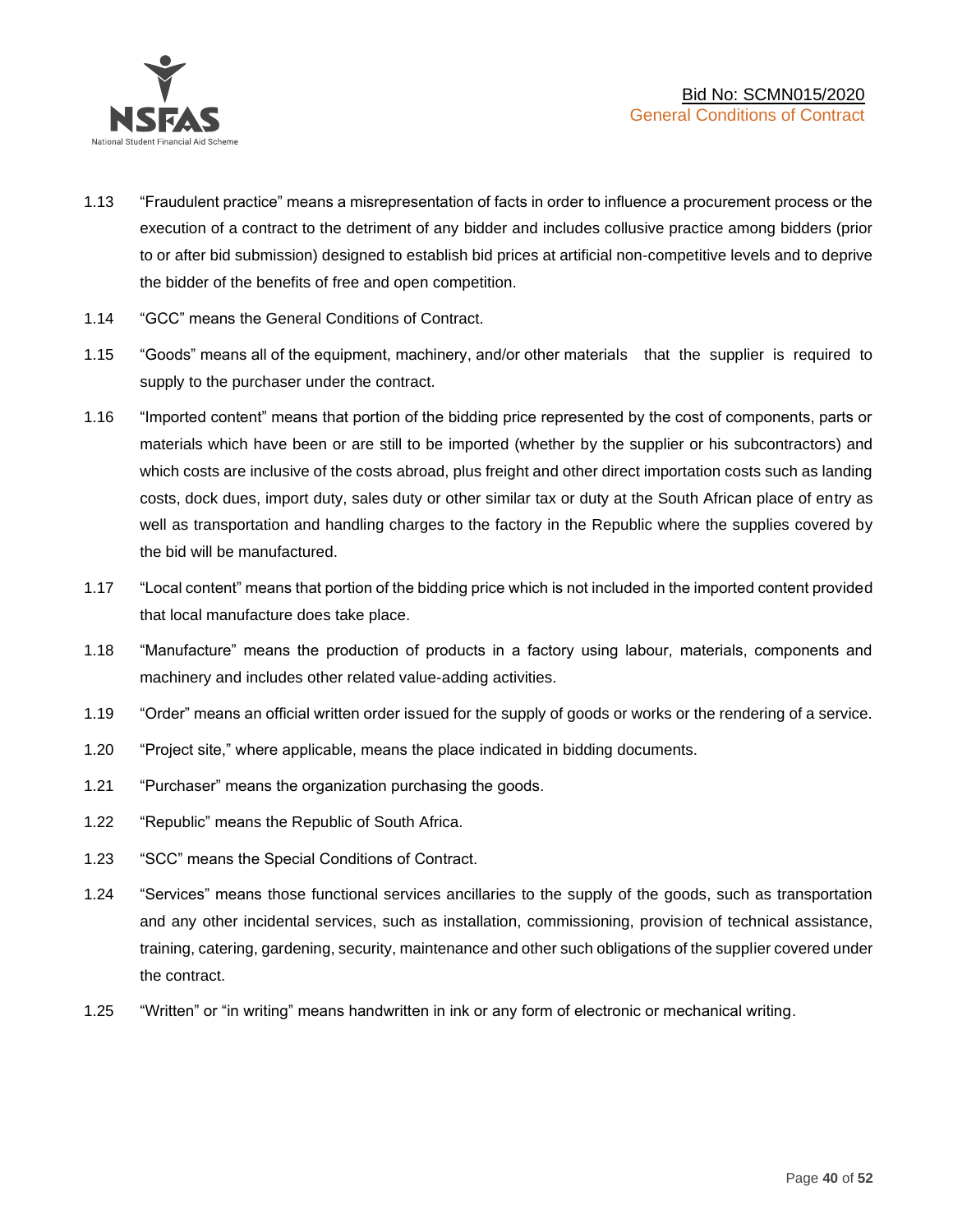

# **2. Application**

- 2.1 These general conditions are applicable to all bids, contracts and orders including bids for functional and professional services, sales, hiring, letting and the granting or acquiring of rights, but excluding immovable property, unless otherwise indicated in the bidding documents.
- 2.2 Where applicable, special conditions of contract are also laid down to cover specific supplies, services or works.
- 2.3 Where such special conditions of contract are in conflict with these general conditions, the special conditions shall apply.

#### **3 General**

- 3.1 Unless otherwise indicated in the bidding documents, the purchaser shall not be liable for any expense incurred in the preparation and submission of a bid. Where applicable a non-refundable fee for documents may be charged.
- 3.2 With certain exceptions, invitations to bid are only published in the Government Tender Bulletin. The Government Tender Bulletin may be obtained directly from the Government Printer, Private Bag X85, Pretoria 0001, or accessed electronically from [www.treasury.gov.za](http://www.treasury.gov.za/)

#### **4. Standards**

4.1 The goods supplied shall conform to the standards mentioned in the bidding documents and specifications.

#### **5. Use of contract documents and information; inspection**.

- 5.1 The supplier shall not, without the purchaser's prior written consent, disclose the contract, or any provision thereof, or any specification, plan, drawing, pattern, sample, or information furnished by or on behalf of the purchaser in connection therewith, to any person other than a person employed by the supplier in the performance of the contract. Disclosure to any such employed person shall be made in confidence and shall extend only so far as may be necessary for purposes of such performance.
- 5.2 The supplier shall not, without the purchaser's prior written consent, make use of any document or information mentioned in GCC clause 5.1 except for purposes of performing the contract.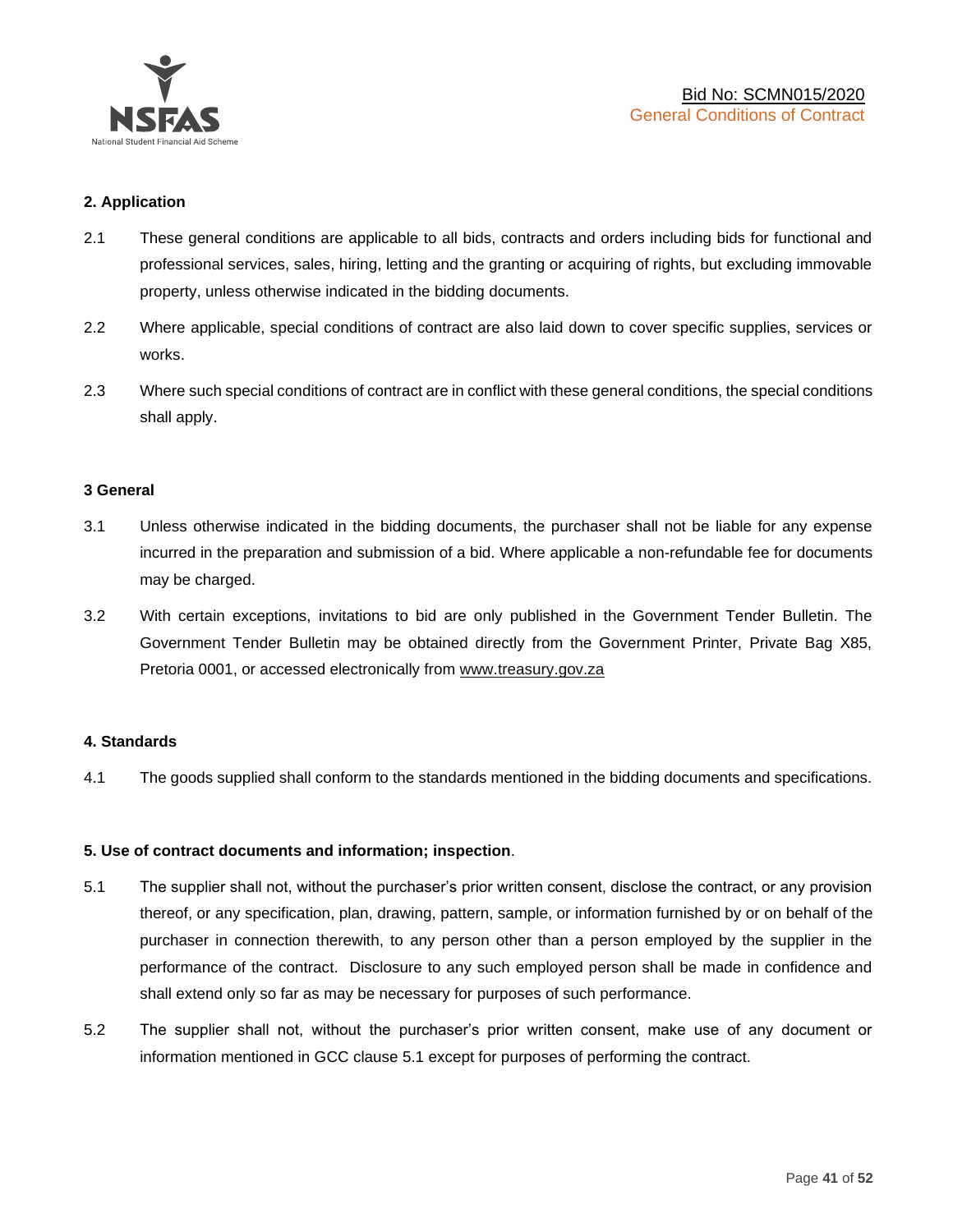

- 5.3 Any document, other than the contract itself mentioned in GCC clause 5.1 shall remain the property of the purchaser and shall be returned (all copies) to the purchaser on completion of the supplier's performance under the contract if so, required by the purchaser.
- 5.4 The supplier shall permit the purchaser to inspect the supplier's records relating to the performance of the supplier and to have them audited by auditors appointed by the purchaser, if so, required by the purchaser.

# **6. Patent rights**

6.1 The supplier shall indemnify the purchaser against all third-party claims of infringement of patent, trademark, or industrial design rights arising from use of the goods or any part thereof by the purchaser.

# **7. Performance security**

- 7.1 Within thirty (30) days of receipt of the notification of contract award, the successful bidder shall furnish to the purchaser the performance security of the amount specified in SCC.
- 7.2 The proceeds of the performance security shall be payable to the purchaser as compensation for any loss resulting from the supplier's failure to complete his obligations under the contract.
- 7.3 The performance security shall be denominated in the currency of the contract, or in a freely convertible currency acceptable to the purchaser and shall be in one of the following forms:
	- (a) a bank guarantee or an irrevocable letter of credit issued by a reputable bank located in the purchaser's country or abroad, acceptable to the purchaser, in the form provided in the bidding documents or another form acceptable to the purchaser; or
	- (b) a cashier's or certified cheque
- 7.4 The performance security will be discharged by the purchaser and returned to the supplier not later than thirty (30) days following the date of completion of the supplier's performance obligations under the contract, including any warranty obligations, unless otherwise specified in SCC.

#### **8. Inspections, tests and analyses**

- 8.1 All pre-bidding testing will be for the account of the bidder.
- 8.2 If it is a bid condition that supplies to be produced or services to be rendered should at any stage during production or execution or on completion be subject to inspection, the premises of the bidder or contractor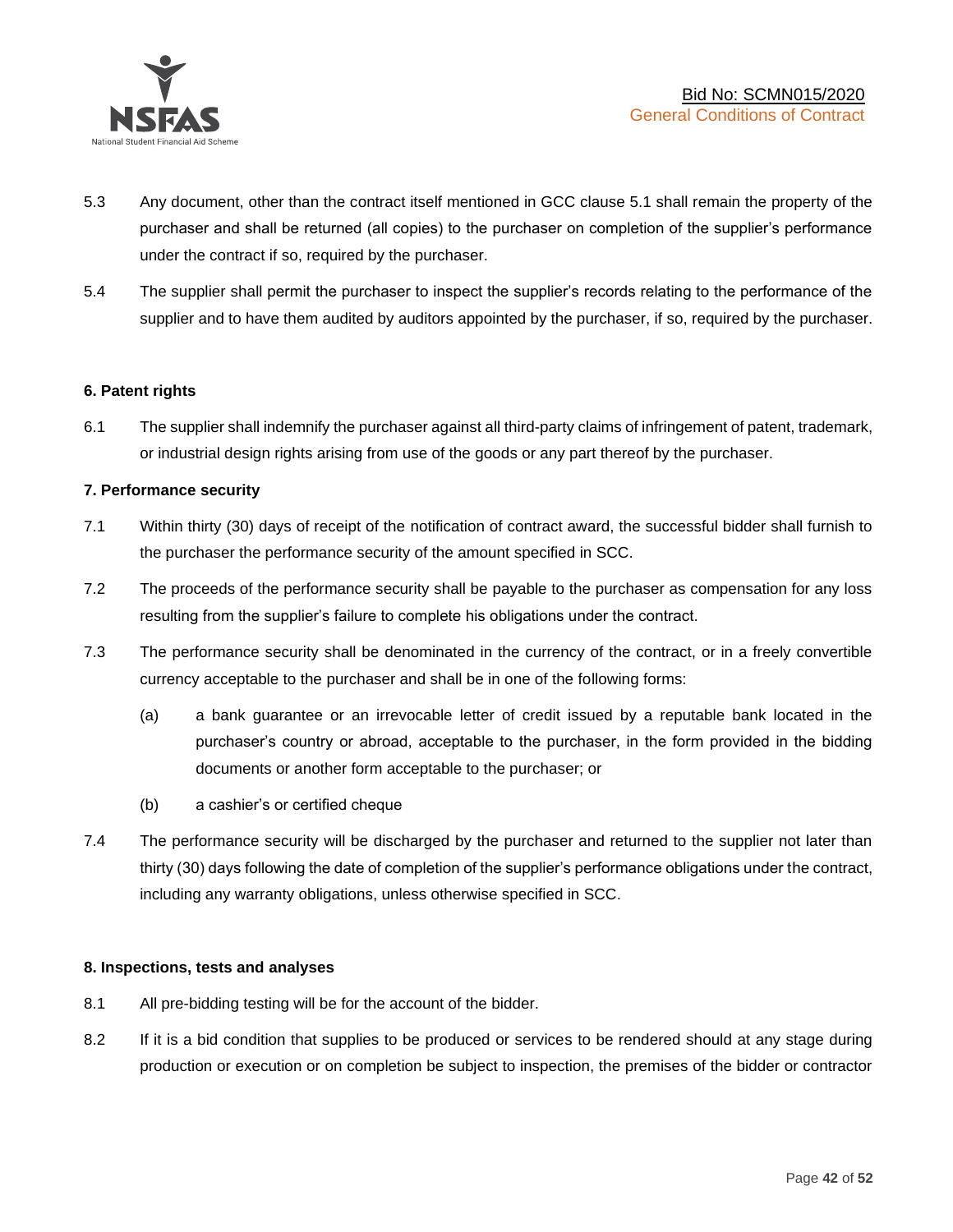shall be open, at all reasonable hours, for inspection by a representative of the Department or an organization acting on behalf of the Department.

- 8.3 If there are no inspection requirements indicated in the bidding documents and no mention is made in the contract, but during the contract period it is decided that inspections shall be carried out, the purchaser shall itself make the necessary arrangements, including payment arrangements with the testing authority concerned.
- 8.4 If the inspections, tests and analyses referred to in clauses 8.2 and 8.3 show the supplies to be in accordance with the contract requirements, the cost of the inspections, tests and analyses shall be defrayed by the purchaser.
- 8.5 Where the supplies or services referred to in clauses 8.2 and 8.3 do not comply with the contract requirements, irrespective of whether such supplies or services are accepted or not, the cost in connection with these inspections, tests or analyses shall be defrayed by the supplier.
- 8.6 Supplies and services which are referred to in clauses 8.2 and 8.3 and which do not comply with the contract requirements may be rejected.
- 8.7 Any contract supplies may on or after delivery be inspected, tested or analysed and may be rejected if found not to comply with the requirements of the contract. Such rejected supplies shall be held at the cost and risk of the supplier who shall, when called upon, remove them immediately at his own cost and forthwith substitute them with supplies which do comply with the requirements of the contract. Failing such removal, the rejected supplies shall be returned at the supplier's cost and risk. Should the supplier fail to provide the substitute supplies forthwith, the purchaser may, without giving the supplier further opportunity to substitute the rejected supplies, purchase such supplies as may be necessary at the expense of the supplier.
- 8.8 The provisions of clauses 8.4 to 8.7 shall not prejudice the right of the purchaser to cancel the contract on account of a breach of the conditions thereof, or to act in terms of Clause 23 of GCC.

# **9. Packing**

9.1 The supplier shall provide such packing of the goods as is required to prevent their damage or deterioration during transit to their final destination, as indicated in the contract. The packing shall be sufficient to withstand, without limitation, rough handling during transit and exposure to extreme temperatures, salt and precipitation during transit, and open storage. Packing, case size and weights shall take into consideration, where appropriate, the remoteness of the goods' final destination and the absence of heavy handling facilities at all points in transit.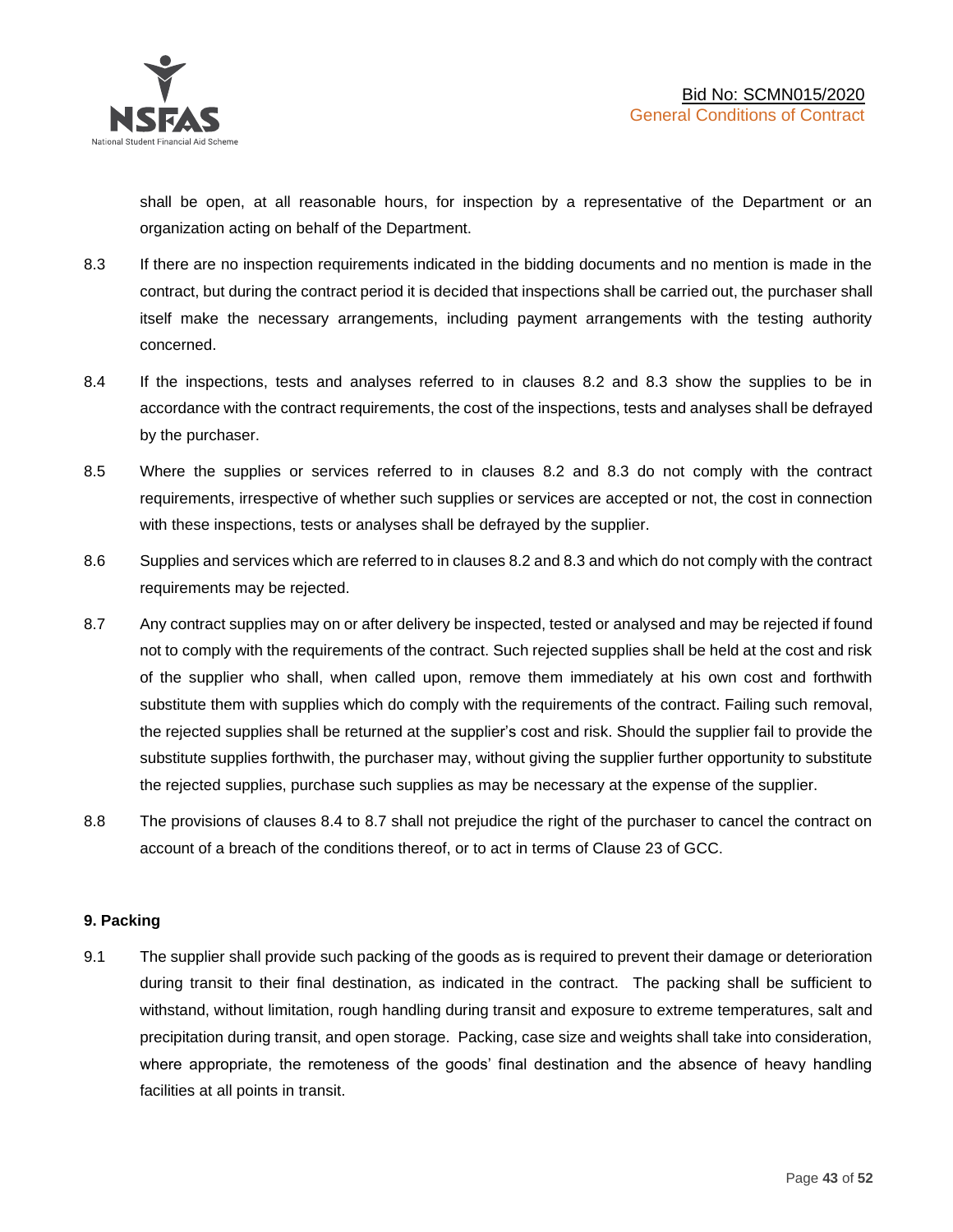

9.2 The packing, marking, and documentation within and outside the packages shall comply strictly with such special requirements as shall be expressly provided for in the contract, including additional requirements, if any, specified in SCC, and in any subsequent instructions ordered by the purchaser.

# **10. Delivery and documents**

- 10.1 Delivery of the goods shall be made by the supplier in accordance with the terms specified in the contract. The details of shipping and/or other documents to be furnished by the supplier are specified in SCC.
- 10.2 Documents to be submitted by the supplier are specified in SCC.

#### **11. Insurance**

11.1 The goods supplied under the contract shall be fully insured in a freely convertible currency against loss or damage incidental to manufacture or acquisition, transportation, storage and delivery in the manner specified in the SCC.

#### **12. Transportation**

12.1 Should a price other than an all-inclusive delivered price be required, this shall be specified in the SCC.

#### **13. Incidental services**

13.1 The supplier may be required to provide any or all of the following services, including additional services, if any, specified in SCC:

(a) performance or supervision of on-site assembly and/or commissioning of the supplied ` goods;

- (b) furnishing of tools required for assembly and/or maintenance of the supplied goods;
- (c) furnishing of a detailed operations and maintenance manual for each appropriate unit of the supplied goods;
- (d) performance or supervision or maintenance and/or repair of the supplied goods, for a period of time agreed by the parties, provided that this service shall not relieve the supplier of any warranty obligations under this contract; and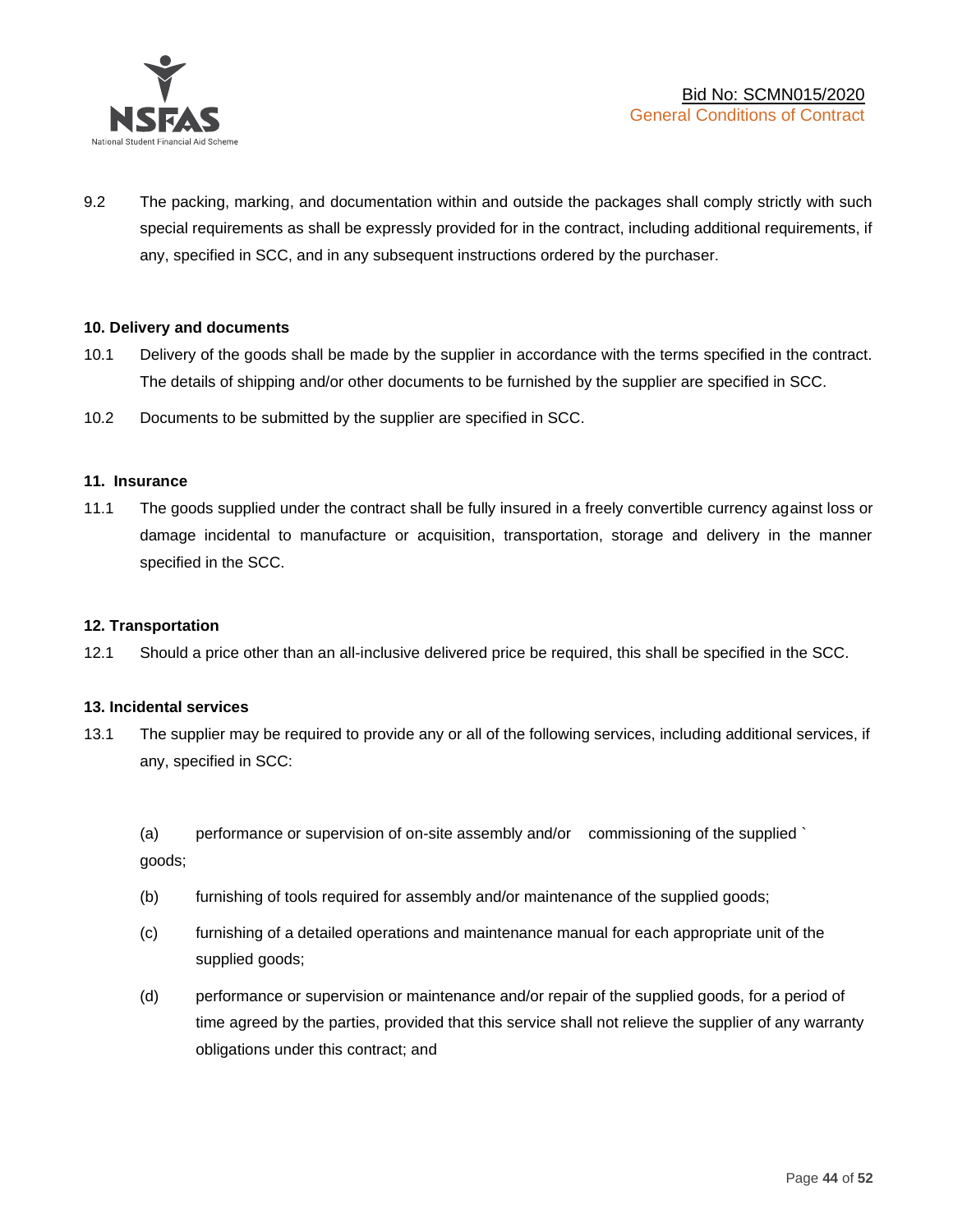

- (e) training of the purchaser's personnel, at the supplier's plant and/or on-site, in assembly, start-up, operation, maintenance, and/or repair of the supplied goods.
- 13.2 Prices charged by the supplier for incidental services, if not included in the contract price for the goods, shall be agreed upon in advance by the parties and shall not exceed the prevailing rates charged to other parties by the supplier for similar services.

# **14. Spare parts**

- 14.1 As specified in SCC, the supplier may be required to provide any or all of the following materials, notifications, and information pertaining to spare parts manufactured or distributed by the supplier:
	- (a) such spare parts as the purchaser may elect to purchase from the supplier, provided that this election shall not relieve the supplier of any warranty obligations under the contract; and
	- (b) in the event of termination of production of the spare parts:

(i) Advance notification to the purchaser of the pending termination, in sufficient time to permit the purchaser to procure needed requirements; and

(ii) following such termination, furnishing at no cost to the purchaser, the blueprints, drawings, and specifications of the spare parts, if requested.

#### **15. Warranty**

- 15.1 The supplier warrants that the goods supplied under the contract are new, unused, of the most recent or current models, and that they incorporate all recent improvements in design and materials unless provided otherwise in the contract. The supplier further warrants that all goods supplied under this contract shall have no defect, arising from design, materials, or workmanship (except when the design and/or material is required by the purchaser's specifications) or from any act or omission of the supplier, that may develop under normal use of the supplied goods in the conditions prevailing in the country of final destination.
- 15.2 This warranty shall remain valid for twelve (12) months after the goods, or any portion thereof as the case may be, have been delivered to and accepted at the final destination indicated in the contract, or for eighteen (18) months after the date of shipment from the port or place of loading in the source country, whichever period concludes earlier, unless specified otherwise in SCC.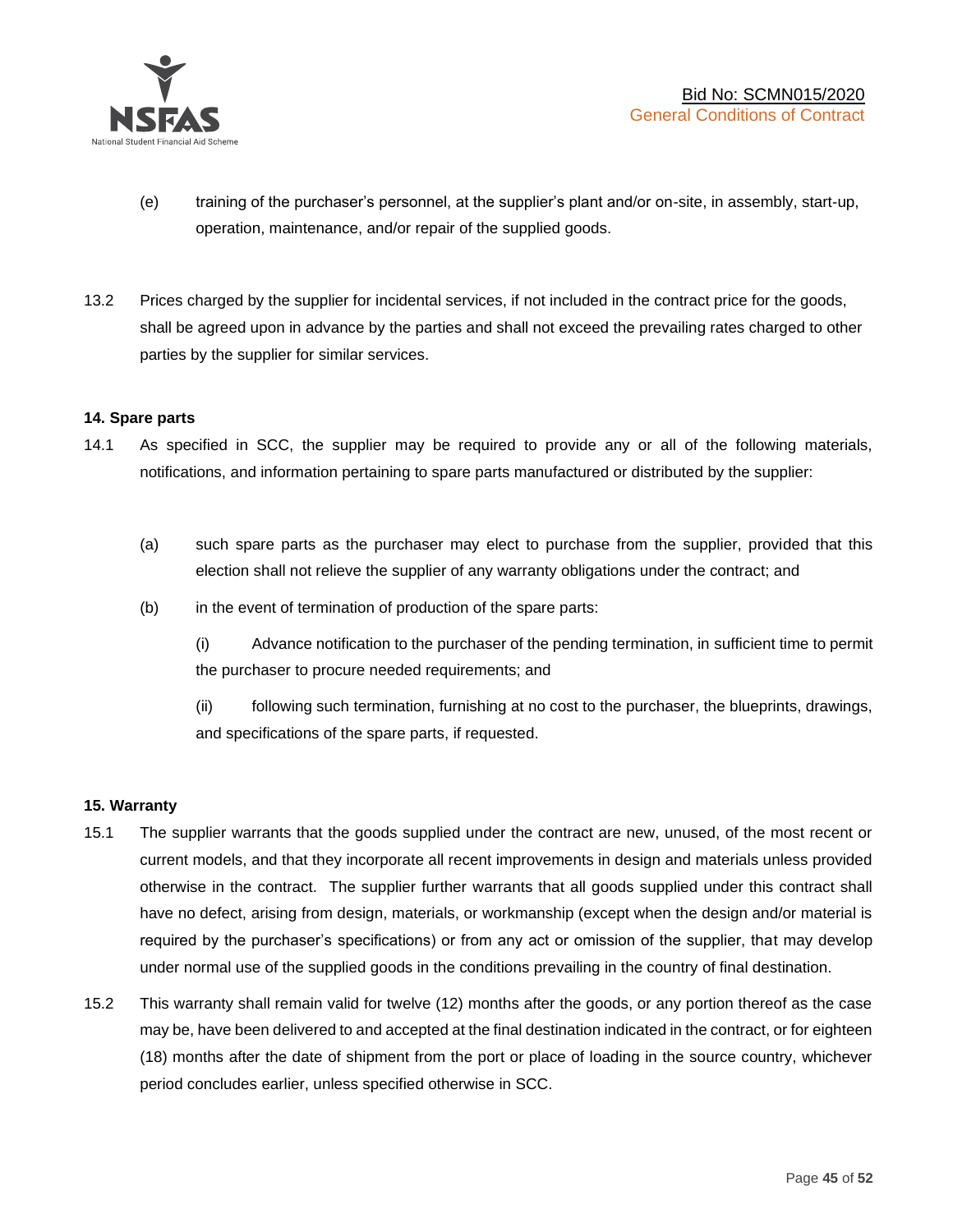

- 15.3 The purchaser shall promptly notify the supplier in writing of any claims arising under this warranty.
- 15.4 Upon receipt of such notice, the supplier shall, within the period specified in SCC and with all reasonable speed, repair or replace the defective goods or parts thereof, without costs to the purchaser.
- 15.5 If the supplier, having been notified, fails to remedy the defect(s) within the period specified in SCC, the purchaser may proceed to take such remedial action as may be necessary, at the supplier's risk and expense and without prejudice to any other rights which the purchaser may have against the supplier under the contract.

# **16. Payment**

- 16.1 The method and conditions of payment to be made to the supplier under this contract shall be specified in SCC.
- 16.2 The supplier shall furnish the purchaser with an invoice accompanied by a copy of the delivery note and upon fulfilment of other obligations stipulated in the contract.
- 16.3 Payments shall be made promptly by the purchaser, but in no case later than thirty (30) days after submission of an invoice or claim by the supplier.
- 16.4 Payment will be made in Rand unless otherwise stipulated in SCC.

#### **17. Prices**

17.1 Prices charged by the supplier for goods delivered and services performed under the contract shall not vary from the prices quoted by the supplier in his bid, with the exception of any price adjustments authorized in SCC or in the purchaser's request for bid validity extension, as the case may be.

#### **18. Contract amendments**

18.1 No variation in or modification of the terms of the contract shall be made except by written amendment signed by the parties concerned.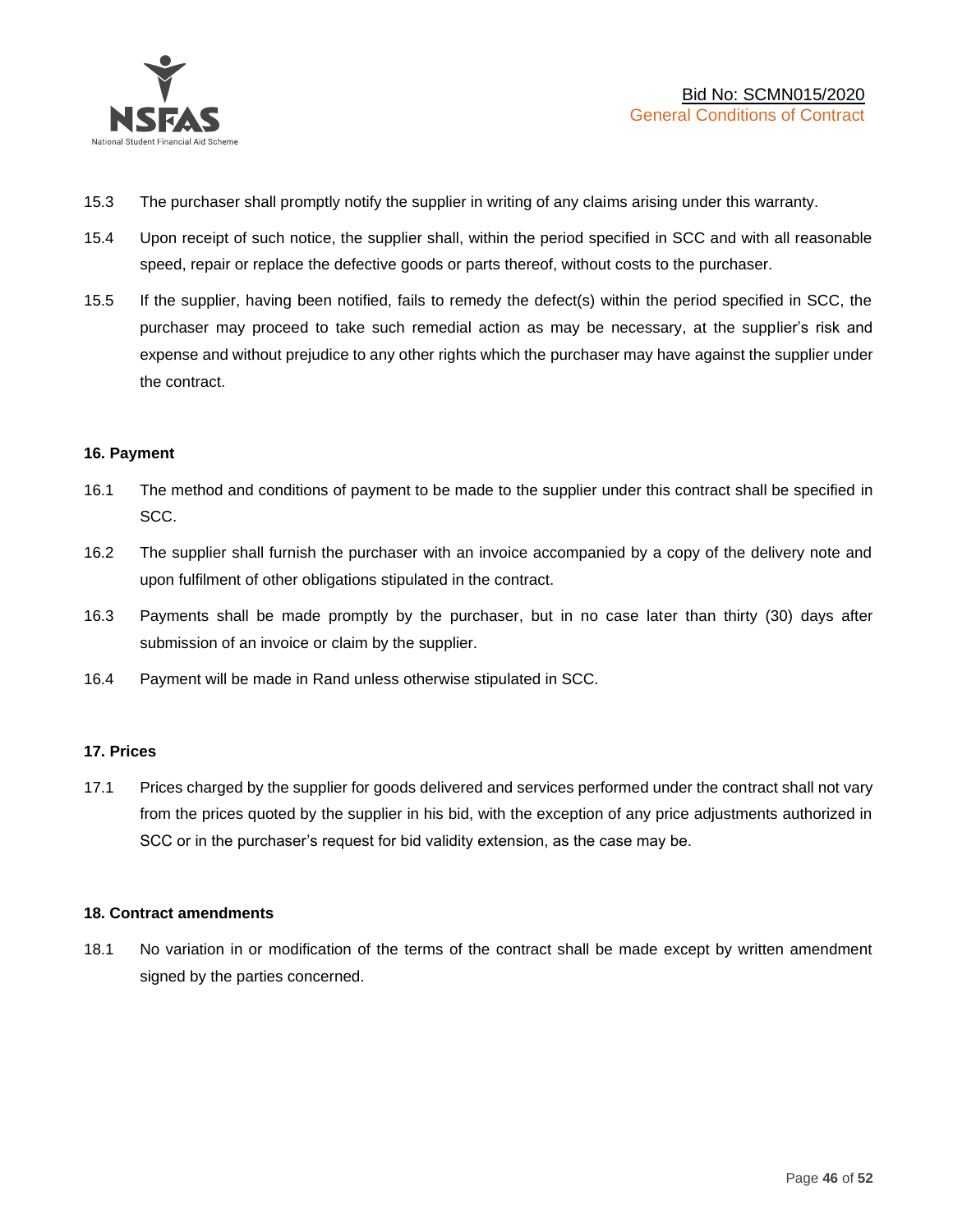

#### **19. Assignment**

19.1 The supplier shall not assign, in whole or in part, its obligations to perform under the contract, except with the purchaser's prior written consent.

#### **20. Subcontracts**

20.1 The supplier shall notify the purchaser in writing of all subcontracts awarded under this contract if not already specified in the bid. Such notification, in the original bid or later, shall not relieve the supplier from any liability or obligation under the contract.

# **21. Delays in the supplier's performance**

- 21.1 Delivery of the goods and performance of services shall be made by the supplier in accordance with the time schedule prescribed by the purchaser in the contract.
- 21.2 If at any time during performance of the contract, the supplier or its subcontractor(s) should encounter conditions impeding timely delivery of the goods and performance of services, the supplier shall promptly notify the purchaser in writing of the fact of the delay, its likely duration and its cause(s). As soon as practicable after receipt of the supplier's notice, the purchaser shall evaluate the situation and may at his discretion extend the supplier's time for performance, with or without the imposition of penalties, in which case the extension shall be ratified by the parties by amendment of contract.
- 21.3 No provision in a contract shall be deemed to prohibit the obtaining of supplies or services from a national department, provincial department, or a local authority.
- 21.4 The right is reserved to procure outside of the contract small quantities or to have minor essential services executed if an emergency arises, the supplier's point of supply is not situated at or near the place where the supplies are required, or the supplier's services are not readily available.
- 21.5 Except as provided under GCC Clause 25, a delay by the supplier in the performance of its delivery obligations shall render the supplier liable to the imposition of penalties, pursuant to GCC Clause 22, unless an extension of time is agreed upon pursuant to GCC Clause 21.2 without the application of penalties.
- 21.6 Upon any delay beyond the delivery period in the case of a supplies contract, the purchaser shall, without cancelling the contract, be entitled to purchase supplies of a similar quality and up to the same quantity in substitution of the goods not supplied in conformity with the contract and to return any goods delivered later at the supplier's expense and risk, or to cancel the contract and buy such goods as may be required to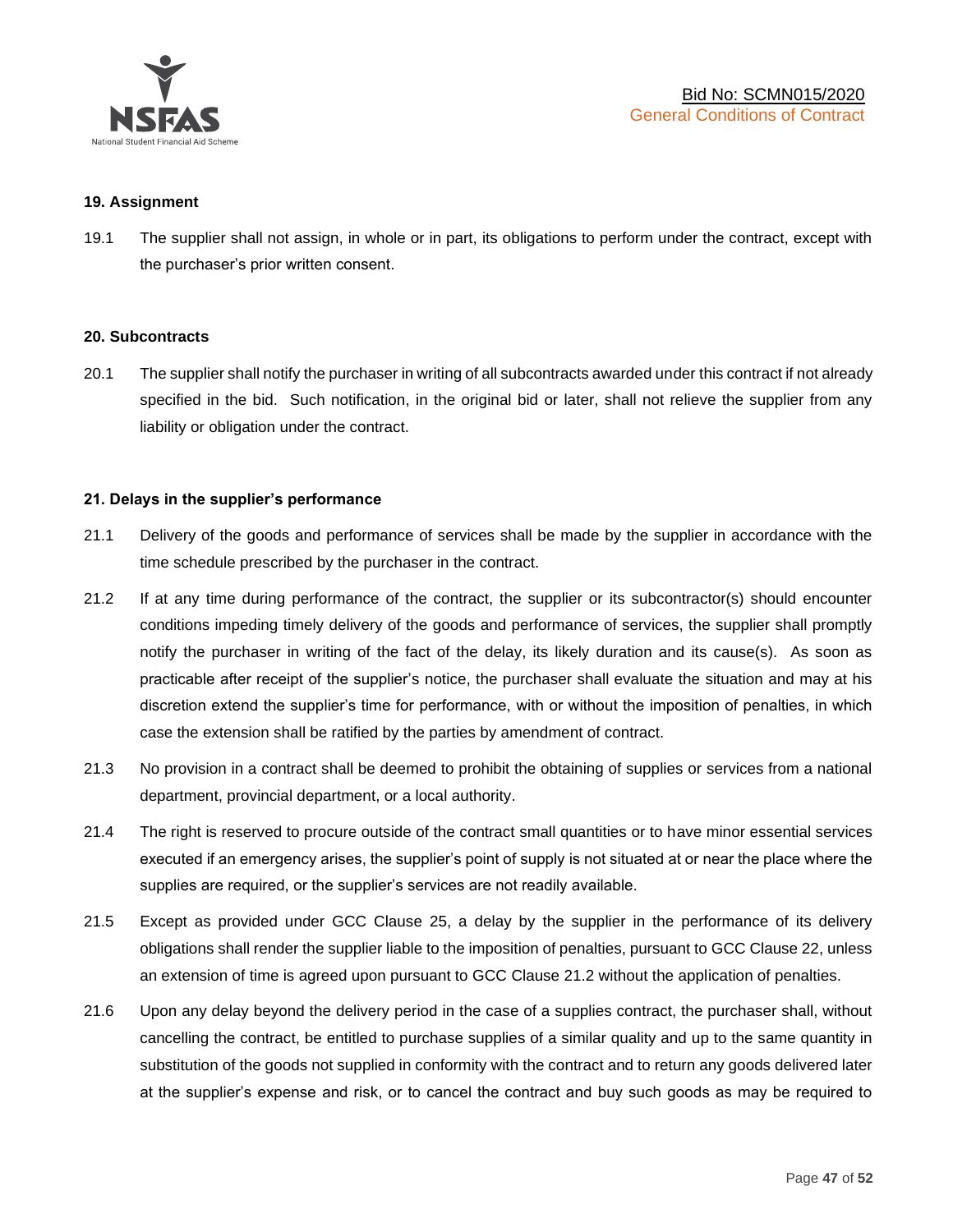

complete the contract and without prejudice to his other rights, be entitled to claim damages from the supplier.

#### **22. Penalties**

22.1 Subject to GCC Clause 25, if the supplier fails to deliver any or all of the goods or to perform the services within the period(s) specified in the contract, the purchaser shall, without prejudice to its other remedies under the contract, deduct from the contract price, as a penalty, a sum calculated on the delivered price of the delayed goods or unperformed services using the current prime interest rate calculated for each day of the delay until actual delivery or performance. The purchaser may also consider termination of the contract pursuant to GCC Clause 23.

#### **23. Termination for default**

- 23.1 The purchaser, without prejudice to any other remedy for breach of contract, by written notice of default sent to the supplier, may terminate this contract in whole or in part:
	- (a) if the supplier fails to deliver any or all of the goods within the period(s) specified in the contract, or within any extension thereof granted by the purchaser pursuant to GCC Clause 21.2;
	- (b) if the Supplier fails to perform any other obligation(s) under the contract; or
	- (c) if the supplier, in the judgment of the purchaser, has engaged in corrupt or fraudulent practices in competing for or in executing the contract.
- 23.2 In the event the purchaser terminates the contract in whole or in part, the purchaser may procure, upon such terms and in such manner as it deems appropriate, goods, works or services similar to those undelivered, and the supplier shall be liable to the purchaser for any excess costs for such similar goods, works or services. However, the supplier shall continue performance of the contract to the extent not terminated.
- 23.3 Where the purchaser terminates the contract in whole or in part, the purchaser may decide to impose a restriction penalty on the supplier by prohibiting such supplier from doing business with the public sector for a period not exceeding 10 years.
- 23.4 If a purchaser intends imposing a restriction on a supplier or any person associated with the supplier, the supplier will be allowed a time period of not more than fourteen (14) days to provide reasons why the envisaged restriction should not be imposed. Should the supplier fail to respond within the stipulated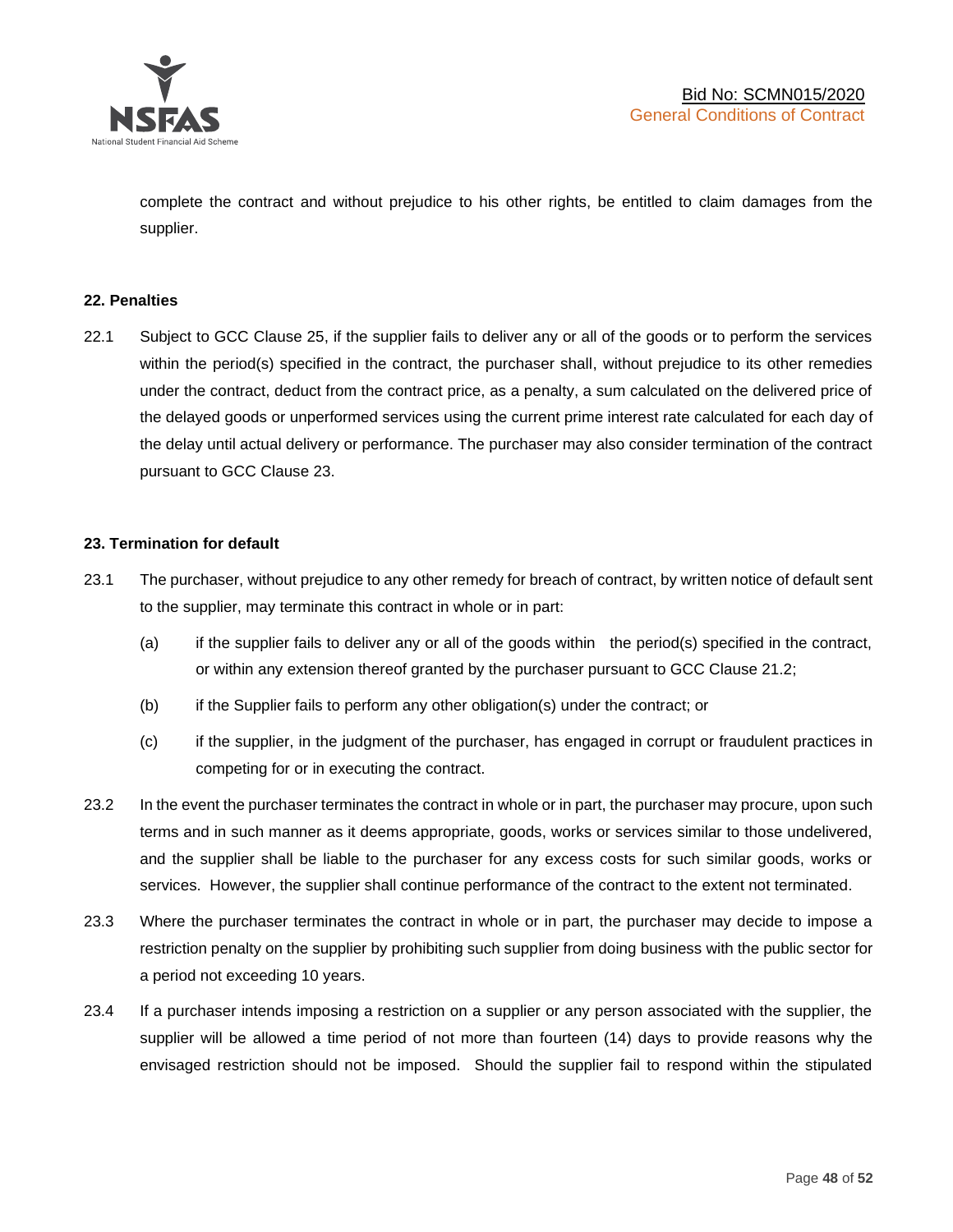

fourteen (14) days the purchaser may regard the intended penalty as not objected against and may impose it on the supplier.

- 23.5 Any restriction imposed on any person by the Accounting Officer / Authority will, at the discretion of the Accounting Officer / Authority, also be applicable to any other enterprise or any partner, manager, director or other person who wholly or partly exercises or exercised or may exercise control over the enterprise of the first-mentioned person, and with which enterprise or person the first-mentioned person, is or was in the opinion of the Accounting Officer / Authority actively associated.
- 23.6 If a restriction is imposed, the purchaser must, within five (5) working days of such imposition, furnish the National Treasury, with the following information:
	- (i) the name and address of the supplier and / or person restricted by the purchaser;
	- (ii) the date of commencement of the restriction
	- (iii) the period of restriction; and
	- (iv) the reasons for the restriction.

These details will be loaded in the National Treasury's central database of suppliers or persons prohibited from doing business with the public sector.

23.7 If a court of law convicts a person of an offence as contemplated in sections 12 or 13 of the Prevention and Combating of Corrupt Activities Act, No. 12 of 2004, the court may also rule that such person's name be endorsed on the Register for Tender Defaulters. When a person's name has been endorsed on the Register, the person will be prohibited from doing business with the public sector for a period not less than five years and not more than 10 years. The National Treasury is empowered to determine the period of restriction and each case will be dealt with on its own merits. According to section 32 of the Act the Register must be open to the public. The Register can be perused on the National Treasury website.

# **24. Anti- dumping and countervailing duties and rights**

24.1 When, after the date of bid, provisional payments are required, or anti-dumping or countervailing duties are imposed, or the amount of a provisional payment or anti-dumping or countervailing right is increased in respect of any dumped or subsidized import, the State is not liable for any amount so required or imposed, or for the amount of any such increase. When, after the said date, such a provisional payment is no longer required or any such anti-dumping or countervailing right is abolished, or where the amount of such provisional payment or any such right is reduced, any such favourable difference shall on demand be paid forthwith by the contractor to the State or the State may deduct such amounts from moneys (if any) which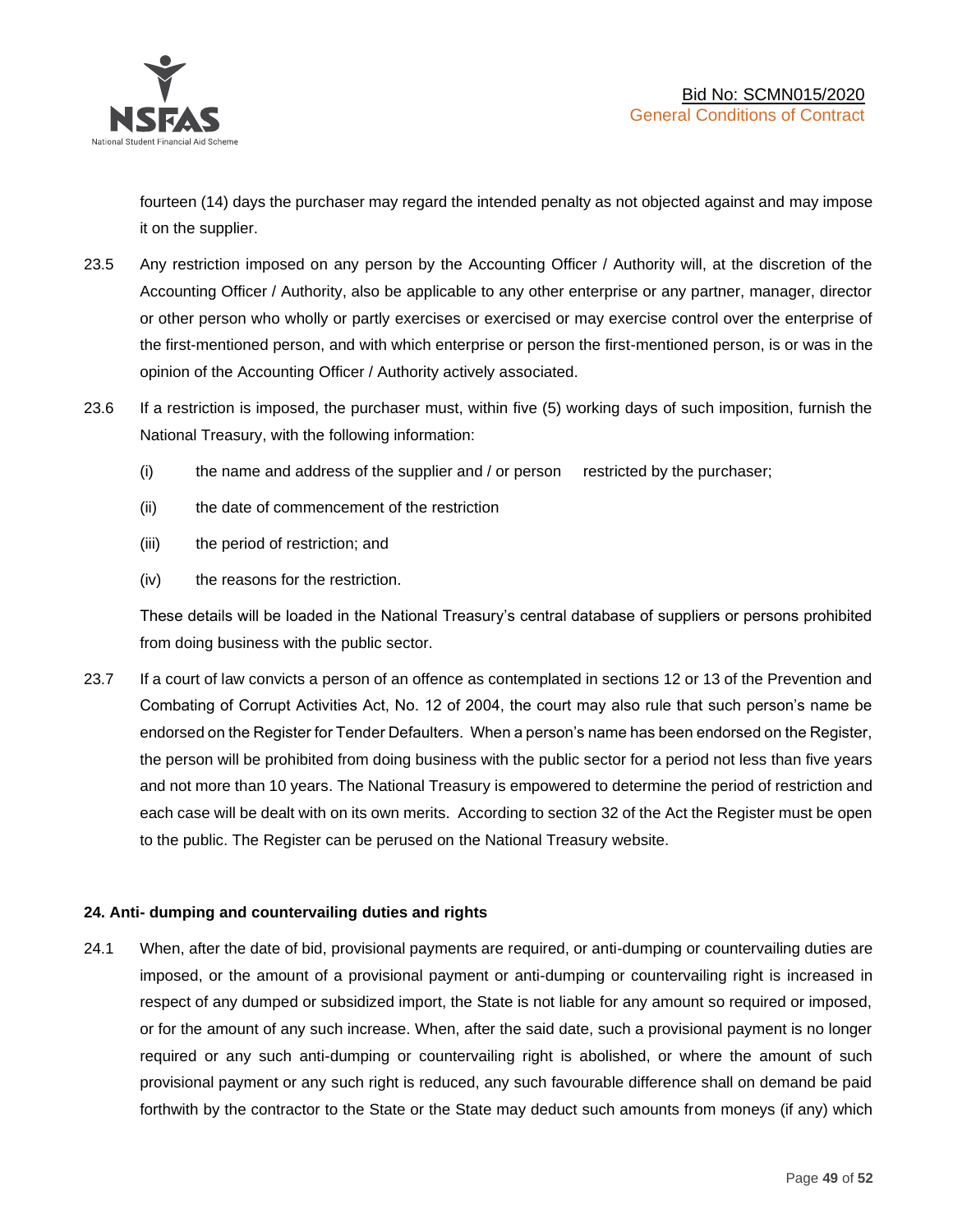

may otherwise be due to the contractor in regard to supplies or services which he delivered or rendered, or is to deliver or render in terms of the contract or any other contract or any other amount which may be due to him

# **25. Force Majeure**

- 25.1 Notwithstanding the provisions of GCC Clauses 22 and 23, the supplier shall not be liable for forfeiture of its performance security, damages, or termination for default if and to the extent that his delay in performance or other failure to perform his obligations under the contract is the result of an event of force majeure.
- 25.2 If a force majeure situation arises, the supplier shall promptly notify the purchaser in writing of such condition and the cause thereof. Unless otherwise directed by the purchaser in writing, the supplier shall continue to perform its obligations under the contract as far as is reasonably practical, and shall seek all reasonable alternative means for performance not prevented by the force majeure event.

#### **26. Termination for insolvency**

26.1 The purchaser may at any time terminate the contract by giving written notice to the supplier if the supplier becomes bankrupt or otherwise insolvent. In this event, termination will be without compensation to the supplier, provided that such termination will not prejudice or affect any right of action or remedy which has accrued or will accrue thereafter to the purchaser.

#### **27. Settlement of Disputes**

- 27.1 If any dispute or difference of any kind whatsoever arises between the purchaser and the supplier in connection with or arising out of the contract, the parties shall make every effort to resolve amicably such dispute or difference by mutual consultation.
- 27.2 If, after thirty (30) days, the parties have failed to resolve their dispute or difference by such mutual consultation, then either the purchaser or the supplier may give notice to the other party of his intention to commence with mediation. No mediation in respect of this matter may be commenced unless such notice is given to the other party.
- 27.3 Should it not be possible to settle a dispute by means of mediation, it may be settled in a South African court of law.
- 27.4 Mediation proceedings shall be conducted in accordance with the rules of procedure specified in the SCC.
- 27.5 Notwithstanding any reference to mediation and/or court proceedings herein,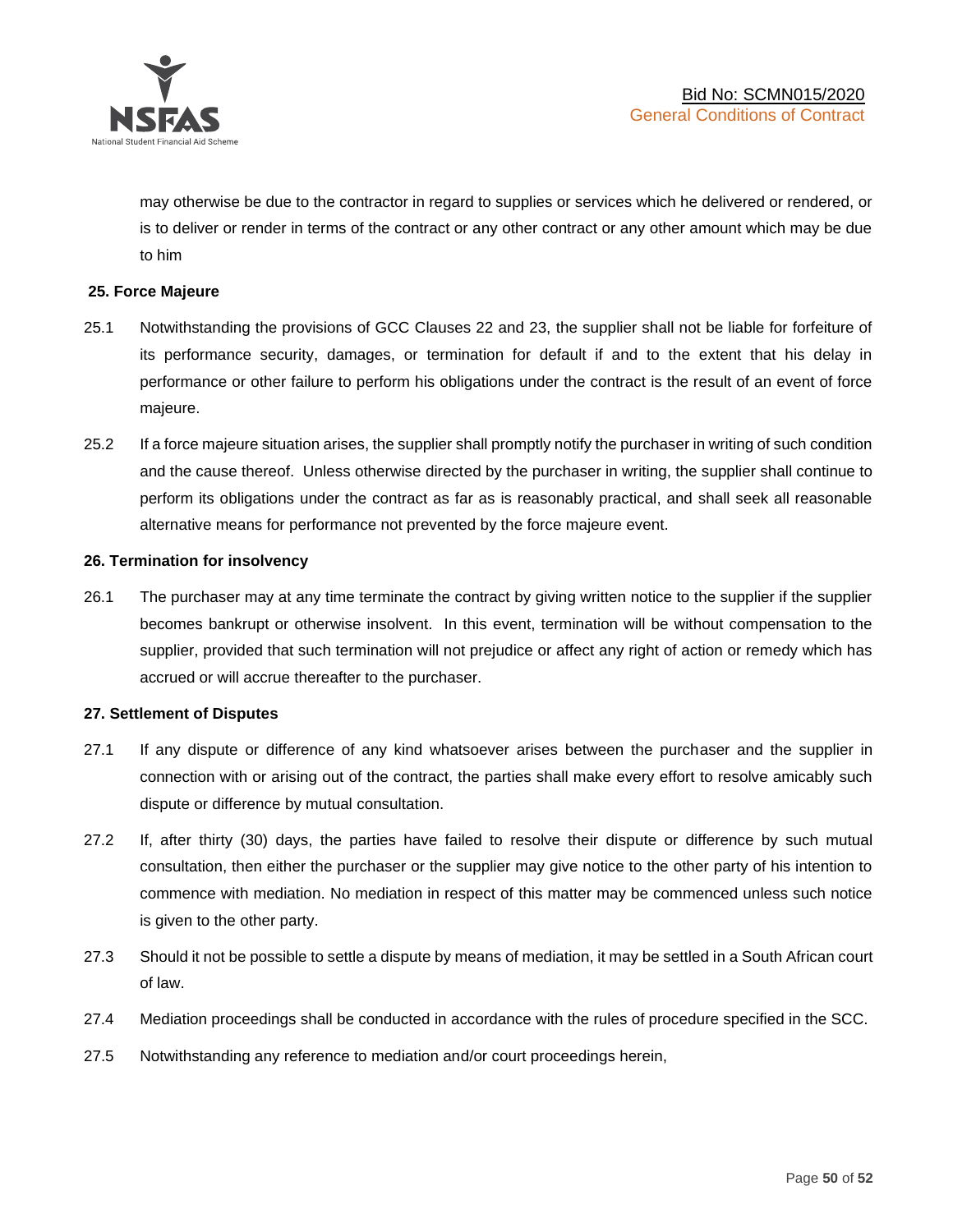

(a) the parties shall continue to perform their respective obligations under the contract unless they otherwise agree; and

(b) the purchaser shall pay the supplier any monies due the supplier.

# **28. Limitation of liability**

28.1 Except in cases of criminal negligence or wilful misconduct, and in the case of infringement pursuant to Clause 6;

(a) the supplier shall not be liable to the purchaser, whether in contract, tort, or otherwise, for any indirect or consequential loss or damage, loss of use, loss of production, or loss of profits or interest costs, provided that this exclusion shall not apply to any obligation of the supplier to pay penalties and/or damages to the purchaser; and

(b) the aggregate liability of the supplier to the purchaser, whether under the contract, in tort or otherwise, shall not exceed the total contract price, provided that this limitation shall not apply to the cost of repairing or replacing defective equipment.

#### **29. Governing language**

29.1 The contract shall be written in English. All correspondence and other documents pertaining to the contract that is exchanged by the parties shall also be written in English.

#### **30. Applicable Law**

30.1 The contract shall be interpreted in accordance with South African laws, unless otherwise specified in SCC.

#### **31. Notices**

31.1 Every written acceptance of a bid shall be posted to the supplier concerned by registered or certified mail and any other notice to him shall be posted by ordinary mail to the address furnished in his bid or to the address notified later by him in writing and such posting shall be deemed to be proper service of such notice

The time mentioned in the contract documents for performing any act after such aforesaid notice has been given, shall be reckoned from the date of posting of such notice.